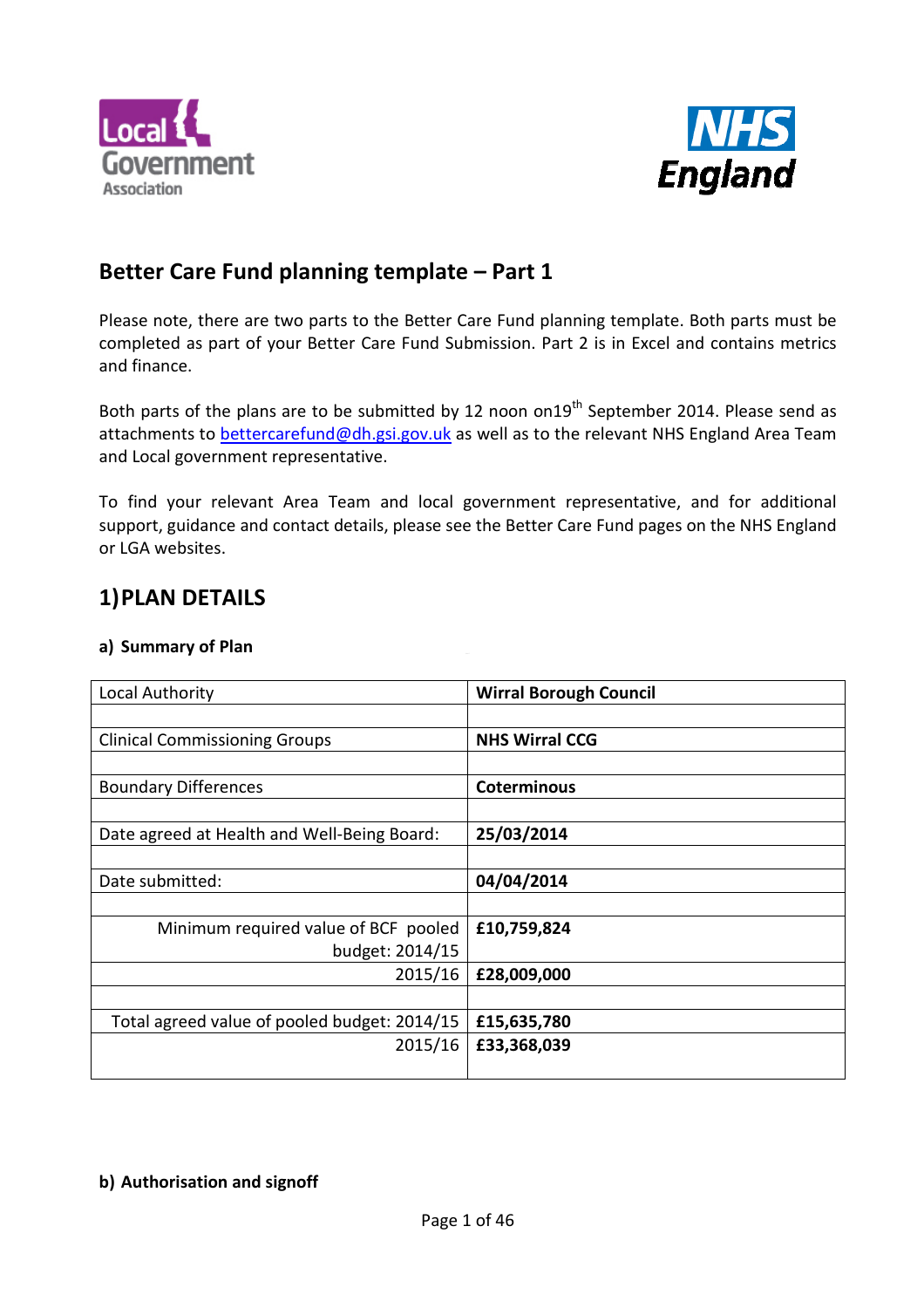| <b>Signed on behalf of the Wirral Clinical</b><br><b>Commissioning Group</b> |                             |
|------------------------------------------------------------------------------|-----------------------------|
| Bv                                                                           | Jon Develing                |
| <b>Position</b>                                                              | Interim Accountable Officer |
| <b>Date</b>                                                                  | September 2014              |

<Insert extra rows for additional CCGs as required>

| Signed on behalf of the Council | ammalind article to provide a series     |
|---------------------------------|------------------------------------------|
| Bv                              | Graham Hodkinson, Wirral Borough Council |
| <b>Position</b>                 | Director of Adult Social Services        |
| <b>Date</b>                     | September 2014                           |

<Insert extra rows for additional Councils as required>

| Signed on behalf of the Health and Wellbeing<br><b>Board</b> | you'res.                                     |
|--------------------------------------------------------------|----------------------------------------------|
|                                                              | Cllr Phil Davies, Chair, Wirral Health and   |
| By Chair of Health and Wellbeing Board                       | Wellbeing Board and Leader of Wirral Council |
| Date                                                         | September 2014                               |

<Insert extra rows for additional Health and Wellbeing Boards as required>

#### **c) Related documentation**

Please include information/links to any related documents such as the full project plan for the scheme, and documents related to each national condition.

| Document or information title        | <b>Synopsis and links</b>                                                                                                                                                                                                                                                             |  |  |  |  |  |
|--------------------------------------|---------------------------------------------------------------------------------------------------------------------------------------------------------------------------------------------------------------------------------------------------------------------------------------|--|--|--|--|--|
| Vision 2018 document                 | Executive summary of the programme                                                                                                                                                                                                                                                    |  |  |  |  |  |
| Joint Strategic Needs Assessment     | authority<br><b>HCCG</b><br>and<br>Joint<br>local<br><b>NHS</b><br>assessments of the health needs of the local<br>population in order to improve the physical<br>and mental health and wellbeing of the people<br>of Wirral.<br>http://info.wirral.nhs.uk/ourjsna/wirral2009-<br>10/ |  |  |  |  |  |
| Wirral Health and Wellbeing Strategy | This document sets out the overarching Health<br>and Wellbeing Strategy for Wirral.                                                                                                                                                                                                   |  |  |  |  |  |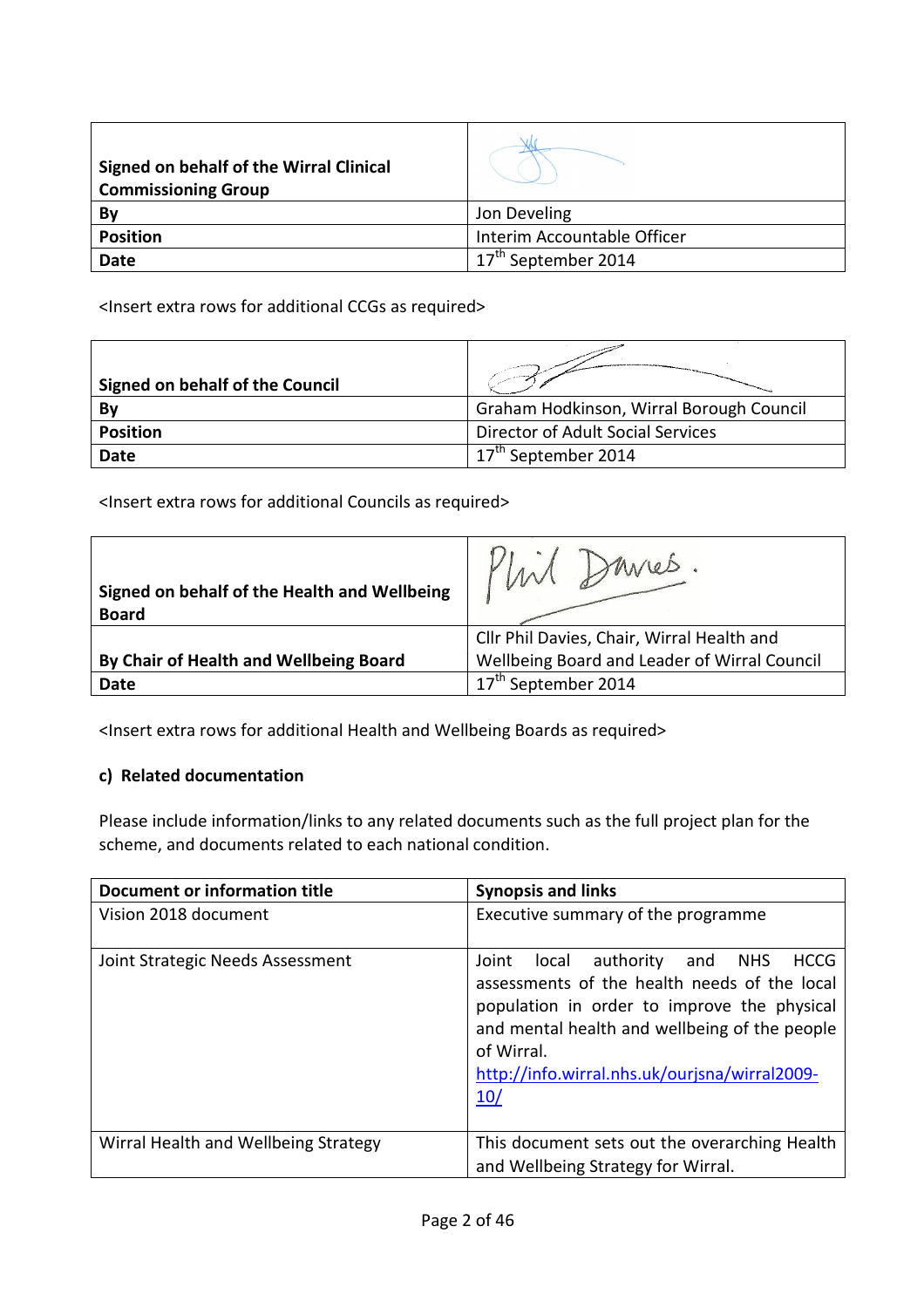| Vision 2018 Strategy for integration on Wirral                                 | This document<br>for<br>sets out<br>the<br>plan<br>operational<br>integration of<br>primary<br>care,<br>community and social care services.                                                                                                                                      |
|--------------------------------------------------------------------------------|----------------------------------------------------------------------------------------------------------------------------------------------------------------------------------------------------------------------------------------------------------------------------------|
| Market position statement                                                      | Provides key information to the market,<br>summarising intelligence and how the Local<br>Authority intends to strategically commission<br>and encourage the development of high quality<br>provision.                                                                            |
| <b>CCG Strategic Plan</b>                                                      | This document sets out the 2 and 5 year<br>strategy for the CCG across 11 key programme<br>areas, linking in to the Vision 2018 strategy.                                                                                                                                        |
| Wirral Homelessness Strategy 2013-18                                           | This document set out Wirral Councils strategy<br>to responding to and preventing homelessness                                                                                                                                                                                   |
| Thematic Analysis of Engagement Data for<br>Vision 2018                        | This document sets out of the thematic<br>analysis of data from the public engagement<br>session and stakeholder workshop data:<br>collected 12 <sup>th</sup> and 13 <sup>th</sup> February<br>2014,<br>undertaken by the Centre for Public Health at<br>John Moores University. |
| Wirral Better Care Fund Public and Partner<br>September version (Exec Summary) | This document is our executive summary of our<br>Better Care Fund Programme                                                                                                                                                                                                      |
| Scheme impact admissions bed days final                                        | Summary of modelling work supporting<br>delivery of schemes detailed in Annex 1                                                                                                                                                                                                  |
| Vision 2018 Narrative for BCF                                                  | Wirral's 5 year Vision                                                                                                                                                                                                                                                           |
| Vision 2018 BCF years 1 and 2 scheme status                                    | Project plan and timelines for BCF years 1 and<br>$\overline{2}$                                                                                                                                                                                                                 |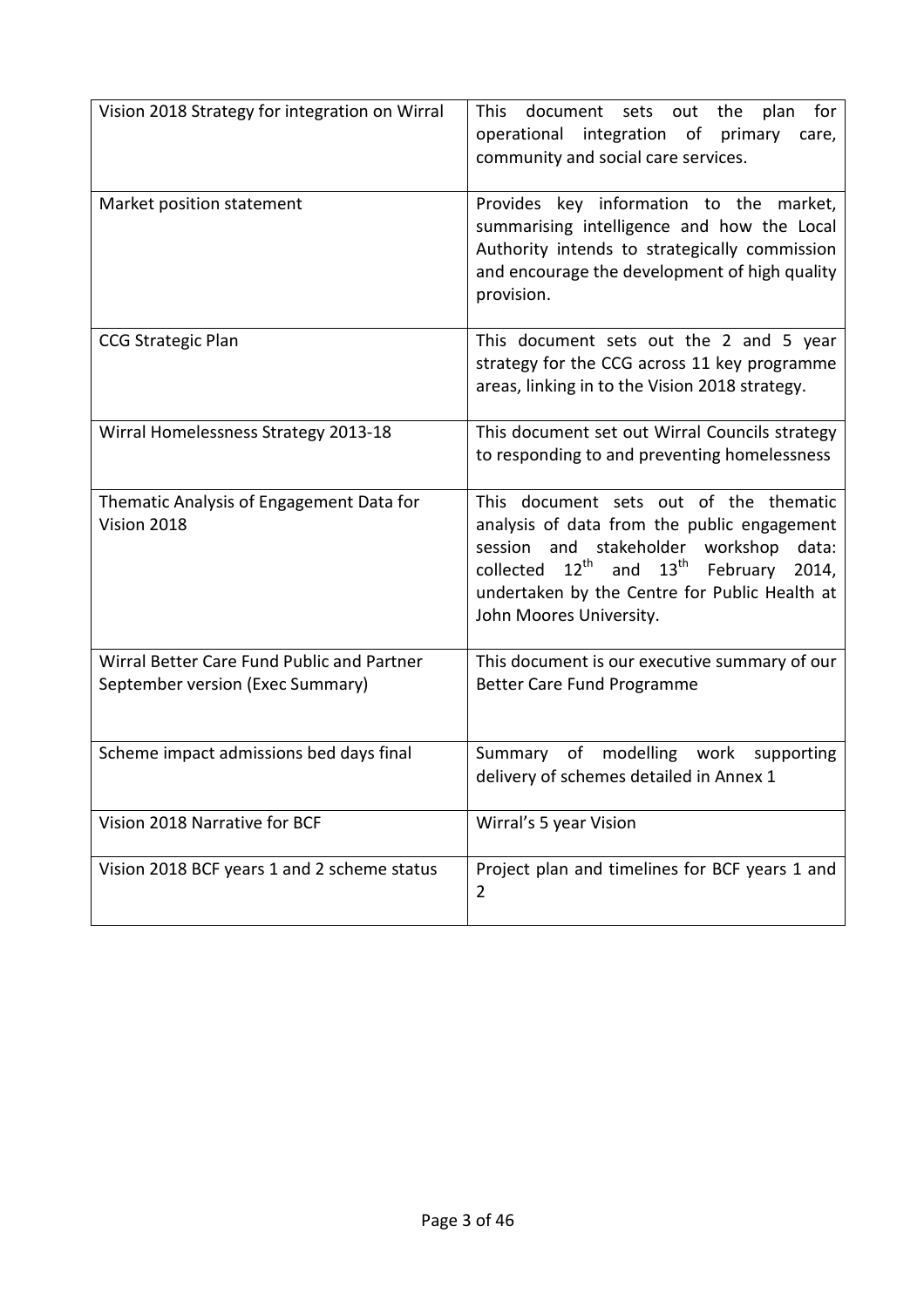# **2) VISION FOR HEALTH AND CARE SERVICES**

#### **a) Drawing on your JSNA, JHWS and patient and service user feedback, please describe the vision for health and social care services for this community for 2019/20**

Nationally, the health and social care system is under enormous pressure. The social care system faces a complex mix of changing demography, rising need and increased public expectations. We face unprecedented challenges at a time of severe economic constraint whilst retaining and improving service quality and safety.

Earlier this year, NHS England published a landmark document: 'The NHS belongs to the people-a call to action'. This sets out the challenges and makes a case for developing bold and ambitious plans for the future.

We will not achieve these goals if we just rely on the thinking that has got us where we are today. Without radical rethinking of the way we go about change, the pressure to contain costs will only be met by cutting services, increasing waiting times or forcing overstretched staff to work even harder. We need to develop a range of interventions and engage with health and social care colleagues, people who use our services and our entire workforce to get better, faster, more cost effective outcomes for the resources we invest. It is crucial that all organisations, both commissioners and providers work collaboratively to meet the challenges ahead to achieve the ambitious outcomes required.

In health the pressure is best demonstrated by an increase in emergency admissions to hospital, which rose by 27 per cent in England in the period 2000-01 to 2011-12.

Councils are having to make unprecedented savings from their budgets due to reductions in funding from central Government. The NHS is also facing an unprecedented challenge in its budget from 2015/16.

#### 1.Wirral's Population

Wirral's overall population is projected to increase by 2.7% between 2014 and 2030, from 320,800 in 2014 to 329,600 in 2030.

|                           | Age group          | <b>Projected Population</b> |         |         |         |         | %<br><b>Change</b><br>2014 to |
|---------------------------|--------------------|-----------------------------|---------|---------|---------|---------|-------------------------------|
|                           |                    | 2014                        | 2015    | 2020    | 2025    | 2030    | 2030                          |
| Children                  | $0 - 18$           | 67,600                      | 67,500  | 69,100  | 70,100  | 68,900  | 1.9%                          |
|                           | 18-24              | 24,500                      | 24,200  | 21,400  | 20,700  | 22,600  | $-7.8%$                       |
|                           | 25-44              | 74,700                      | 74,400  | 74,400  | 75,200  | 73,700  | $-1.3%$                       |
| <b>Working Age Adults</b> | 45-64              | 87,900                      | 88,100  | 87,200  | 82,900  | 78,000  | $-11.3%$                      |
|                           | <b>Total 18-64</b> | 187,100                     | 186,700 | 183,000 | 178,800 | 174,300 | $-6.8%$                       |
|                           | 65-74              | 35,300                      | 35,800  | 37,700  | 37,600  | 41,100  | 16.4%                         |
| Older People              | 75-84              | 21,700                      | 21,900  | 23,800  | 28,300  | 30,200  | 39.2%                         |

#### **Table 1 – Percentage change in population by age group, 2014 to 2030**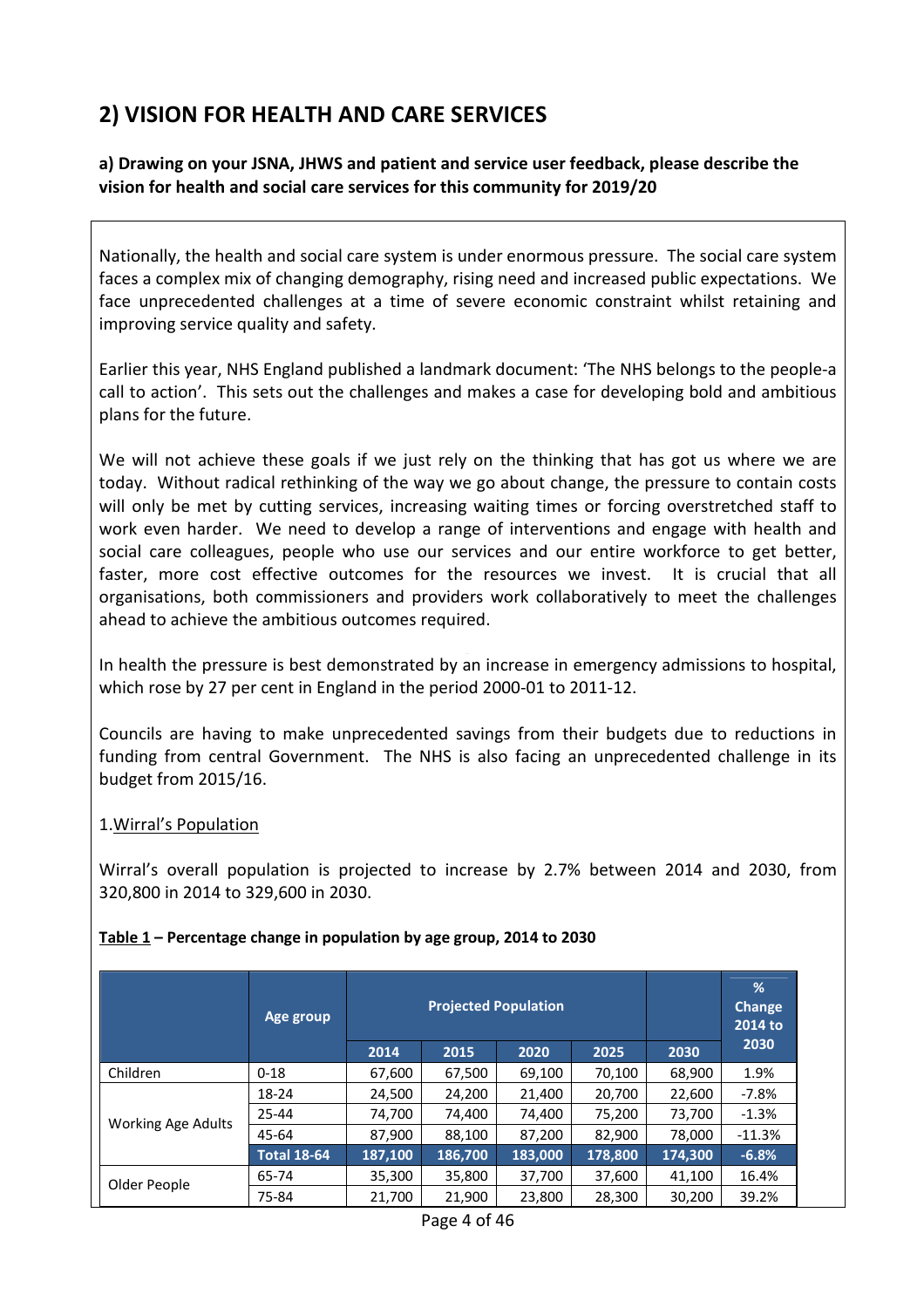

### 2. Long term conditions and disability

More than 100,000 people in Wirral – 30 per cent of the population – have one or more longterm condition (Department of Health 2011). This includes people with a range of conditions that can be managed but often not cured, such as diabetes, arthritis and asthma, or a number of cardiovascular diseases and mental disorders. Current projections by the Public Health Observatory in England suggest that the prevalence of diabetes, cardiovascular diseases, COPD and hypertension will increase by 10% by 2020 (Public Health Observatory, 2009). The majority of people will have more than one long term condition with 30% also experiencing a co-morbid mental health problem (Fortin et al., 2005). Currently the total cost of long term conditions is estimated to be 70% of the total NHS and social care budget and expected to increase in the near future.

The Census 2011 reported that about 36,000 (57%) people aged 65 years and over reported a long term condition or disability that limited their daily activities (Table 2). Evidence suggests that with aging of the population alone, with no alteration in the incidence or prevalence of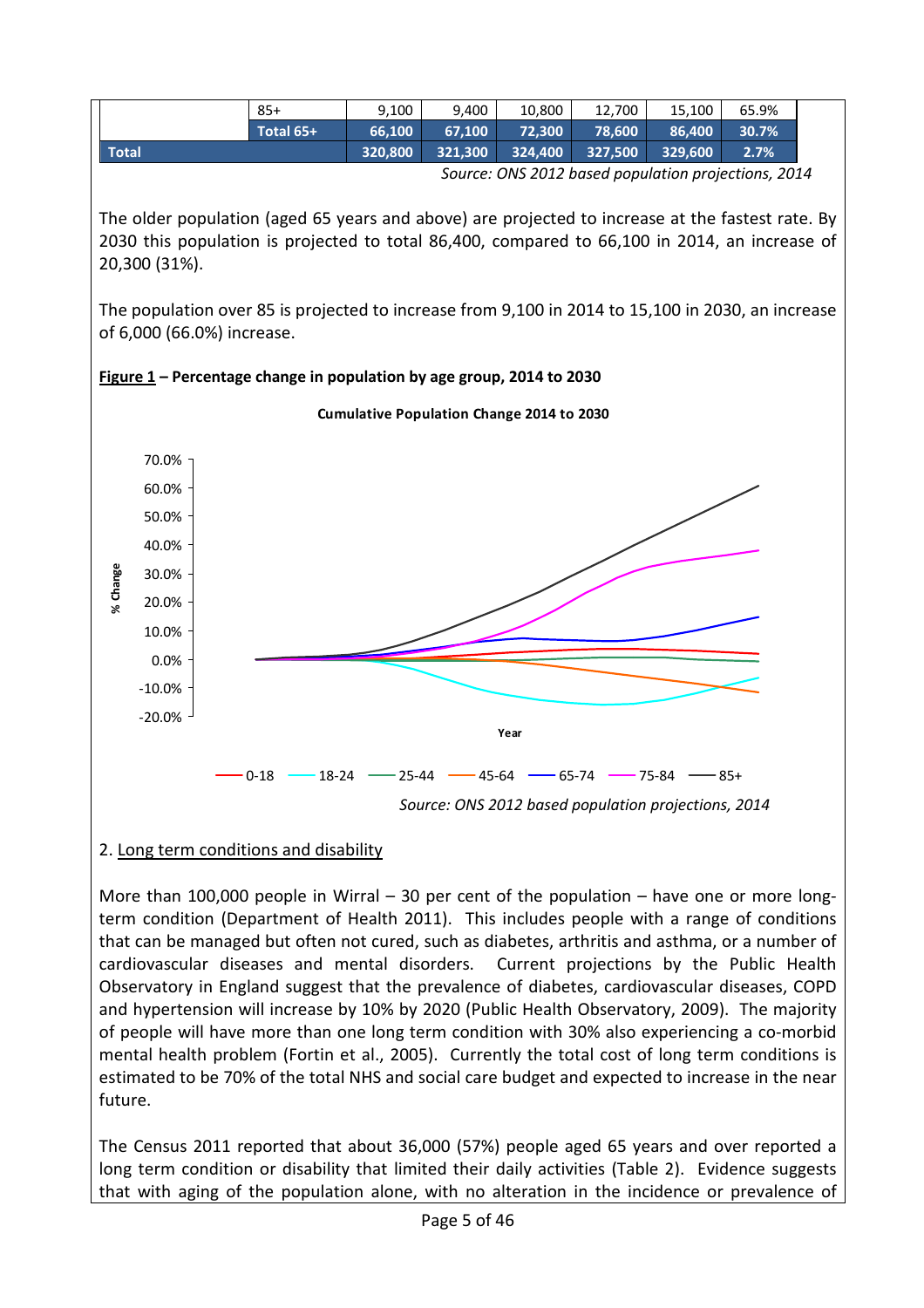disease or disability, there will be a 67 per cent increase in the numbers with disability over the next 20 years (Jagger et al., 2006). Numbers of the oldest old (those aged 85 years and over) with disability will have doubled and the numbers experiencing one of the key chronic diseases will have increased by over 40 per cent by 2025 (Jagger et al., 2006). The evidence about whether the aging population will live their extra years with better health is still being gathered in the UK but in other countries the evidence suggests there will be some reductions in disabilities for the 'older old' population (Crimmins, 2004).

|                  |           |        | <b>Projected Population</b> |        |        | %      |                                  |
|------------------|-----------|--------|-----------------------------|--------|--------|--------|----------------------------------|
|                  | Age group | 2014   | 2015                        | 2020   | 2025   | 2030   | <b>Change</b><br>2014 to<br>2030 |
| Older People -   | 65-74     | 7,736  | 7,845                       | 8,262  | 8,240  | 9,007  | 16.4%                            |
| Limited a little | 75-84     | 6,212  | 6,269                       | 6,813  | 8,101  | 8,645  | 39.2%                            |
|                  | $85+$     | 2,200  | 2,273                       | 2,611  | 3,046  | 3,626  | 64.8%                            |
| Older People -   | 65-74     | 7,615  | 7,723                       | 8,133  | 8,111  | 8,866  | 16.4%                            |
| Limited a lot    | 75-84     | 6,919  | 6,982                       | 7,588  | 9,023  | 9,629  | 39.2%                            |
|                  | $85+$     | 3,953  | 4,083                       | 4,691  | 5,473  | 6,515  | 64.8%                            |
|                  | Total 65+ | 16,148 | 16,387                      | 17,686 | 19,387 | 21,278 | 31.8%                            |

#### **Table 2: Long-term health problem or disability, Wirral, 2014**

Source: www.poppi.org.uk / www.pansi.org.uk

factors e.g. to determine cost benefit, QALY (quality adjusted life years) gain. This will facilitate In terms of **health gain** to the population the interventions that we put in place will be supported by an overarching evaluation framework which will examine both qualitative and quantitative the on-going &prospective prioritisation of initiatives to ensure we maximise improvements in outcomes, quality and value for money.

**Our Health and Wellbeing Strategy** outlines 3 key priority areas:

- Mental Health
- Older People
- Alcohol.

Early intervention and prevention is a key theme across all these areas. In addition there is a commitment to joint commissioning and integrated delivery of services wherever this will improve outcomes for the people of Wirral.

These priorities directly align with the Better Care Fund priority areas in both 2014/15 and 2015/16. In addition they also align with the CCG strategic priorities in Unplanned Care (including Older People and Alcohol), Adult Mental Health Services and Dementia, and the objectives of the homelessness review of reducing admissions for complex homeless clients with dual diagnosis.

The Health and Wellbeing Board, supported by the Joint Strategic Commissioning Group will ensure that activities to deliver across all the priority areas are aligned.

Bearing in mind these challenges, a Vision 2018 Group has been set up on Wirral to enable leaders from the Health and Social Care Economy to come together in partnership to address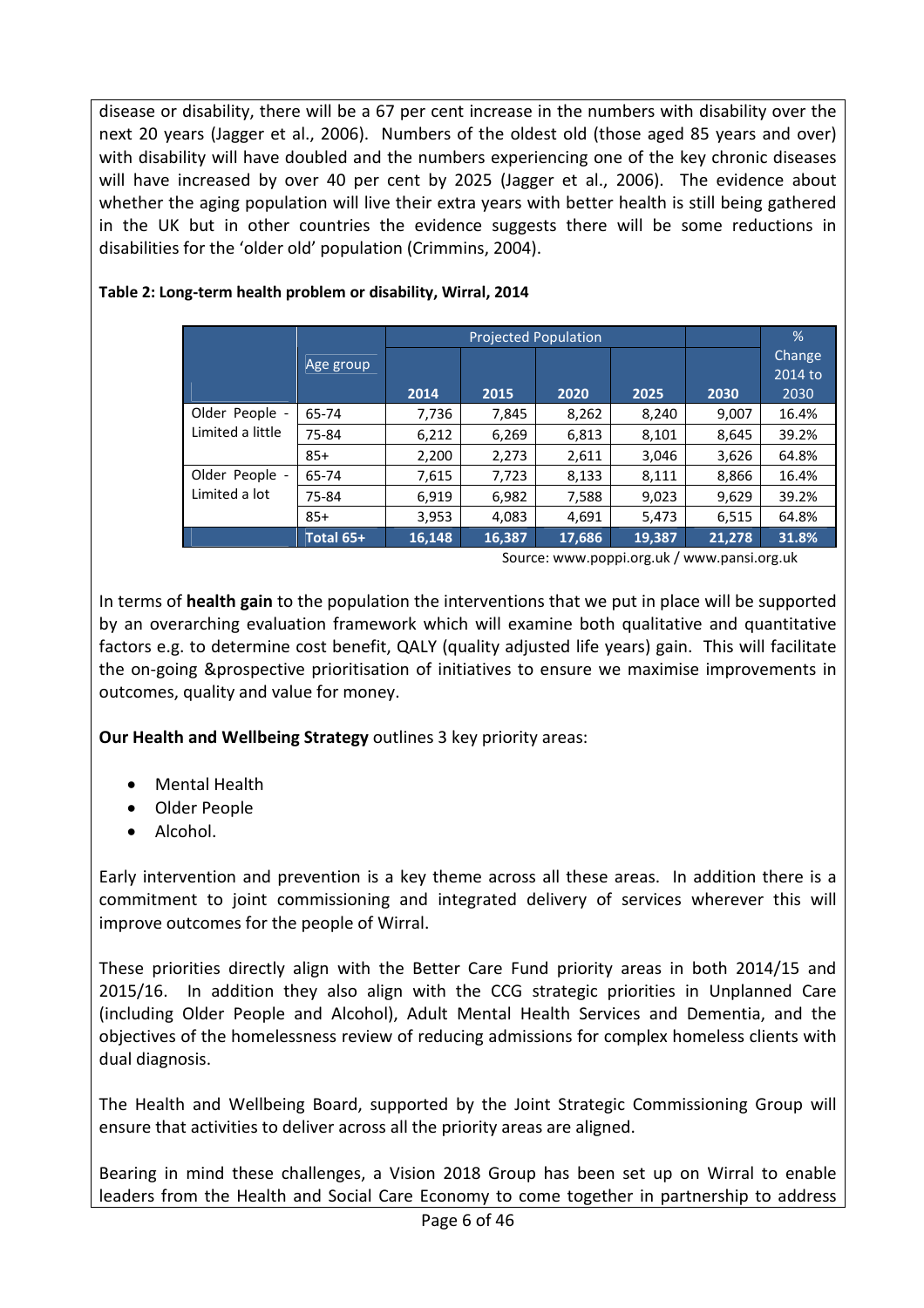these challenges together, towards the following agreed vision:

#### *"To ensure the residents of Wirral enjoy the best quality of life possible, being supported to make informed choices about their own care, and being assured of the highest quality services".*

To achieve this we commit to the following principles:

- Our strategy will promote good health and seek to reduce health inequalities.
- Everything we do is aimed at improving outcomes and the experiences of the population of Wirral, and of the people who use our services, their families and carers.
- We will engage with the people who use our services as partners, establishing a new and equal relationship with our professional staff in co-designing and continually improving services.
- We will promote early intervention and prevention, supporting people to self-help and supporting the development of strong communities.
- We will provide person centred care that considers an individual's physical and mental health and well-being needs, and that supports them to be the best they can.
- We will provide care and services focused around the individual, ensuring access to appropriate services at the first point of contact.
- We will ensure that the way health and care is provided delivers high quality services which are safe, accessible and sustainable for our future patients and communities.
- We will ensure the location of services is in or as close as possible to people's own homes, with hospital and residential care targeted at those whose needs cannot be met in a community setting.
- We will ensure our workforce is fully engaged and contributes to the development of this vision and the services that are part of it, and changes appropriately to reflect these developments.
- We will maximise the opportunities to make an even greater difference to peoples lives through working with other sectors e.g. housing, voluntary sector.

Vision 2018 is being led by Wirral Clinical Commissioning Group, in partnership with Wirral Council, Wirral Community NHS Trust, Wirral University Teaching Hospital and Cheshire and Wirral Partnership NHS Foundation Trust, with the help of many other third sector and voluntary organisations including patient and public representation. A Vision 2018 Strategic Leadership Group meets monthly to set the high level aims and objectives. 12 workstreams (whose members are from all the partner organisations) along with an 'Engagement of people' group have been established to further develop and carry out the plans.

Vision 2018 will transform GP, primary care, community health, hospital and social care services, so that:

- Community based health services will be available 7 days a week including access to GPs, community nurses, social workers and other community health and social care professionals
- More hospital services will be available in the community, with consultant led teams,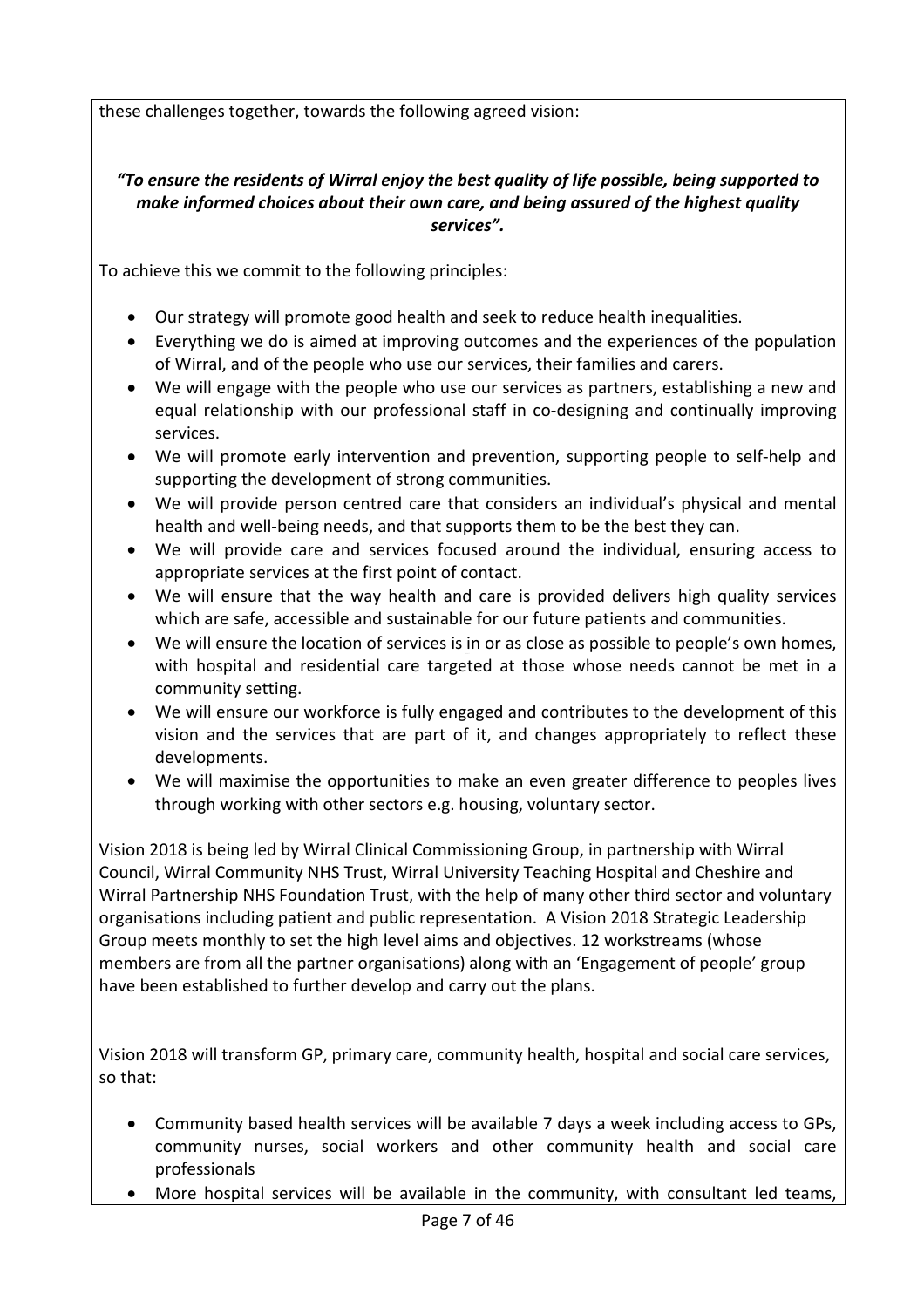meaning fewer trips to outpatients and shorter stays in hospital

- For people with ongoing needs –both children and adults health and social care professionals will work together to ensure joined up services, involving people in planning their own care and looking after their own wellbeing: one assessment, one care plan, one key coordinator
- Specialist in-patient hospital care will be available for those that need it both in an emergency and, for planned treatment, with waiting times and admission dates increasingly tailored to individuals needs
- People will be supported to look after themselves and stay healthy. They will know how best to access care - using the right service, at the right time, in the right place.

#### **The following strategic outcomes have been agreed for Vision 2018:**

- 1. We deliver the right care in the right place at the right time. First time & every time.
- 2. We deliver an improved health & wellbeing experience to all patients, service users and carers, in all health, community and social care settings
- 3. We reduce the frequency and necessity for emergency admissions and for care in hospital, residential and nursing home settings
- 4. We enable more people to access effective services closer to home
- 5. We improve health & social care outcomes in early years to improve school readiness
- 6. We enable more people to live independently at home for longer
- one long term condition, physiological and/or psychological 7. We improve the health and social care related quality of life for people with more than
- 8. We increase collaboration and effective joint working between health and social care partners
- 9. We improve the satisfaction levels for our workforce colleagues across all health, community and social care settings
- 10. We improve the end of life experience for individuals and their carers.
- 11. We are better able to prevent ill health and diagnose conditions quickly thereby reducing the burden on treatment facilities
- 12. We enable people to live longer, healthier lives
- 13. We reduce the unit cost of health & social care while maintaining balance of quality and value
- 14. We ensure equal and equitable access to clinically appropriate services for everyone on the Wirral

#### **b) What difference will this make to patient and service user outcomes?**

**Over the next 5 years** the BCF will deliver a transformed service for the people of Wirral focusing on moving care from hospital to community based resources and supporting people in their own homes. There will be a focus on 4 priority areas:

- Early intervention and prevention
- Keeping people in their local communities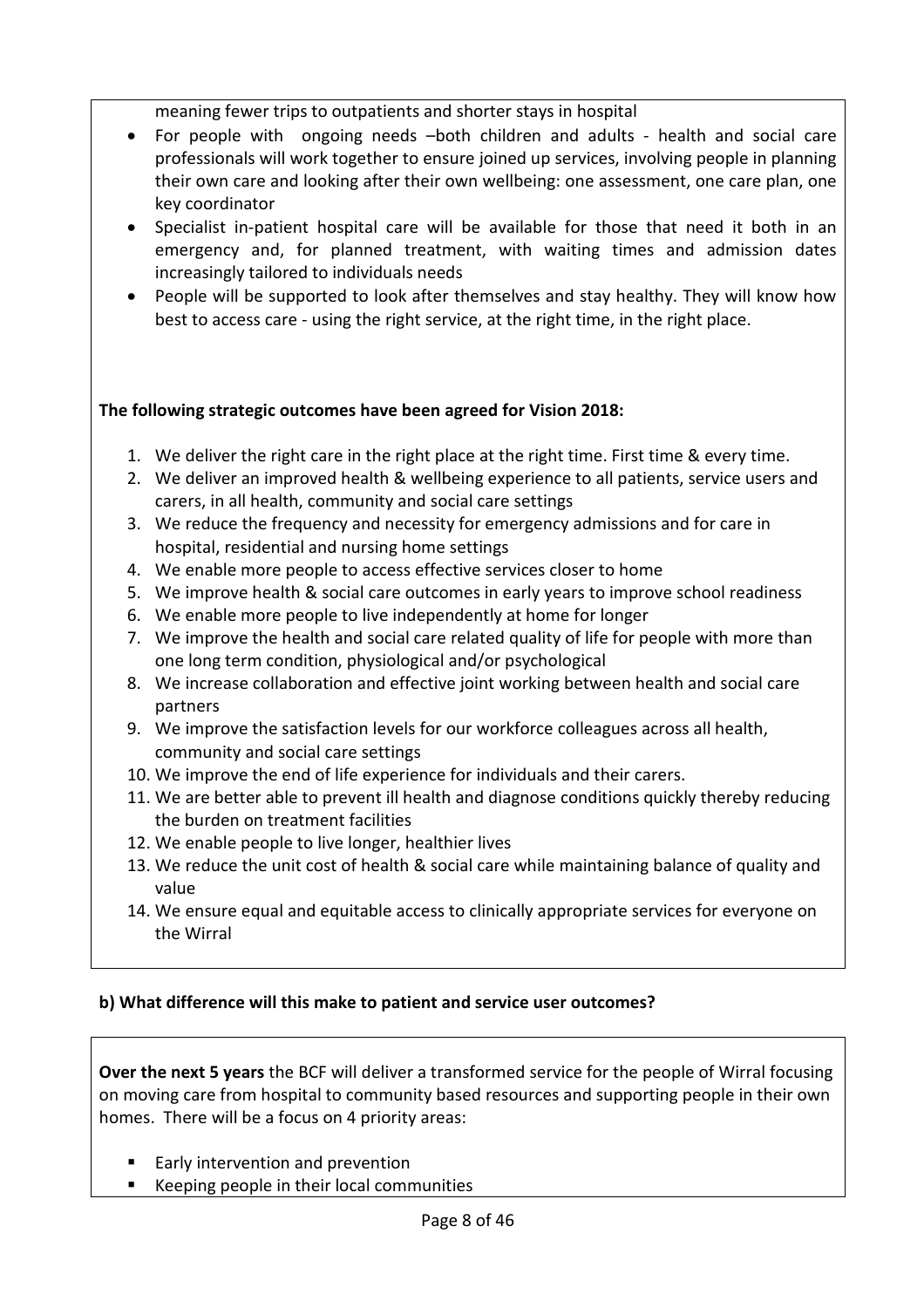- § Step Up Step Down Services
- Mental Health including drug and alcohol services

Each of these areas are part of the Vision 2018 Programme areas (Unplanned Care, Long Term Conditions, Planned Care) and will also contribute to delivering the Vision 2018 Strategic Outcomes.

The **key success factors** for delivery are:

- Improved visibility and availability of self care and self management support
- § Quick and practical access to the technology and the adaptations that people need.
- **■** Improve independence and wellbeing so that people can live in their own homes and communities for longer.
- Crises prevented and need for long-term support reduced.
- Increased reassurance for carers

Shift away from

over-reliance on

actue care towards focus on

primary and

community care

- Improved access to health and social care providing a positive and integrated experience of care
- **■** Increased independence, health and wellbeing and coordinated planning of care
- More people get back home after hospital rather than entering long-term care
- Better support for people with dementia to live well at home
- **■** Improved accessibility to help, support and advice in people's local communities



Improved outcomes and experiences for individuals and communities

Population based bublic health. preventative and early *intervention* strategies

**An illustration of what this will mean for "Mrs Smith of Wirral" is shown in diagram 1 (overleaf).**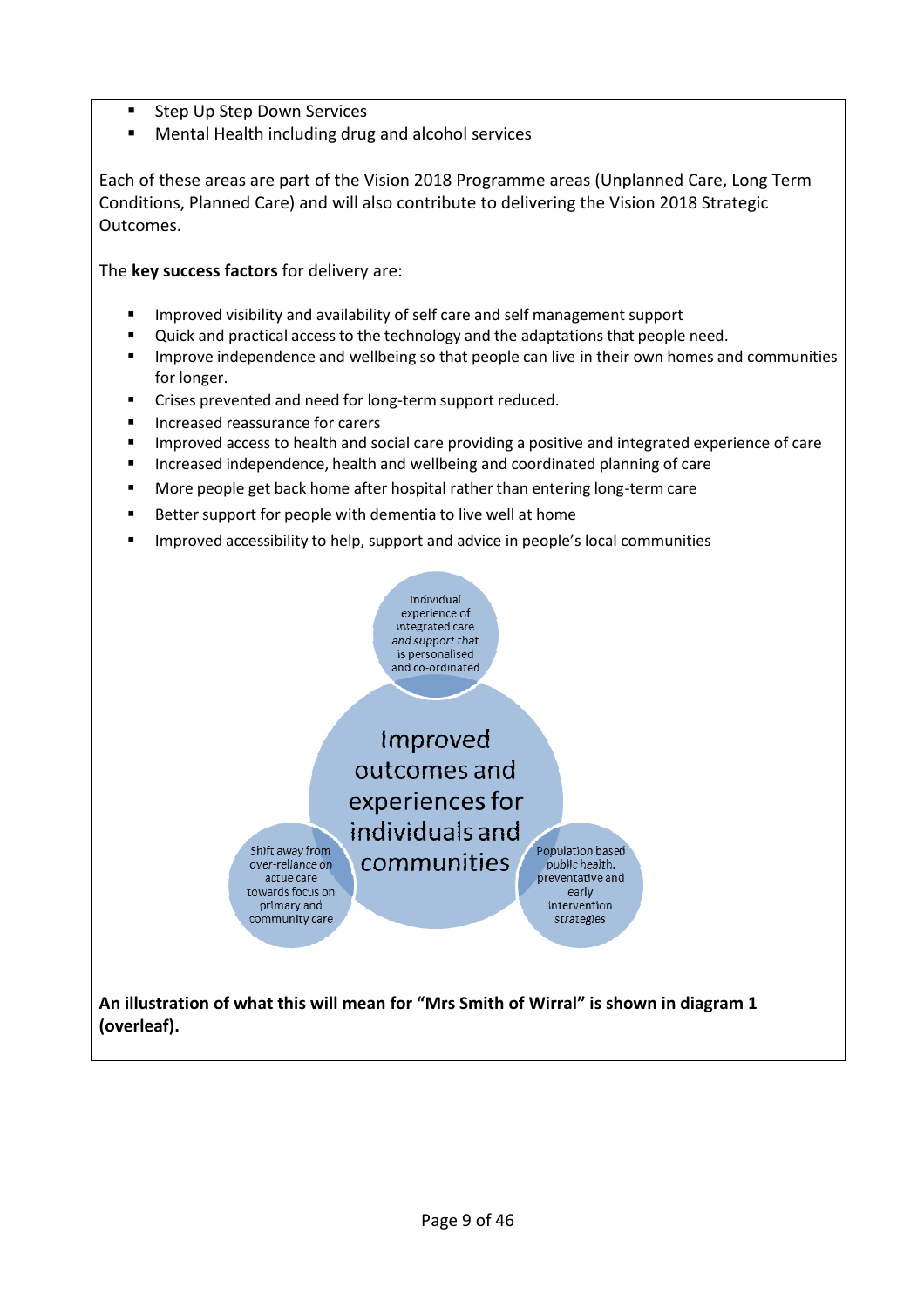#### Who is Mrs Smith

Mrs Smith is 80 years old. She lives on the Wirral, her family live down south. She is getting frailer and she has Diabetes and COPD; she is a lifelong smoker. Her neighbours help when they can, but she is fearful she will lose her independence.

#### **Her Current Journey**

- She falls and is taken to A&F.
- She is then admitted to AAU.
- She is transferred to DME ward; although medically fit OT assessment indicates package of care.
- Package not available for 1 and a  $\bullet$ half weeks.
- A rapid access bed is arranged.
- Mrs Smith's condition  $\bullet$ exacerbates-she is now on insulin, her COPD requires further treatment.
- She is at risk of falling again.
- Mrs Smith moves to short term residential care. Her family like the care home.
- Mrs Smith stays at the care  $\bullet$ home.



#### Wirral Caring together for Mrs Smith **Future Journey**

- Integrated teams available  $\bullet$ in the community
- Core team of health and  $\blacksquare$ social care professionals
- **Single Assessment**  $\bullet$
- Key worker  $\bullet$
- Responsive service
- Hospital admission avoided

#### Self Care

 $\bullet$ 

- Social networking  $\bullet$
- Lifestyle choices  $\bullet$
- **Goal setting**
- Online/community  $\bullet$ offline
- Connects to support services

#### **Risk Stratification**

- Identify those at risk of  $\bullet$ hospital or care home admission
- Identify complexity of need
- Care plan in place
- Stream to integrated teams where needed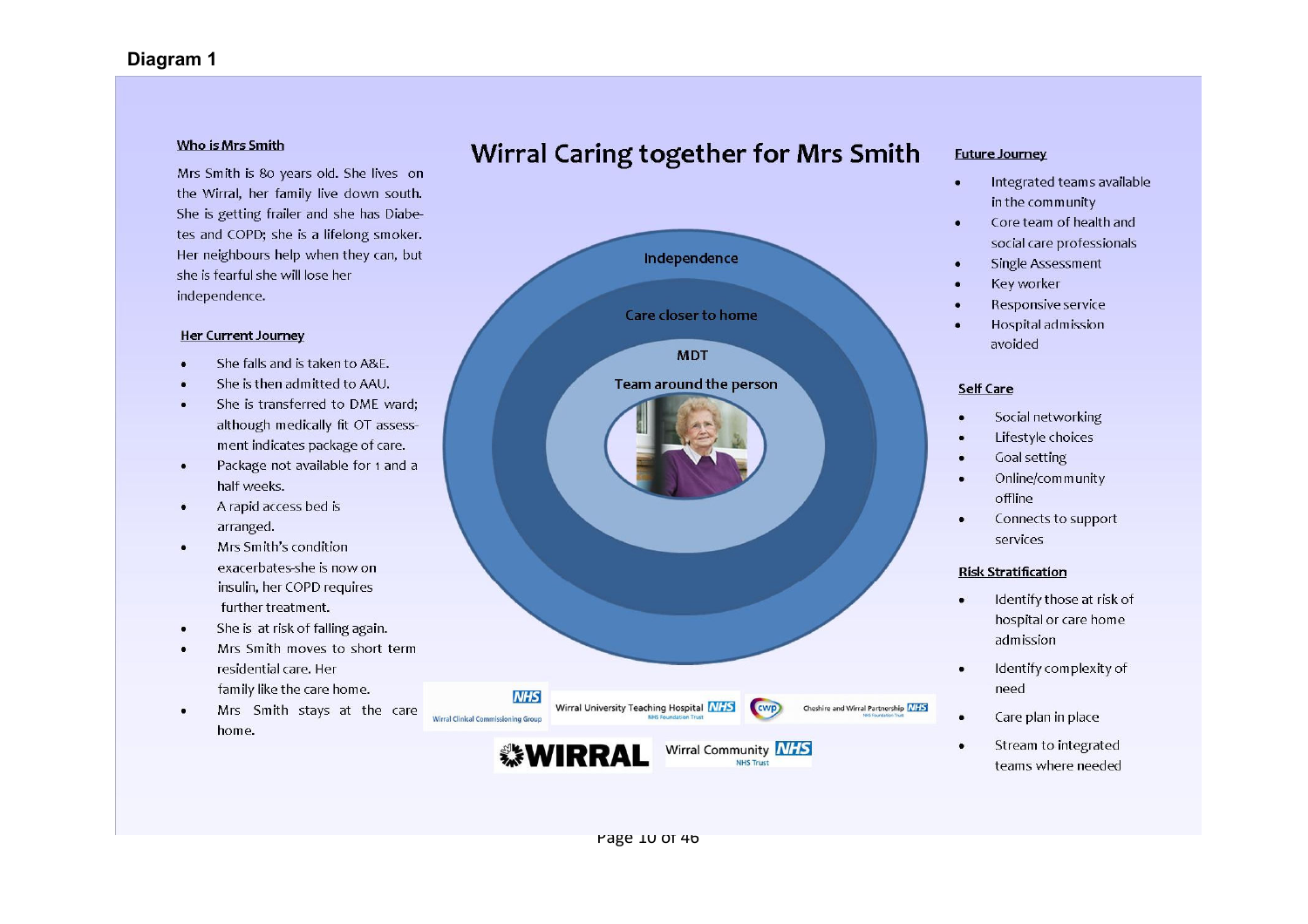#### **c) What changes will have been delivered in the pattern and configuration of services over the next five years, and how will BCF funded work contribute to this?**

We believe this transformation will also require the input of a range of health, social care and housing providers as well the greater involvement of the community and voluntary sectors. There are numerous opportunities to improve current service provision as part of this programme of work. To support the achievement of the outcomes we will need to focus effort on significant behavioural and cultural change across organisations. This will have a direct impact on demand management, for example by reducing duplication and improving customer outcomes.

This will require a different way of working from our service providers and will require us to develop an infrastructure that will allow both the voluntary and community sectors to play a greater role of supporting people more effectively in their communities.

Fundamentally, we believe that the Better Care Fund should be used for genuine transformation of the health and social care system in Wirral, not to plug a gap in the social care or health budgets brought about by increasing demand and reducing budgets.

This transformation is not just about reducing admissions to hospital, but rather about changing the whole system so that it is focused on supporting people wherever possible with personcentred and professionally-led primary / community / social care, with the goal of living as independently as possible. A key part of this will be to ensure that access and response times of all services meet the needs of the population and that capacity meets demand across the range of services. This aligns with the principles set out by Government, NHS England and LGA, is consistent with the priorities set out in Wirral's Joint Strategic Needs Assessment, NHS Wirral CCG's Strategic Plan and the Council's Corporate Plan and Commissioning Intentions.

We already have a programme of work which is working towards:

- Development of Integrated Care Coordination Teams (ICCTs)
- Investing in health and social care services accessible 7 days a week, with a focus on hospital admission avoidance
- More effective joint commissioning of key services
- Developing more effective community interventions such as falls response and prevention services, assistive technology, community equipment, appropriate mental health and dementia interventions
- Redesign of existing services to effectively target resources to deliver key outcomes, recommissioning where appropriate
- Supporting reduction of capacity in acute care.

These will all require a much closer level of integration between primary health (GPs), community health (e.g. district nursing, physiotherapy) and social care (support to live independently), so that these services can identify, support and intervene much earlier to prevent a crisis occurring or someone feeling they are unable to access the support they need. Information technology will play a key role in facilitating new ways of working.

A number of schemes within each category are already underway, some planned for 2014/15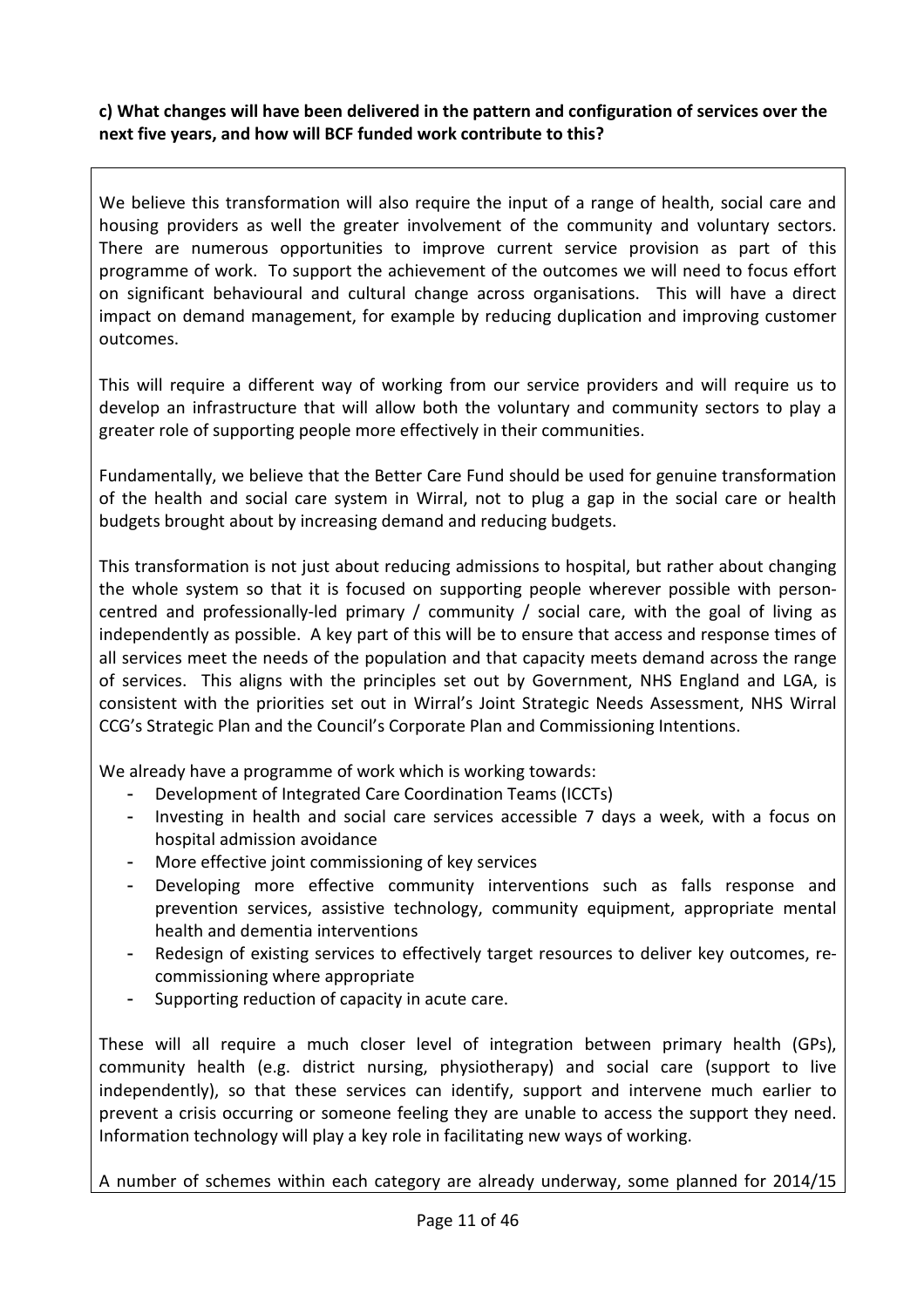and significant redesign will occur in 2014/15 to prepare for schemes in 2015/16.

We will continue to develop and improve the following schemes as examples, many of which are being developed to offer a 7 day response:

- Self help, information advice and support
- Self care
- Early intervention and prevention (falls, community equipment, early assessment)
- Assistive technology / telehealth
- Integrated discharge team redesign
- Integrated care coordination teams
- Step up / step down provision
- Care of the elderly services in the community
- Whole system model of care for adults with Learning Disabilities
- Mental health outreach and an integrated approach to dementia care
- Integrated safeguarding and quality assurance
- Integrated commissioning, shared vision, plans and budget across key areas.

This includes a range of services, currently commissioned separately, which will be jointly commissioned during 2014/15 and 2015/16 and through this the economy will ensure value for money. Our priority focus will be to ensure appropriate investment in a range of community services and to see a reduction in demand on acute care and long term residential/nursing placements.

In addition we will aim to invest in new schemes, particularly to support 7 day working across health and social care and information technology.

We are working with public health colleagues to retain a focus on early intervention and prevention and to ensure that a range of requirements are delivered through existing investments, for example supporting self care, alcohol services and falls prevention.

Significant service redesign is taking place in year 2014/15 in order to scale up in readiness for 2015/16.

Vision 2018 will continue to develop programmes of work up to 2018/19 to achieve the transformational changes required to meet the strategic outcomes.

# **3) CASE FOR CHANGE**

**Please set out a clear, analytically driven understanding of how care can be improved by integration in your area**, explaining the risk stratification exercises you have undertaken as part of this.

Focusing on the case for change for integrated teams, there is significant local, national and international evidence that integrated working delivers improved outcomes, patient/carer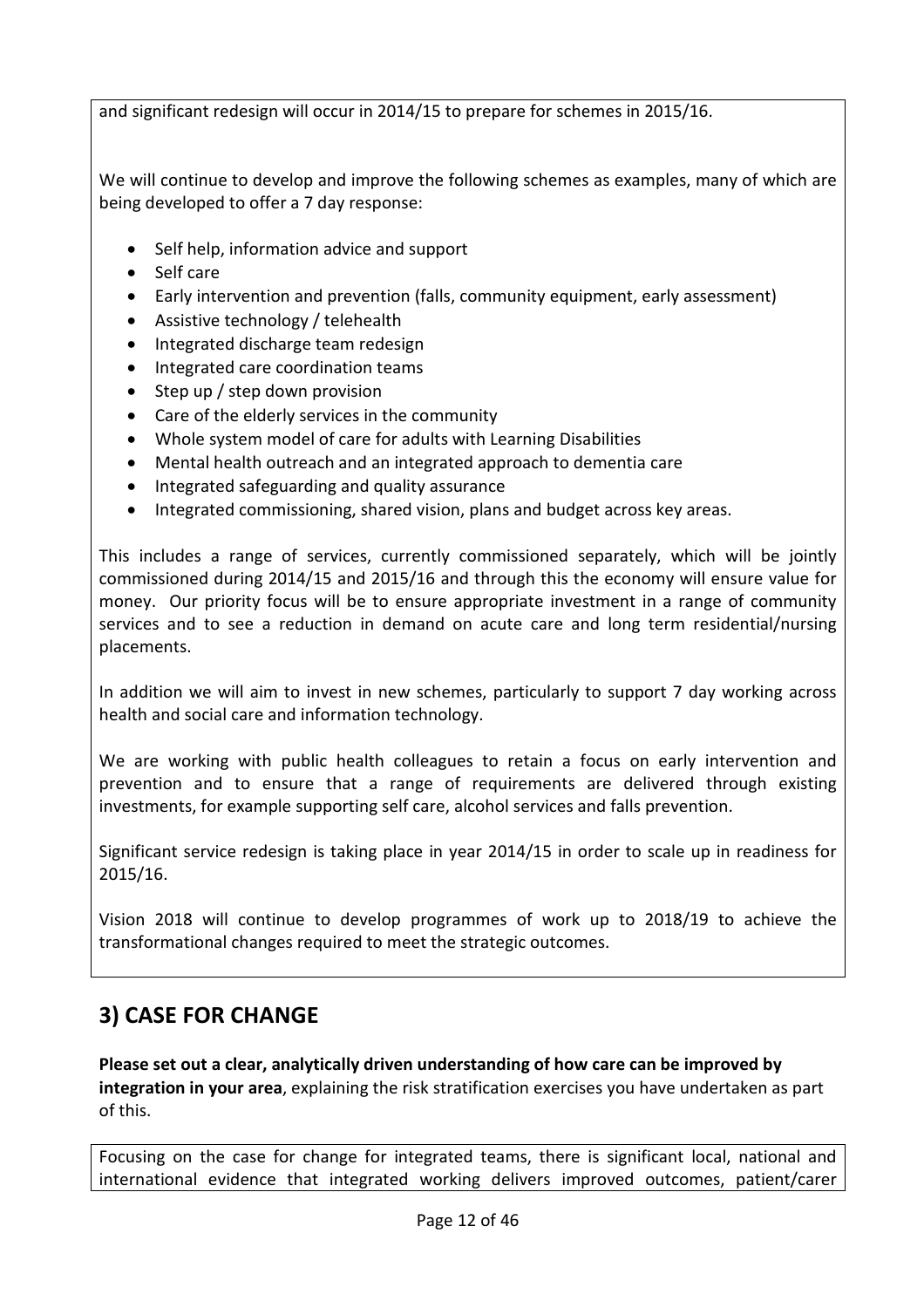experience and the best value for the total invested resource.

National and international evidence is set out in the BCF toolkit and highlights three key areas where integration delivers the biggest impact:

- Multidisciplinary Teams (evidence suggests hospitalisation reduced by 15-30%)
- Care coordination (evidence suggests hospitalisation reduced by 37%)
- Individualised care plans (evidence suggests hospitalisation reduced by 23%)

Local evidence from the implementation of integrated mental health teams has shown that inpatient bed base can be significantly reduced through integration and a focus on keeping people in their own homes.

Further work will be ongoing to utilise population level risk stratification analysis and segmentation (available from October 2014) in order to underpin the case for targeting the BCF resources in the more effective areas.

Engagement with staff across organisations, patients and the public has told us that they would like services to work in an integrated way, for example:

- Patient Engagement Officers from the Hospital, Community, LD & MH Trusts and the Council spoke to people who use services / patients about their experience of joined up working across health and social care between September and October 2013. The central message from patients was that they placed a high value on their Social Workers, Nurses and Therapists but were frustrated by the lack of integration, demonstrated by gaps in handover between professions and between the hospital and the community.
- Between October 2013 and March 2014 Community Nurses, Therapists and Social Work staff were engaged in a roll out of integrated teams and their views were collected on the level of integration, and how integration can improve care for patients in practice. The central message from professionals was that they wanted to work more closely together and could see the benefits to their patients of doing so, but that the systems, organisational and funding boundaries prevented them from integrating as much as they would like to.
- There have been several independent reports examining whether patients in Arrowe Park Hospital require admission there. The most recent, in July 2014 was commissioned by Wirral CCG asking Utilisation Management to undertake a Point Prevalence Review of non-elective (NEL) Medical and Trauma and Orthopaedic (T&O) specialty inpatients at Arrowe Park Hospital. The primary purpose was to identify people who do not require 'acute' hospital level care. This concluded that 54% were deemed not to require an acute hospital bed at the point of review.
- From October 2013 MDT Co-ordinators have been convening care planning meetings for community nurses, social workers and therapists to develop care plans with the aim of preventing unplanned admissions to hospital.
- The model being adopted is one of a single care co-ordinator, and a single care plan, supported by risk stratified data to ensure the patients most at risk of unplanned admission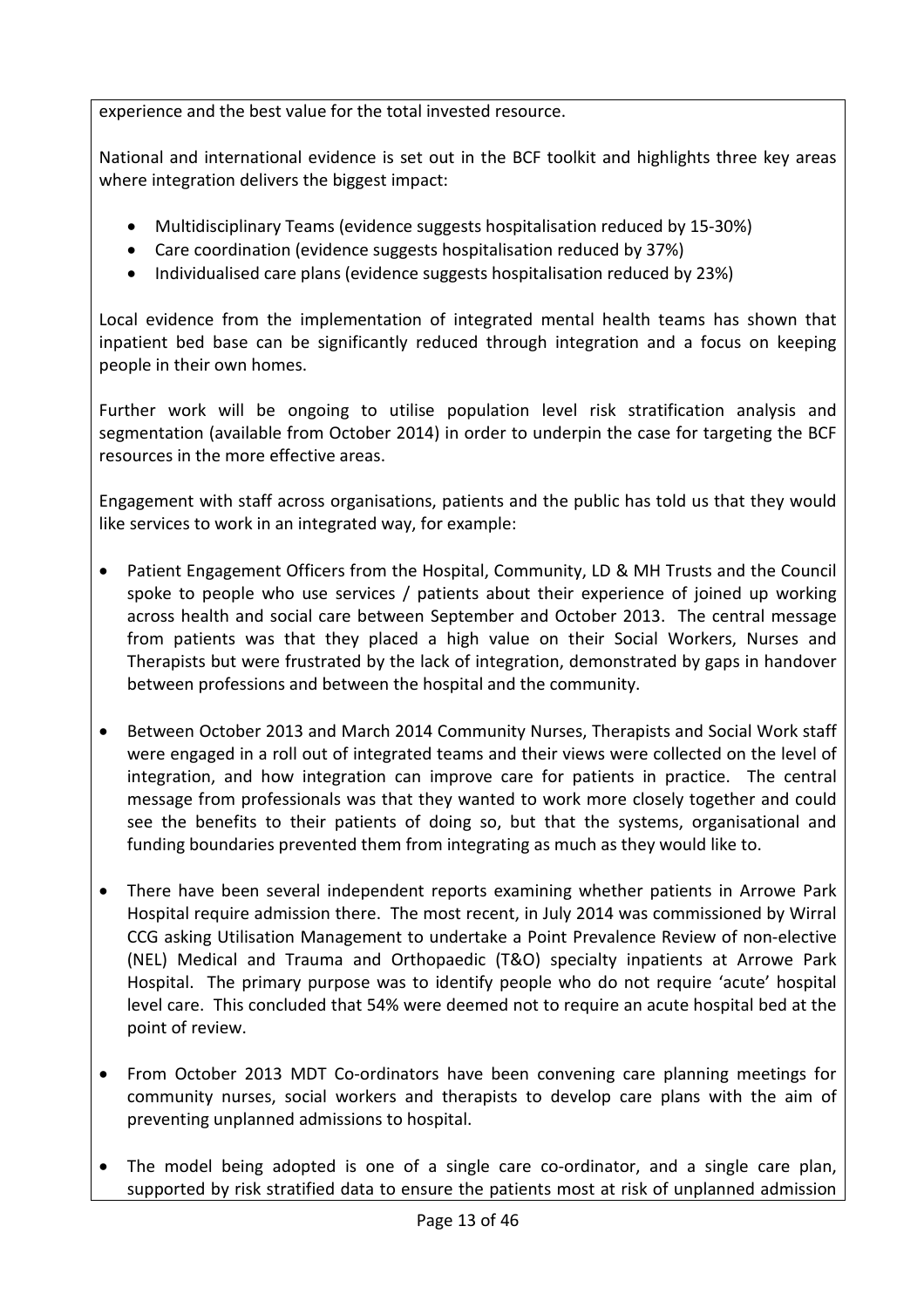are prioritised.

- In April 2014 health and social care organisations agreed on a shared local footprint of four areas shaped around the local constituencies so that services could be co-ordinated and delivered as close to people's homes as possible, and local teams of health and social care professionals were developed to implement this model.
- The Voluntary, Community and Faith sector in Wirral was engaged between April and July 2014 in contributing to a new, integrated way of working, and they began to attend the Integrated Care Co-ordination meetings.
- From April 2014 reablement and domiciliary care contracts were implemented on the same local footprint as the integrated teams, supporting a model of providing care in people's homes. The co-ordinators of these services are part of the integrated team.
- The Cheshire and Merseyside CSU developed a risk stratification model which collected secondary care data to establish the level of risk of unplanned admission, but accessing the data for providers of care was problematic, and the model did not allow the layering of primary health, social care, mental health and learning disabilities data to give the full picture professionals need to develop effective alternative plans to avoid admission.
- The risk stratification model the CCG had proposed was re-started in July 2014 and will be in place by the end of September 2014. This will support all of the above requirements and ensure not only that the right patients are prioritised, but that clinicians and professionals have the information they require to intervene more effectively.
- Information Sharing agreements have been developed between the Hospital and Community services to support the regular sharing of information about patients who are frequently being admitted to hospital, and patients receive information about the integrated teams, and with their permission are referred to the teams so that care plans are co-ordinated, in partnership with the patient to prevent further unplanned re-admissions.
- System changes that are being made but have not yet been fully implemented include:
	- o A Single Integrated Community Gateway / number for people to call with their health and social care needs
	- $\circ$  A single, accountable manager for each of the Integrated teams to have oversight of the performance of the integrated teams, systems and services in the community, to be appointed
	- o Alignment of community nursing and adult social care structures to support integrated teams
	- o Pooling resources for the Integrated Teams to access to commission support to support people in their own homes.
- Integrated care plans and delivering the lead professional role is a key priority. We are developing a performance framework which examines the number and length of unplanned admissions in the year before the care plans were created and compares this with their experience after the care plan was created. Early indicators demonstrate an increased involvement by community and primary care clinicians in taking cases to the integrated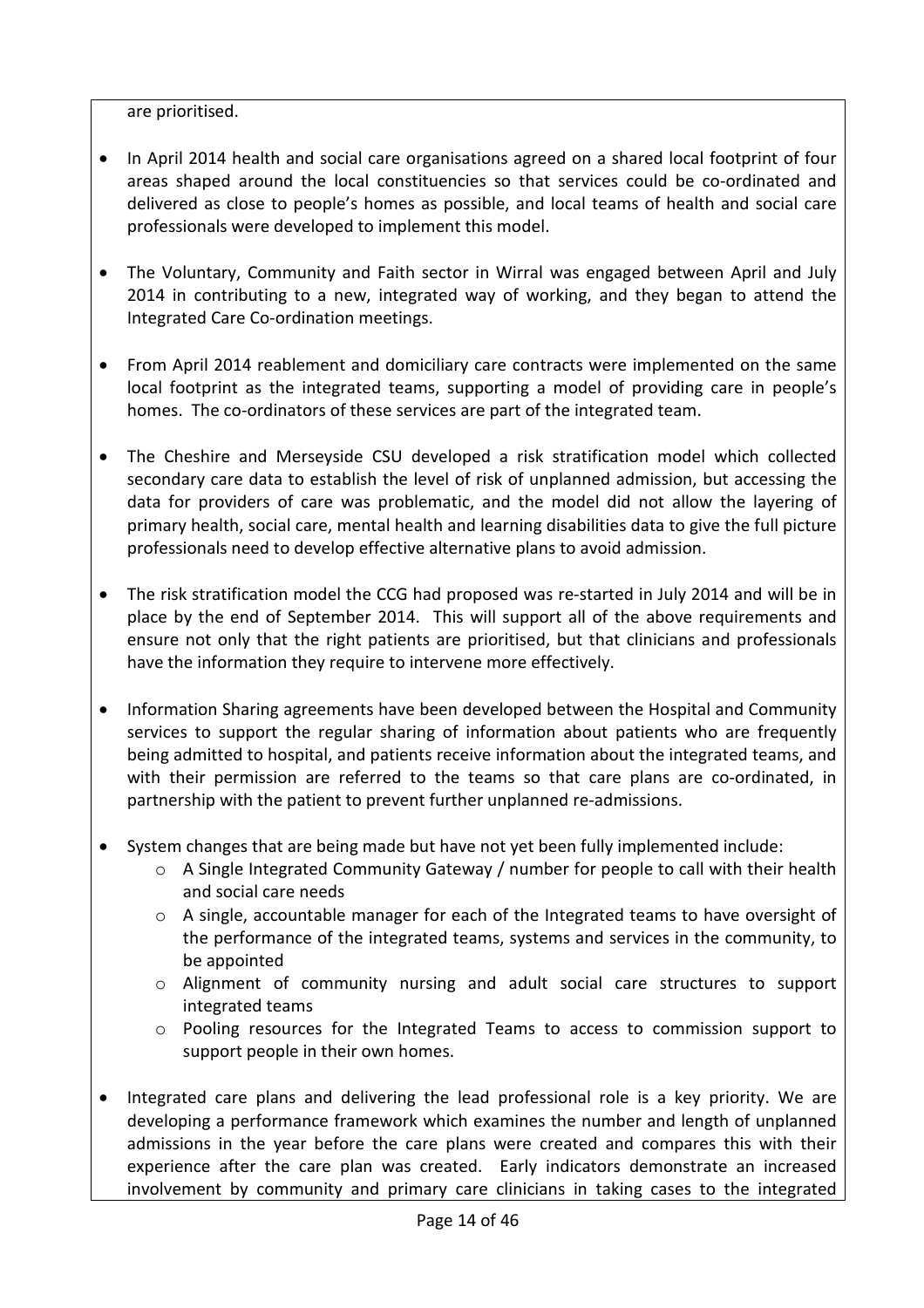teams, and earlier decision making on agreeing interventions, reflecting a more joined up and less protracted customer journey for our patients.

# **4) PLAN OF ACTION**

**a) Please map out the key milestones associated with the delivery of the Better Care Fund plan and any key interdependencies** 

A project plan is being finalised which sets out the milestones for delivery of schemes for Better Care Fund, other urgent care initiatives and detailed milestones for the incremental delivery of integrated care coordination teams. This outline plan covers the next 6 months, with further programme plans being delivered beyond this through the Vision 2018 Programme Management Office. These projects are a combination of review of current service provision, targeted investment in new services and focusing resource on projects and programmes that deliver the required outcomes.

#### **b) Please articulate the overarching governance arrangements for integrated care locally**

The integrated care governance structures are within the Vision 2018 model detailed in following section 4 (c)

### **c) Please provide details of the management and oversight of the delivery of the Better care Fund plan, including management of any remedial actions should plans go off track.**

The primary body to oversee the governance of this process will be the Wirral Health and Wellbeing Board, however this is supported by a Joint Strategic Commissioning Group where monthly finance, performance and outcome reports will be discussed. In addition there are specific governance arrangements being agreed between all partners to support the Vision 2018 programme. Budget implications and performance actions will reported to the CCG Governing Body and Council Cabinet.

A section 75 agreement will be in place for 2015/16 with a section 256 in place for 2014/15. A joint finance / contracting post will be appointed in 2014/15 to support the development of this agreement.

An operational delivery group is being established to oversee the implementation of schemes and delivery of required outcomes. There will be senor representation from all partners on this group. This will report to the Joint Strategic Commissioning Group and provide monthly updates with performance oversight at the Health and Wellbeing Board.

A key priority will be to progress opportunities for joint commissioning arrangements which drive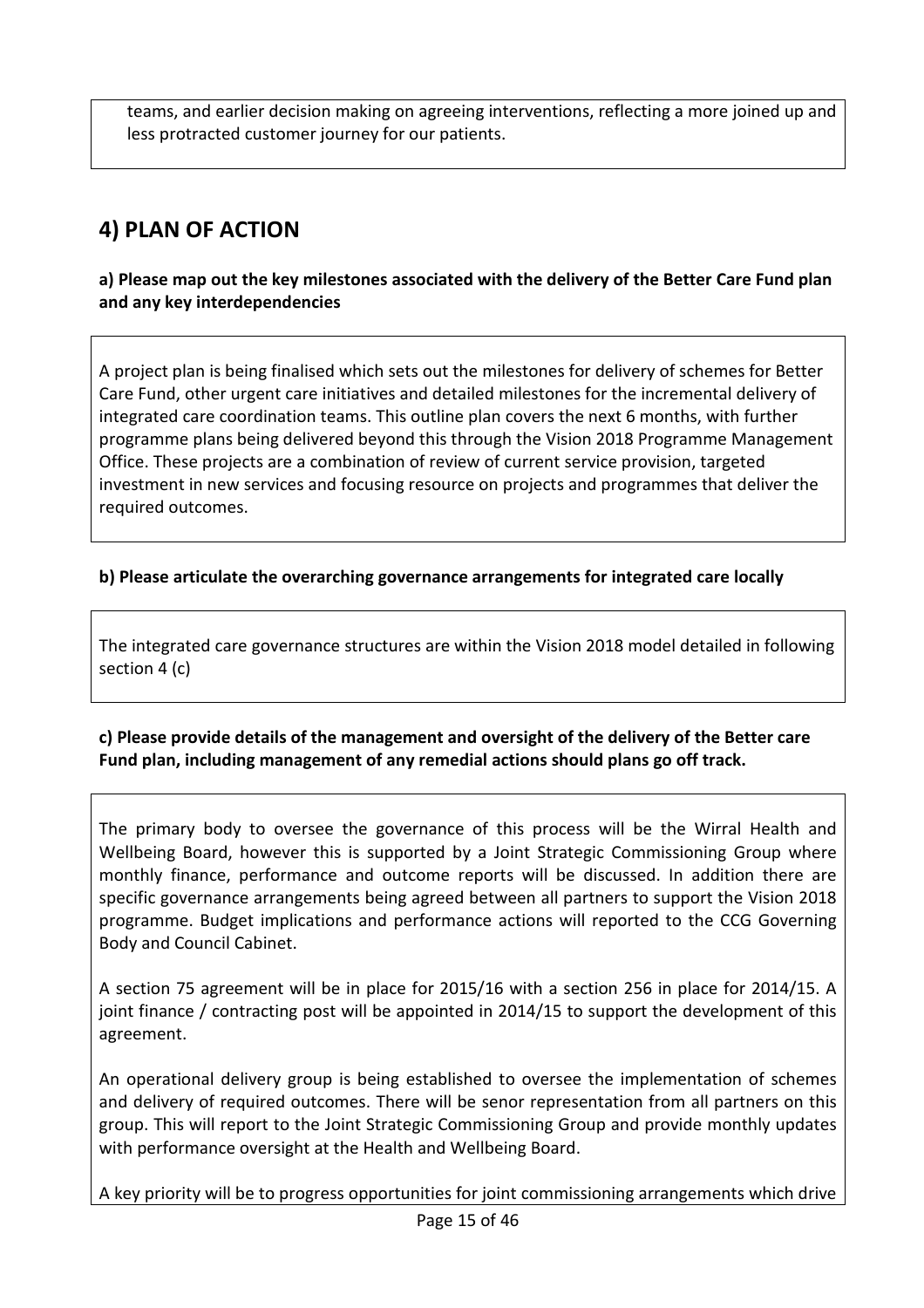

# **d) List of planned BCF schemes.**

Please list below the individual projects or changes which you are planning as part of the Better Care Fund. Please complete the *Detailed Scheme Description* template (Annex 1) for each of these schemes.

| Ref no. | <b>Scheme</b>                                                   |
|---------|-----------------------------------------------------------------|
|         | See modelling summary and Appendix 1 for details attached below |
|         | Scheme Impact<br>Admissions Bed Days                            |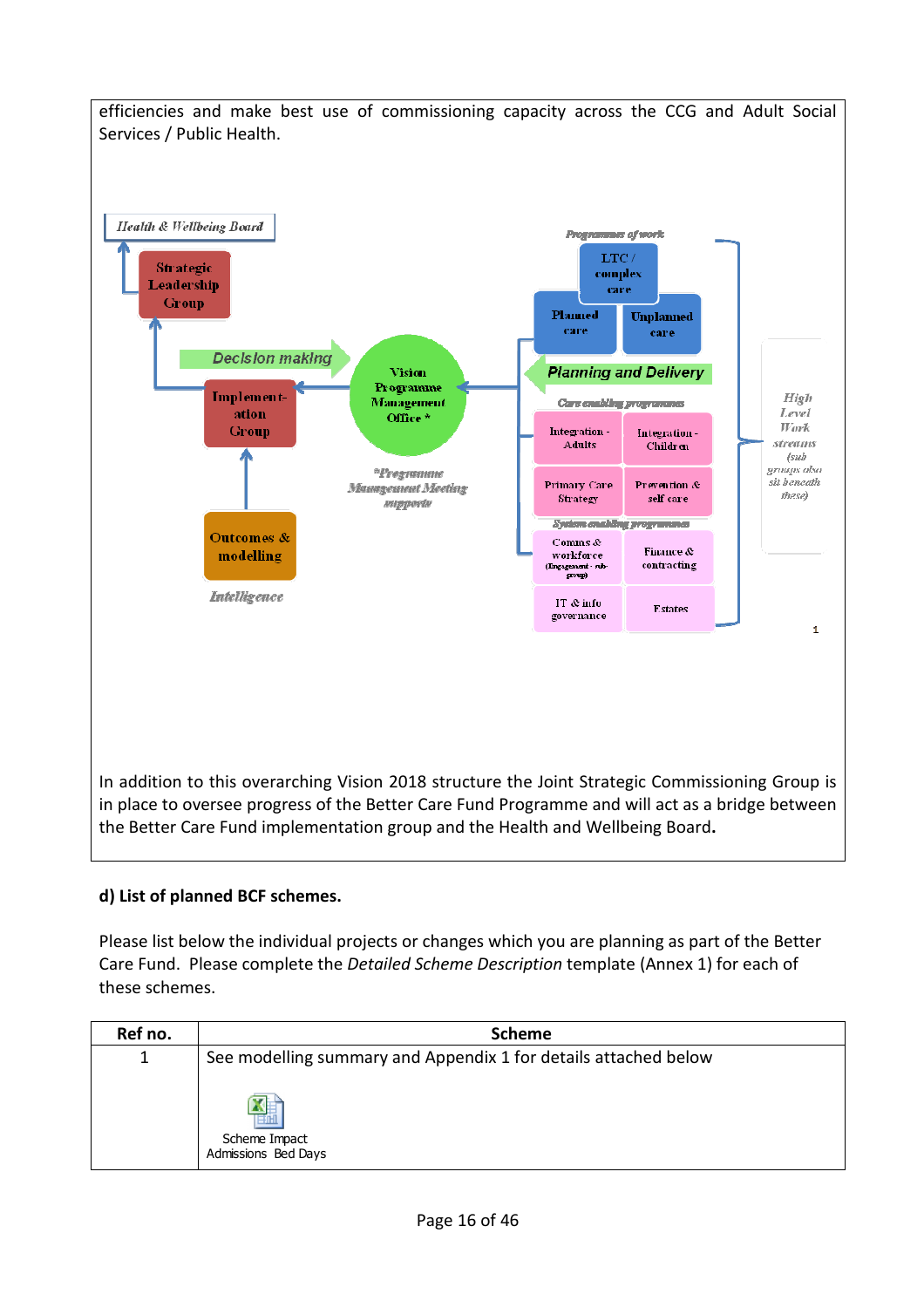# **5) RISKS AND CONTINGENCY**

## **a) Risk log**

Please provide details of the most important risks and your plans to mitigate them. This should include risks associated with the impact on NHS service providers and any financial risks for both the NHS and local government.

| There is a risk that:                                                                                                                                                                                                                              | How likely is<br>the risk to<br>materialise?<br>Please rate on a<br>scale of 1-5 with 1<br>being very unlikely<br>and 5 being very<br>likely | <b>Potential impact</b><br>Please rate on a scale of 1-5<br>with 1 being a relatively<br>small impact and 5 being a<br>major impact<br>And if there is some<br>financial impact please<br>specify in £000s, also specify<br>who the impact of the risk<br>falls on) | <b>Overall</b><br>risk factor<br>(likelihood<br>*potential<br><i>impact</i> ) | <b>Mitigating Actions</b>                                                                                                                                                                                                                                                   |
|----------------------------------------------------------------------------------------------------------------------------------------------------------------------------------------------------------------------------------------------------|----------------------------------------------------------------------------------------------------------------------------------------------|---------------------------------------------------------------------------------------------------------------------------------------------------------------------------------------------------------------------------------------------------------------------|-------------------------------------------------------------------------------|-----------------------------------------------------------------------------------------------------------------------------------------------------------------------------------------------------------------------------------------------------------------------------|
| The reduction in<br>funding from the CCG<br>budget will not be<br>offset by the redesign<br>work / possible<br>efficiencies                                                                                                                        | 3                                                                                                                                            | 5                                                                                                                                                                                                                                                                   | High                                                                          | Prioritisation of<br>initiatives to offset loss<br>of budget; robust<br>monthly performance<br>monitoring and<br>management with<br>appropriate escalation<br>and governance.                                                                                               |
| As there are cuts to<br>the DASS budget the<br><b>BCF transfer will not</b><br>offset the impact                                                                                                                                                   | 3                                                                                                                                            | 5                                                                                                                                                                                                                                                                   | High                                                                          | Prioritisation of<br>initiatives to offset loss<br>of budget; robust<br>monthly performance<br>monitoring and<br>management with<br>appropriate escalation<br>and governance.                                                                                               |
| If the reduction in<br>non-elective demand<br>on the acute trust is<br>not delivered and if<br>the internal pathways<br>in the acute trust are<br>not adequately<br>redesigned the cost<br>will need to be met by<br>an economy wide risk<br>share | 4                                                                                                                                            | 5                                                                                                                                                                                                                                                                   | High                                                                          | A stepped approach to<br>the redesign over 3<br>years (no dramatic<br>reduction in capacity)<br>and a transitional<br>approach via<br>contracting.<br>Ensuring that a whole<br>system performance<br>management process<br>(both operational and<br>strategic) is in place. |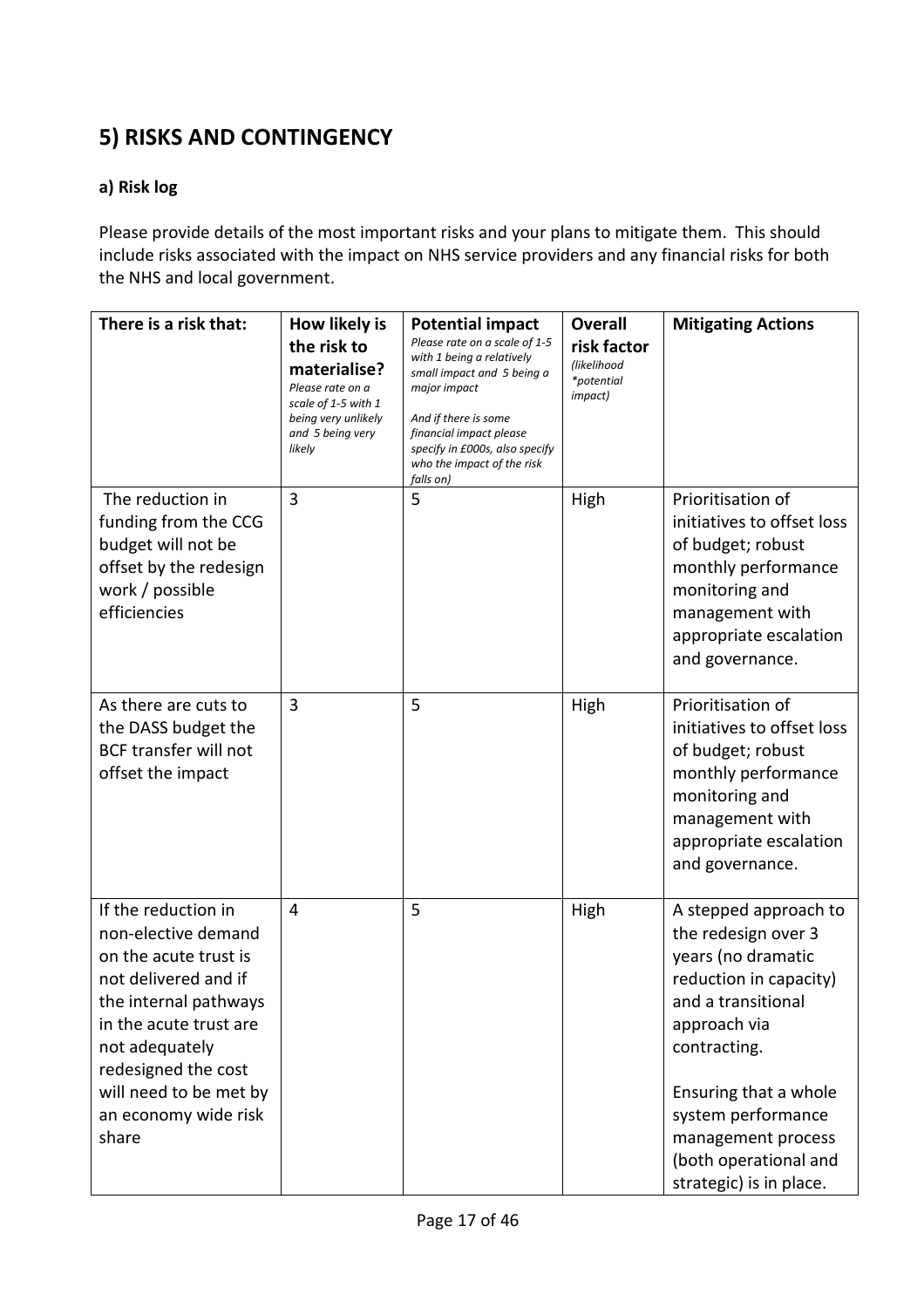|                                                                                                                                                                                                                              |   |   |      | An approach to<br>demand reduction<br>including self<br>management and<br>raising public<br>awareness of changes.<br>Early identification of<br>issues and escalation<br>into the Vision 2018<br>board will be critical.<br>Monthly exception<br>reporting will be<br>developed.                                                                                           |
|------------------------------------------------------------------------------------------------------------------------------------------------------------------------------------------------------------------------------|---|---|------|----------------------------------------------------------------------------------------------------------------------------------------------------------------------------------------------------------------------------------------------------------------------------------------------------------------------------------------------------------------------------|
| The acute hospital<br>activity (and<br>associated cost<br>reductions to<br>commissioners) do not<br>materialise because<br>non-elective<br>admissions continue<br>to rise due to<br>demography and<br>acuity of patient need | 3 | 5 | 15   | Modelling of the<br>predicted rise due to<br>demographic and<br>acuity of patient need<br>to quantify the impact<br>these factors could<br>have on non-elective<br>admissions<br>Create workstreams<br>within the Vision 2018<br>strategy to provide<br>alternative pathways<br>of care                                                                                    |
| Shifting of resources<br>to fund new joint<br>interventions and<br>schemes will<br>destabilise current<br>service providers<br>particularly in the<br>acute sector                                                           | 4 | 5 | High | Plans will be based on<br>the Vision 2018<br>strategy currently<br>under discussion,<br>linking with the 5 year<br>strategic plan<br>There is a commitment<br>across the health and<br>social care economy to<br>work together on a<br>collaborative approach<br>to redesign, integrated<br>working and risk<br>sharing.<br>Consideration will be<br>given to transitional |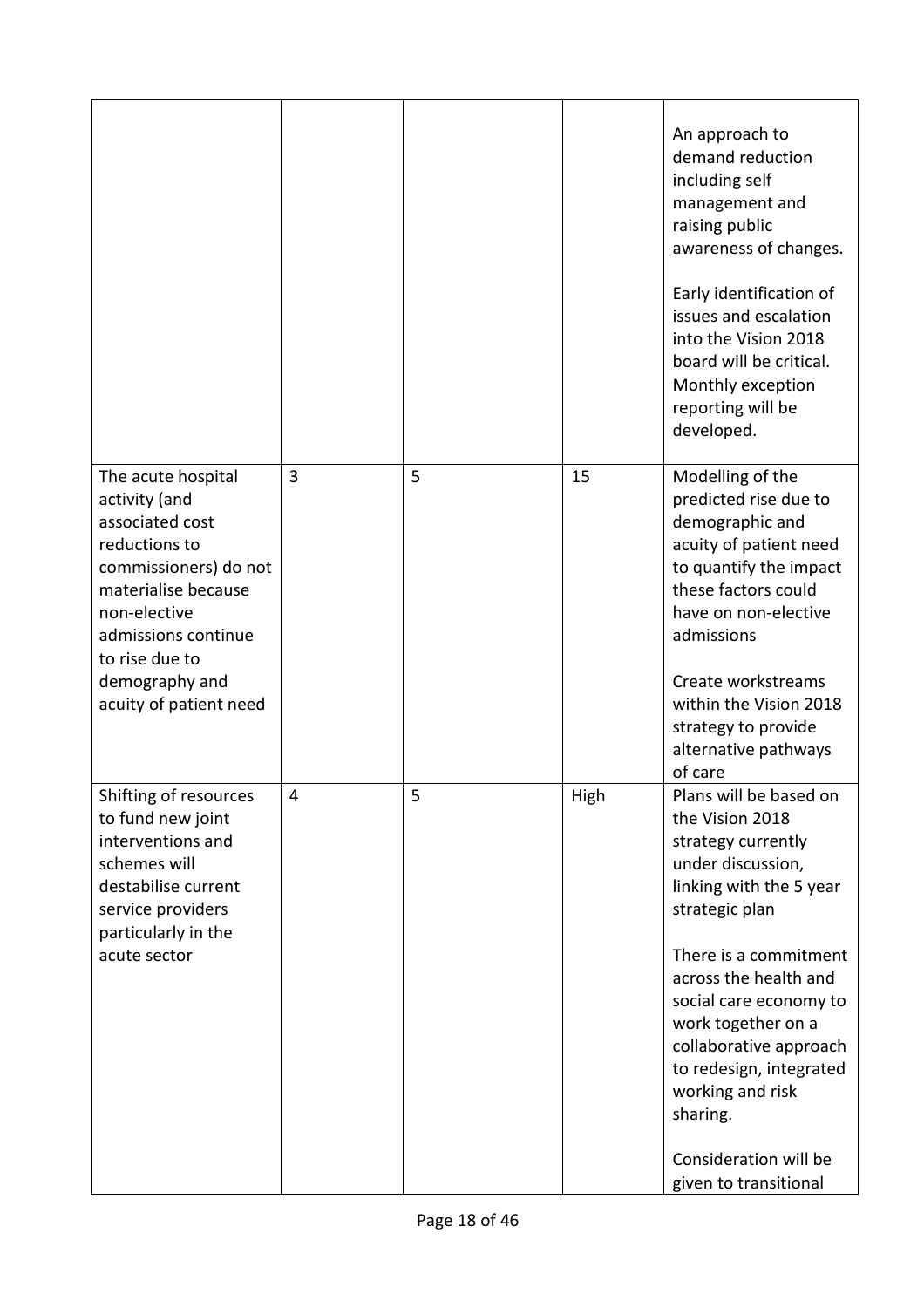|                                                                                                                                                                                                                                                                                                     |                |                |        | support to providers.                                                                                                                                                                                                                             |
|-----------------------------------------------------------------------------------------------------------------------------------------------------------------------------------------------------------------------------------------------------------------------------------------------------|----------------|----------------|--------|---------------------------------------------------------------------------------------------------------------------------------------------------------------------------------------------------------------------------------------------------|
| The impact of the Care<br>Act currently in<br>consultation will result<br>in a significant<br>increase in the cost of<br>care provision in<br>15/16 onwards that is<br>not fully quantifiable<br>currently and will<br>impact the<br>sustainability of<br>current social care<br>funding and plans. | $\overline{4}$ | 5              | High   | <b>Wirral Council to</b><br>undertaking a detailed<br>impact assessment of<br>the effects of the Care<br>Act once requirements<br>are fully known.                                                                                                |
| The required cultural<br>change in the<br>workforce to enable<br>greater integrated<br>working does not take<br>place due to an<br>unwillingness or<br>inability to work<br>across organisations                                                                                                    | $\overline{4}$ | 5              | High   | Vision 2018<br>programme will<br>address this via one of<br>the workstreams                                                                                                                                                                       |
| Failing to achieve BCF<br>outcomes and<br>additional locally<br>agreed outcomes will<br>impact significantly on<br>system flow and<br>financial balance.                                                                                                                                            | $\overline{4}$ | 3              | Medium | Robust performance<br>monitoring and<br>management against<br>agreed trajectories for<br>improvement,<br>including<br>residential/nursing<br>placements and acute<br>demand.<br>Commitment to joint<br>commissioning in all<br>appropriate areas. |
| Improvements in the<br>quality of care and in<br>preventative services<br>will fail to translate<br>into the required<br>reductions in acute<br>and nursing/care                                                                                                                                    | $\overline{4}$ | $\overline{4}$ | High   | 2014/15 will be used<br>to test and refine these<br>assumptions, with a<br>focus on developing<br>detailed business cases<br>and service<br>specifications.                                                                                       |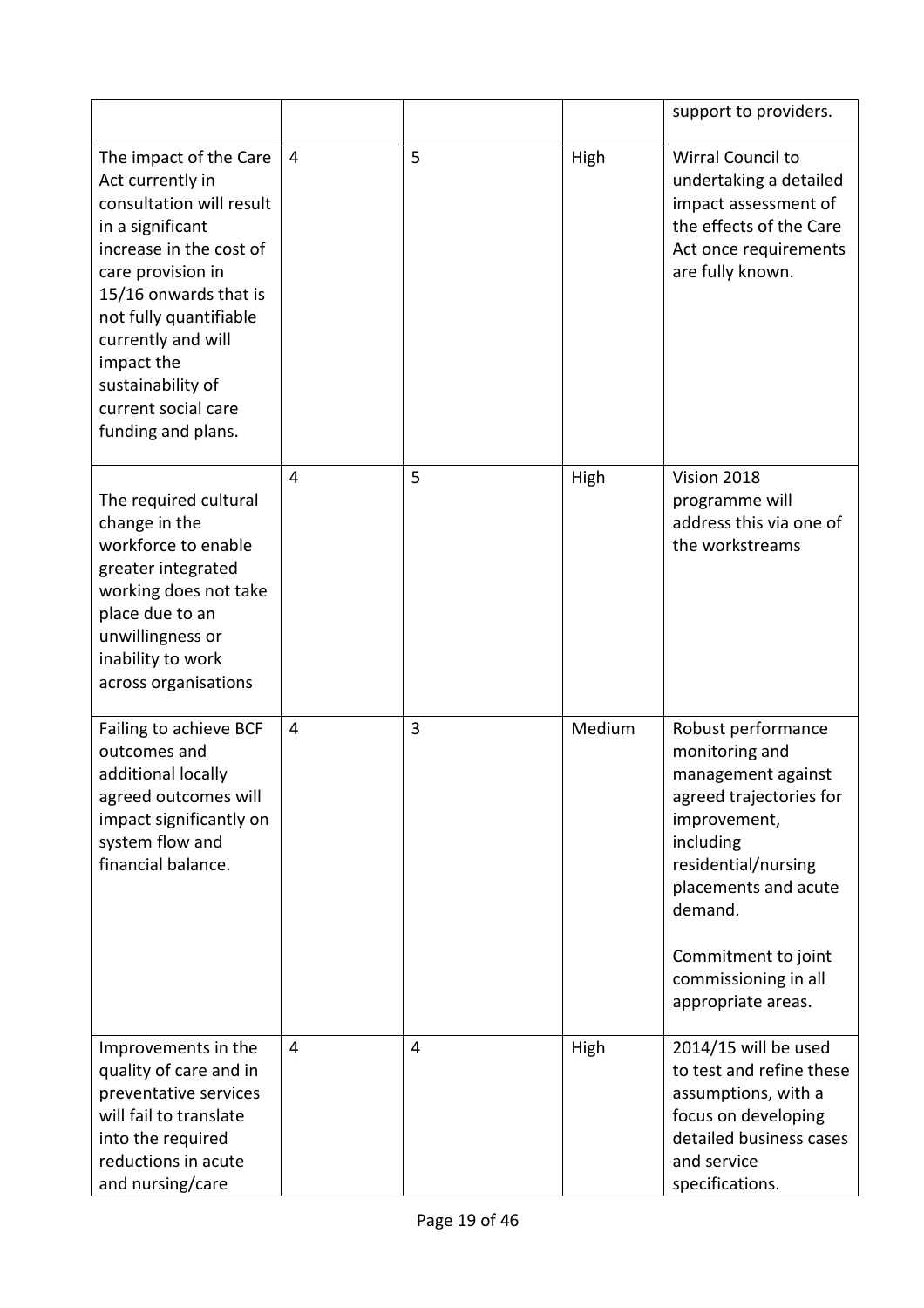| home activity by<br>2015/16 impacting the<br>overall funding<br>available to support<br>core services and<br>future schemes.                                                               |                |                |        | We have undertaken a<br>capacity and demand<br>analysis for key parts<br>of the system (e.g. step<br>up step down care)<br>and will continue to<br>build on this<br>throughout 2014/15. |
|--------------------------------------------------------------------------------------------------------------------------------------------------------------------------------------------|----------------|----------------|--------|-----------------------------------------------------------------------------------------------------------------------------------------------------------------------------------------|
| <b>Operational pressures</b><br>and capacity<br>(including recruitment<br>and retention issues)<br>will restrict the ability<br>of our workforce to<br>deliver                             | 5              | 5              | High   | Consideration of the<br>need for double<br>running / transitional<br>capacity while service<br>redesigns are<br>implemented.                                                            |
| Failure to deliver the<br><b>BCF</b> outcomes could<br>impact upon quality of<br>patient care and<br>service provision                                                                     | $\overline{3}$ | 3              | Medium | Monitoring of key<br>additional outcomes<br>for quality of care to<br>be integral to<br>performance reporting<br>to allow mitigation of<br>any issues highlighted.                      |
| There is a risk that<br>other service redesign<br>initiatives (Vision<br>2018/unplanned care)<br>create confusion for<br>staff groups                                                      | $\overline{3}$ | 3              | Medium | Map all service<br>redesign intiatives<br>across the health and<br>social care economy<br>and ensure Vision 2018<br>communications<br>strategy takes this into<br>account               |
| If we do not manage<br>the communication<br>carefully there is a risk<br>stakeholders do not<br>know what is<br>happening, when it is<br>happening and how it<br>will work.                | 3              | 3              | Medium | Refresh stakeholder<br>analysis and include in<br>communications<br>strategy                                                                                                            |
| The BCF programme is<br>ambitious and<br>contains 25 projects.<br>There is a risk that this<br>represents too many<br>initiatives for the<br>CCG/Council/providers<br>to focus on at once, | $\overline{3}$ | $\overline{3}$ | Medium | Undertake an<br>assessment of capacity<br>and capability across<br>all schemes,<br>considering whether<br>this is sufficient for<br>delivery                                            |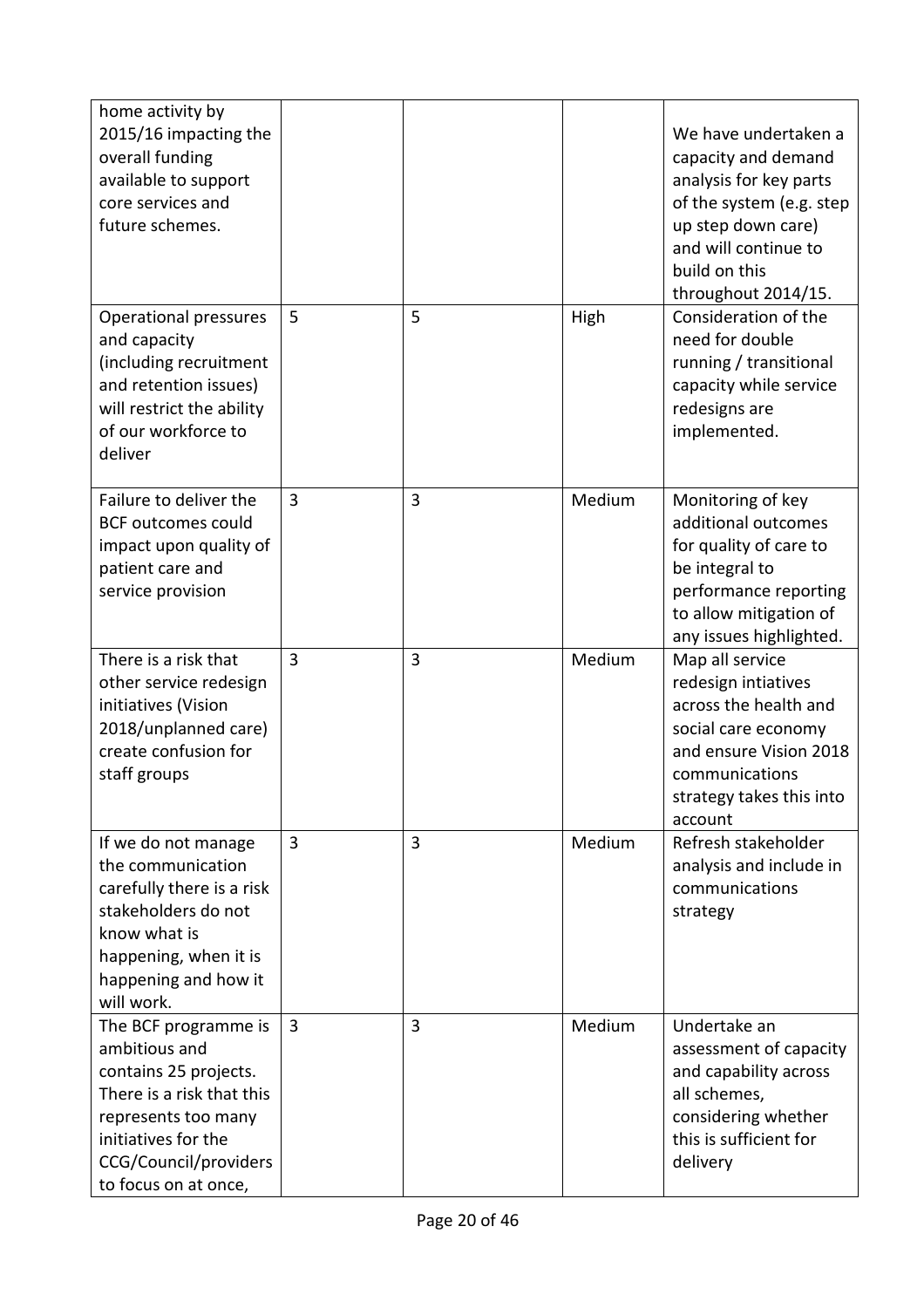| hampering delivery | Create a realistic      |
|--------------------|-------------------------|
|                    | resourcing plan to      |
|                    | deliver each project    |
|                    | and be prepared to flex |
|                    | as appropriate          |

#### **b) Contingency plan and risk sharing**

Please outline the locally agreed plans in the event that the target for reduction in emergency admissions is not met, including what risk sharing arrangements are in place.

i) Between commissioners across health and social care and ii) between providers and commissioners.

#### **Risk share principles**

The Joint Strategic Commissioning Group has discussed and agreed the following principles in relation to financial contingency and risk share:

- Wirral Council and Wirral CCG agree that the plan needs to take into account the performance related element of the £35 million
- Wirral Council and Wirral CCG have agreed a financial contingency (risk share) in the event that outcomes are not met
- Wirral Council and Wirral CCG will take financial responsibility for any under performance against agreed outcomes on an 18% - 82% basis (2014/15 and 2015/16). This spilt is based on the proportion of total committed resource from each party
- Wirral Council and Wirral CCG agree to take responsibility for any over performance on PBR expenditure in 2015/16 on an 18% - 82% basis (2014/15 and 2015/16).
- Wirral Council and Wirral CCG agree to take responsibility for any over performance on the community care budget in 2015/16 on an 18% - 82% basis (2014/15 and 2015/16).
- Wirral Council and Wirral CCG agree that any surplus from an under performance is shared equally on an 18% - 82% basis (2014/15 and 2015/16) and reinvested on priority areas based on outcomes required.
- Wirral Council and Wirral CCG agree that some existing expenditure for both organisations will be badged against the BCF
- Wirral Council and Wirral CCG need to demonstrate agreement of the BCF plan with major providers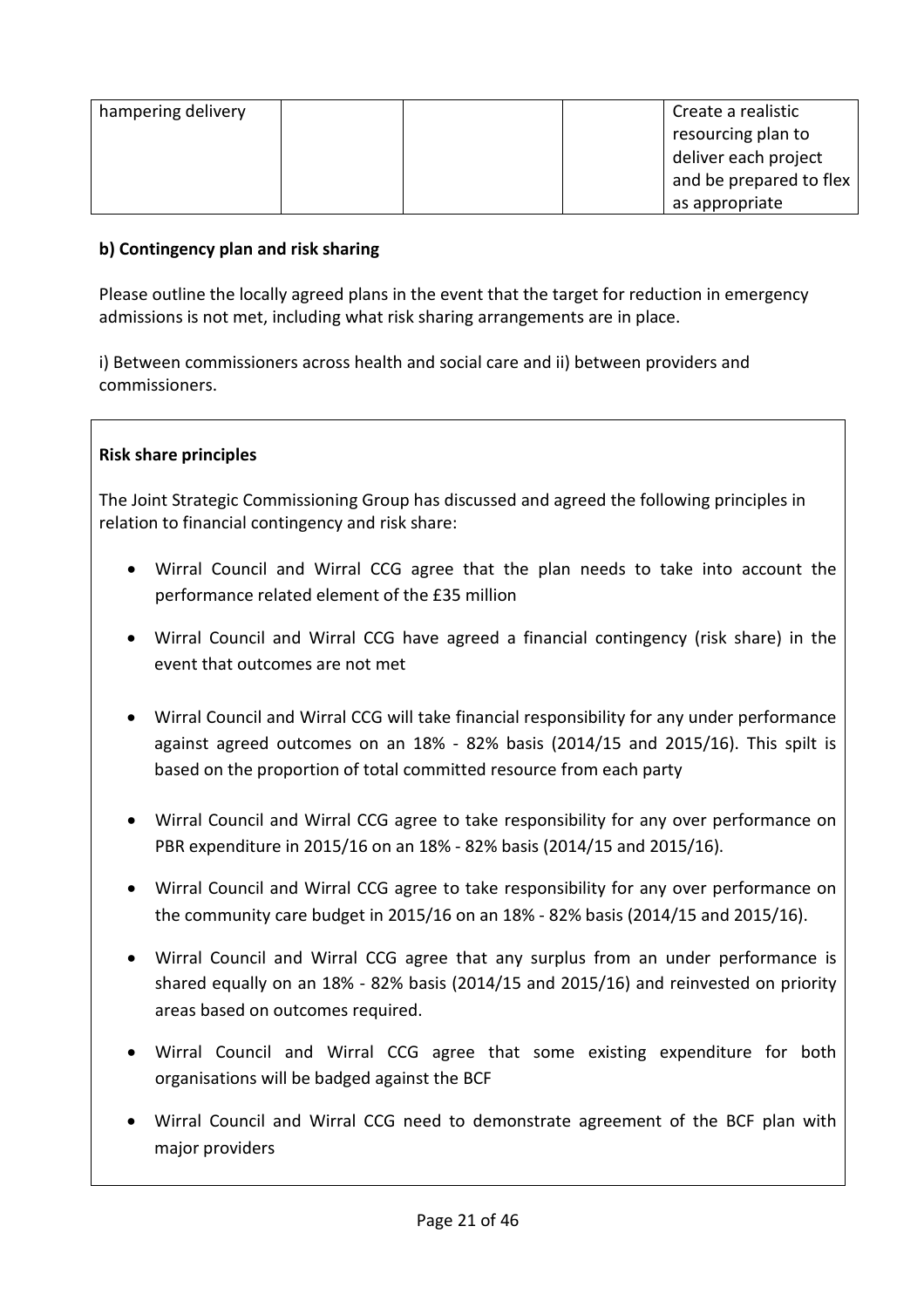- Wirral Council and Wirral CCG agree that the preparatory contractual and financial work for agreement of a pooled budget in 2015/16 needs to take place throughout 2014/15, although this may now be covered by a national section 75 agreement (awaiting further guidance)
- Wirral Council and Wirral CCG agree that continued performance and financial modelling, service redesign, cultural shift and progress towards goals in 2015/16 is required throughout 2014/15
- Wirral Council and Wirral CCG agree that the BCF work programme should be overseen by the Vision 2018 Programme Management Office and report through the Programme Managers Group and the Joint Strategic Commissioning Group
- Wirral Council and Wirral CCG need to decide which organisation holds the pooled budget and an integrated finance / contracting post will be appointed to support this work in early 2014/15
- Wirral Council and Wirral CCG have agreed outcomes and proposed baselines for 2015/16 – 2017/18 with a stretch ambition for non-elective admission reduction.
- Wirral Council and Wirral CCG need to assess the likelihood of meeting financial and outcome targets in 2015/16 and plan accordingly
- Wirral Council and Wirral CCG are will continue to model the impact of the loss of resource to acute, community and social care services in conjunction with providers

### **Contingency Arrangements**

The Joint Strategic Commissioning Group has agreed a contingency of 5% in 2015/16 to mitigate risk, support transition and double running, which equates to £1,781,900 from the total pool in 2015/16.

# **6) ALIGNMENT**

**a) Please describe how these plans align with other initiatives related to care and support underway in your area** 

The BCF plans include the implementation of integrated teams across health and social care and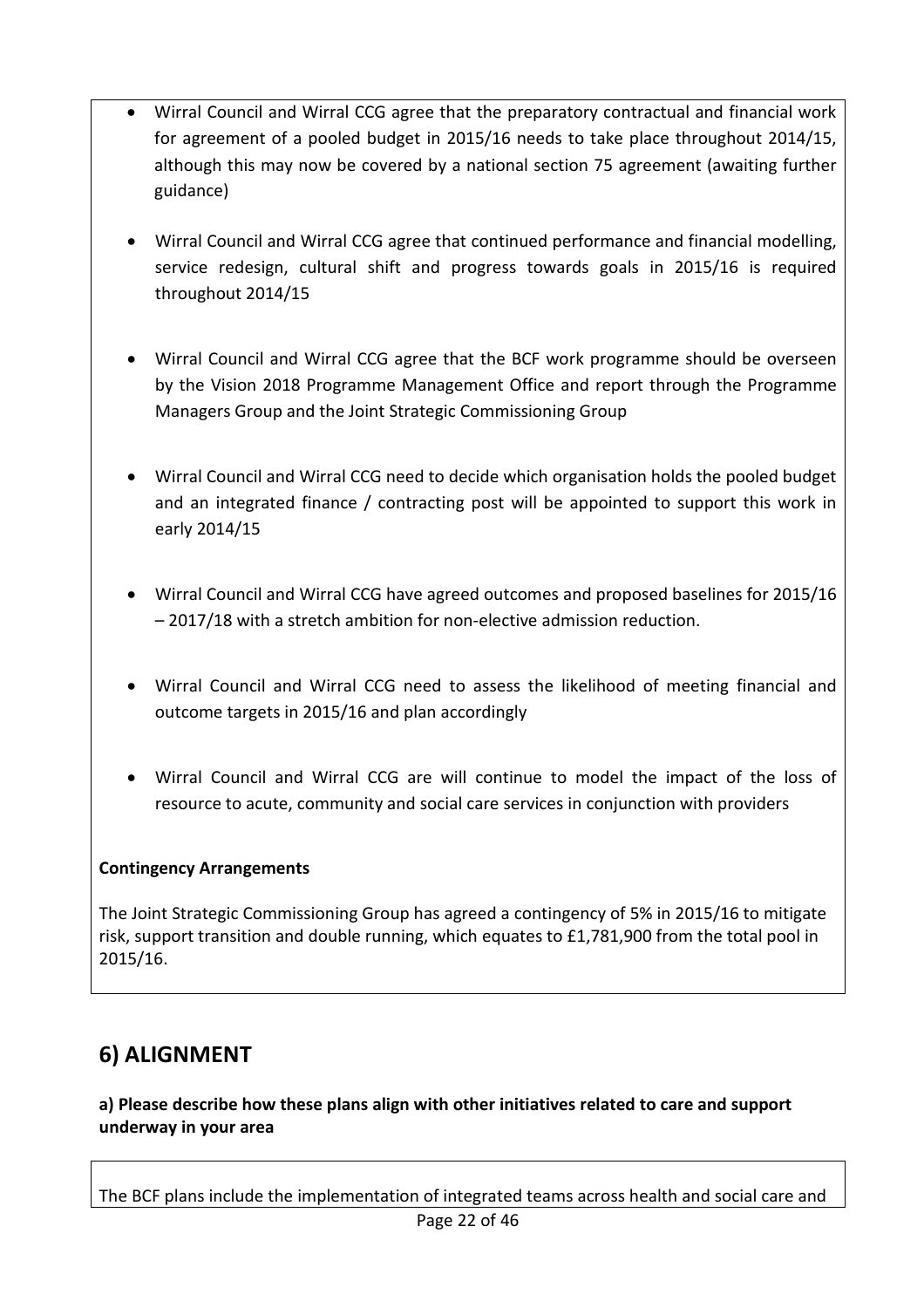additional initiatives are designed to be complimentary and supportive of the overarching vision to integrate services.

In addition the BCF plans also reflect and are supportive of the operational and capacity plans of the Wirral System Resilience Group for winter 2014/15; and also on Wirral the urgent care action plan which has been put in place as a result of a period of challenge in relation to the A&E 4 hour wait target. This action plan reflects the findings of the "perfect day" initiative, the Greater Manchester Commissioning Support Unit Utilisation Management and Point Prevalence Reviews.

The BCF plan also aligns closely with priorities of the Wirral Health and Wellbeing Strategy, the Wirral Council Transformation Programme, the Department of Adult Social Services Departmental Plan and the Families and Wellbeing Directorates Improvement Plan.

#### **b) Please describe how your BCF plan of action aligns with existing 2 year operating and 5 year strategic plans, as well as local government planning documents**

The Vision 2018 Programme Managers group has met to consider plan alignment across 2 year operational and 5 year strategic plans, particularly in the context of CCG and Wirral University Teaching Hospital NHS FT. It was acknowledged that in the April submissions there was some misalignment across plans.

A potential solution going forward was for the Vision 2018 Senior Leaders Group to agree a "level of ambition" for non-elective admission reduction over 2-5 years and therefore not amend plans for 2014/15. It was also agreed that a recommendation would be made that all organisations make a commitment to agree a single plan across individual organisations plans for 2015/16 onwards although further work is required for this to be agreed.

As part of the Vision 2018 discussions it has now been agreed with senior representatives of key partners a level of ambition which would achieve a minimum 15% reduction in non-elective admissions over a 3 year period from 2015/16- 2017/18.

In addition to our formally stated target of 15%, we would also want to set an overall stretch ambition of 23% by  $31<sup>st</sup>$  March 2018, recognising recent increases in non-elective admissions. This will be achieved by developing transformational programmes of work through Vision 2018. This will be an iterative process following clinical and public engagement, building on the work that has been done to date.

We are jointly considering the impact of the implementation of the Care Act and how this may impact on providers and service demand across health and social care.

#### **c) Please describe how your BCF plans align with your plans for primary co-commissioning**

• For those areas which have not applied for primary co-commissioning status, please confirm that you have discussed the plan with primary care leads.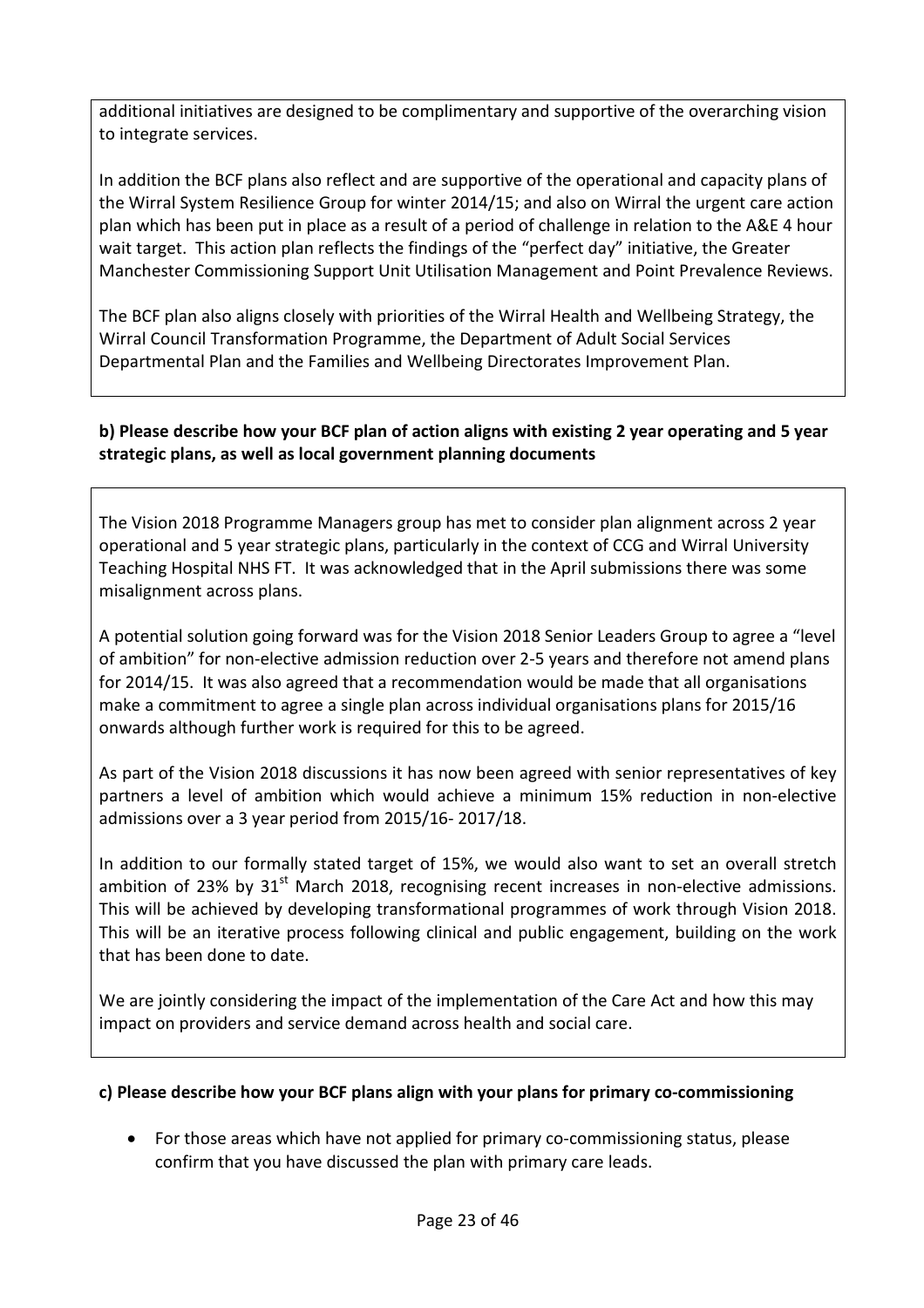NHS Wirral CCG is currently not expressing an interest in primary care co-commissioning due to the current assurance status of "assured with support" from NHS England. The BCF plan has been discussed with primary care leads in the CCG.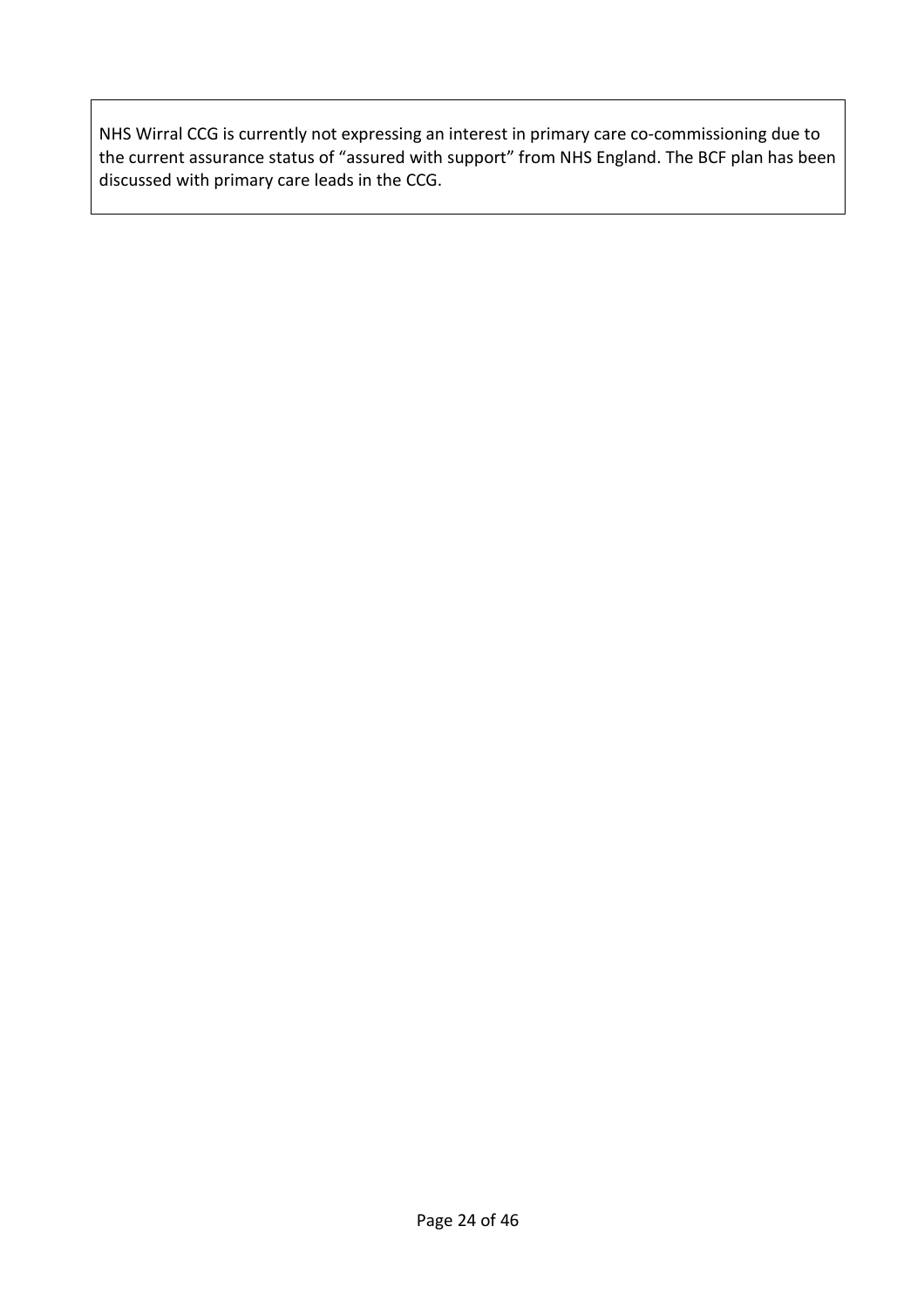# **7) NATIONAL CONDITIONS**

Please give a brief description of how the plan meets each of the national conditions for the BCF, noting that risk-sharing and provider impact will be covered in the following sections.

#### **a) Protecting social care services**

i) Please outline your agreed local definition of protecting adult social care services (not spending).

In Wirral, all partners recognise the increasing pressure on Adult Social care budgets, as a result of the demographic pressures and increasing complexity of conditions people are living with. The continued reduction in Council funding impacts upon Health and Social care budgets, the gap between available money and spending pressure threatens the future viability of a range of Council services.

We will ensure that any service user whose support needs are currently met by social care will continue to be met under the current arrangements (provided they are eligible). Maintaining eligibility criteria is one aspect, however, we will also focus upon developing new forms of joined up care and community services which help ensure individuals remain healthy, well and independent, wherever possible enabled to stay within their own homes.

We will focus upon protecting and enhancing the quality of care and working collaboratively to promote early interventions and self management wherever possible. We expect to see the numbers of people being supported with a range of lower level interventions to increase, if we are successful in diverting people from Acute and complex care services. As such we will need to invest in these services.

Key outcomes for customers include:

- Reduction in the number of people moving to long term residential care
- Increase in the number of people in receipt of assistive technology
- Increase in successful reablement
- Increase in the numbers of people supported at home with domiciliary support.
- Carers feeling less isolated and better informed
- Increase in the number of people with a Personal Budget
- Better access to advice, information and support
- Increase in the number of people supported to self manage.

A key focus of the services that we commission will be to ensure quality of care and with an associated reduction in safeguarding referrals, alerts and concerns.

Our intention is to ensure we have an integrated approach to commissioning; CCG, Adult and Children's Social Care, Public health & housing.

Our partnership approach to develop and deliver services in Wirral determines that protecting social care services also means protection of our partners provision.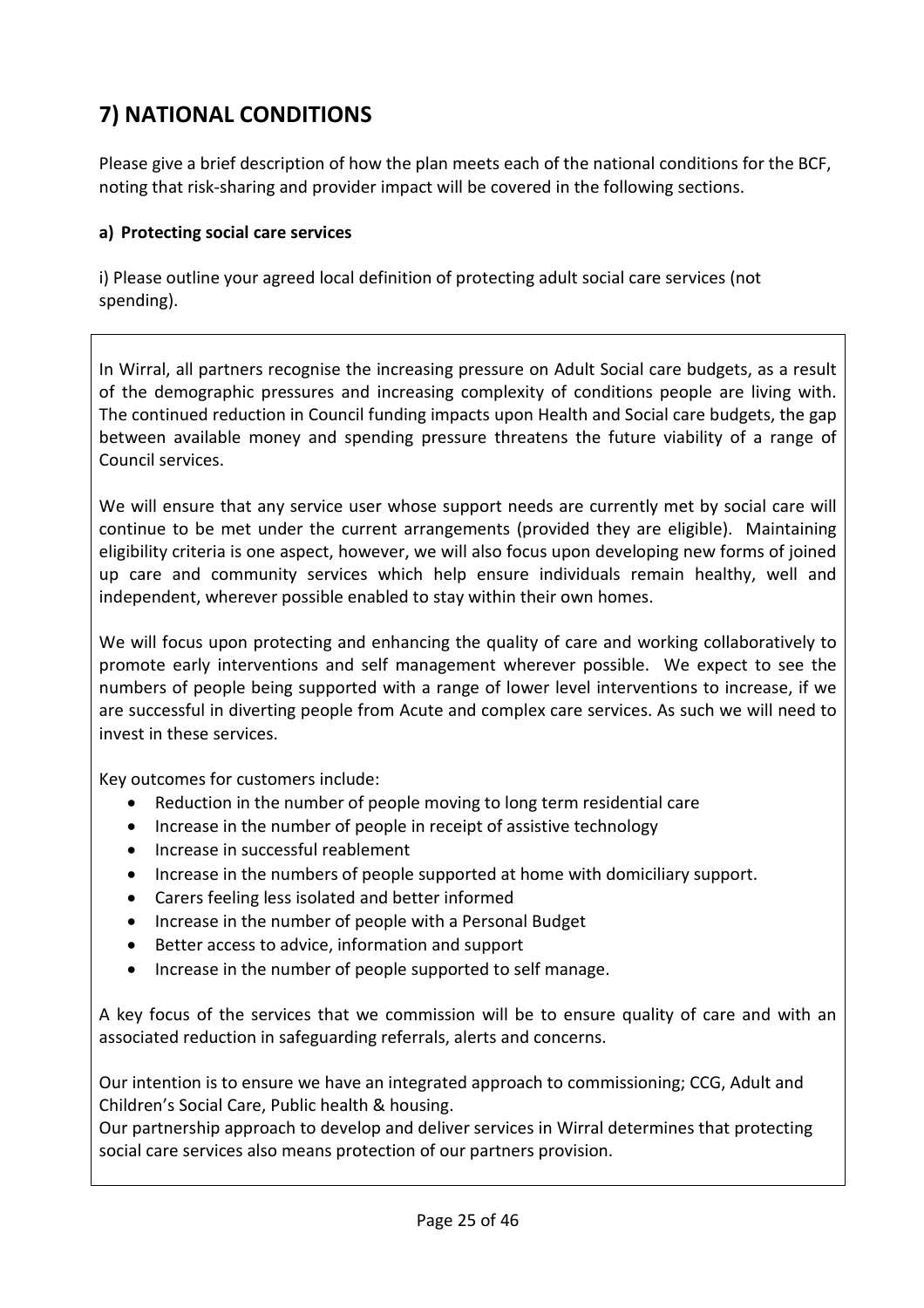ii) Please explain how local schemes and spending plans will support the commitment to protect social care.

Current funding has been used to enable the LA to sustain the current level of eligibility and to provide timely assessments and care management capacity. Redesign of our pathways and capability and capacity focuses upon earlier interventions, to avoid crisis and ongoing high levels of support. We will utilise funding to support people to improve their health and wellbeing. Our aim is to promote and maintain independence. Our schemes focus upon a range of community provision, which can be accessed 7 days a week and has a rapid response element to avoid people being admitted unnecessarily.

We will ensure that we maintain services to those with critical or substantial unmet needs, signposting those who are non FACS eligible. The Council has funded demographic growth for both older people and learning disability services and invested in community capacity where appropriate. This will need to be sustained, if not increased, in order to deliver 7 day services and meet the additional requirements of the Care Act.

This does not mean that services will remain the same, for example, a short term intensive recovery programme (reablement) may mean that someone learns to live more independently and as a result their needs for formal support would be reduced and any social care package might be reduced appropriately.

A significant proportion of the total pooled investment in 2014/15 is allocated to protecting and extending social care to 7 day a week provision. This includes additional social work capacity, care arranging team, domiciliary care, reablement, mobile nights, assistive technology, services for carers (including short stay respite services), community equipment and extra care housing. This continues and is enhanced with additional investments in 2015/16 (for example in the step up step down service).

The Care Act will bring new duties for Adult Services in regard to the provision of assessments, advice and information. Part of the BCF will be utilised to meet the requirements of these new duties, including:

- a. Setting national eligibility criteria
- b. Implementing statutory Safeguarding Adults boards
- c. New duties for Self funders
- d. Duties to assess carers.

Local schemes support investment in domiciliary services, reablement, mobile night services, carer services, respite provision and Intermediate care. They also support investment to expand to provide a 7 day service.

iii) Please indicate the total amount from the BCF that has been allocated for the protection of adult social care services. (And please confirm that at least your local proportion of the £135m has been identified from the additional £1.9bn funding from the NHS in 2015/16 for the implementation of the new Care Act duties)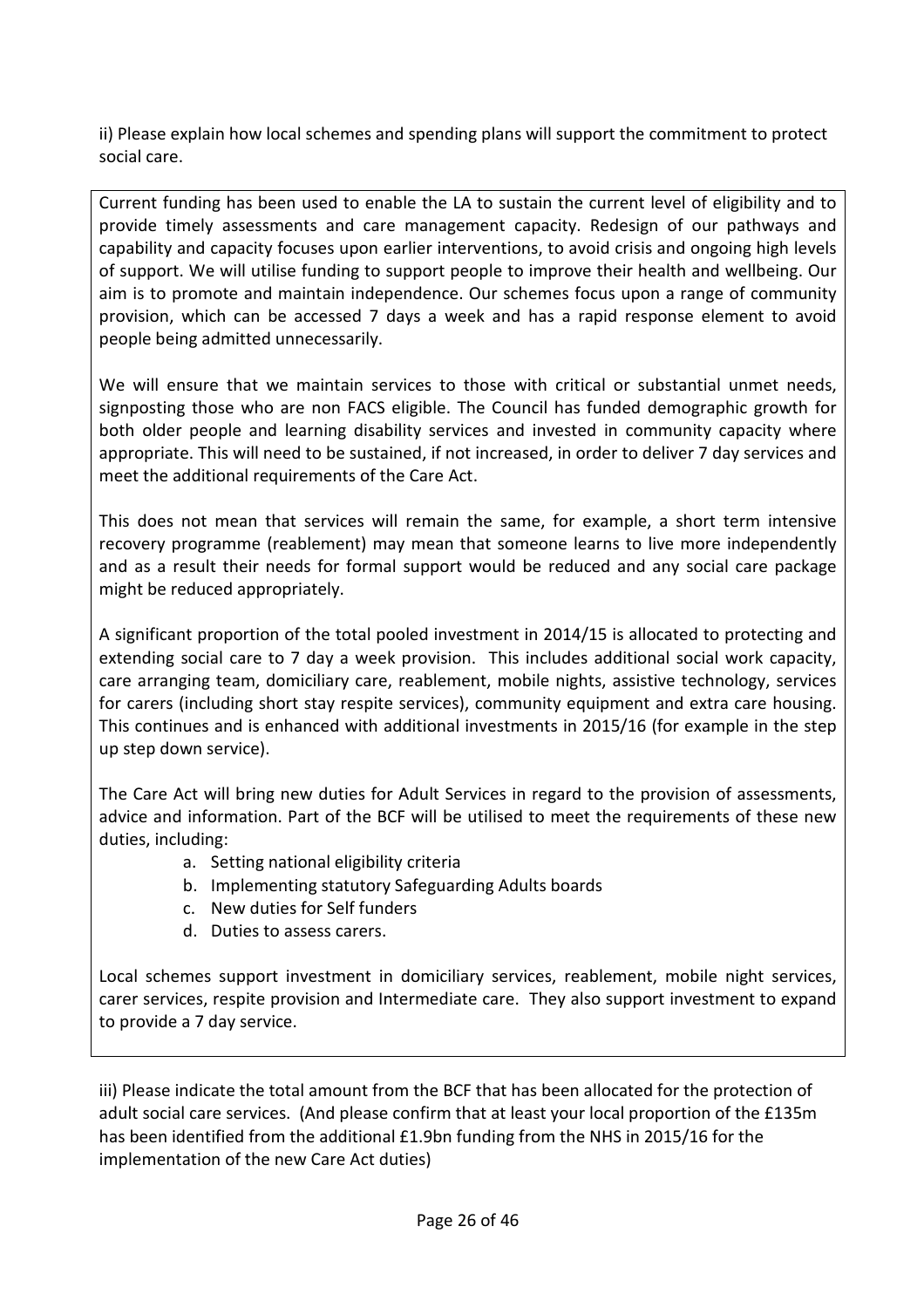Wirral's proportion of the £135m for the implementation of the new Care Act duties in 2015/16 is £976k, this is the amount identified. The amount against protection of social care is £4.396 million (this does not include new investment in jointly commissioned services or social care elements of existing jointly commissioned services).

In addition, we can confirm that the Wirral Council element of £976K for the implementation of the Care Act is allocated and ring fenced within the BCF proposal.

The table below provides a breakdown of funding for the protection of adult social care services

| <b>Area of Funding</b>           | <b>Total Funding</b> | <b>Total Funding</b> |  |
|----------------------------------|----------------------|----------------------|--|
|                                  | 2014/15              | 2015/16              |  |
| Short Term beds                  | £2,750,000           | £2,330,000           |  |
| <b>Community Based Services</b>  | £1,443,000           | £1,254,000           |  |
| Protection of Front Line Staff   | £203,000             | £812,000             |  |
| <b>Total Funding Requirement</b> | £4,396,000           | £4,396,000           |  |

Whilst permanent admissions to residential and nursing care beds are on a downward trend there remains a need for short term beds to enable further assessment to take place in nonacute settings. Forecast activity indicates a total of 45,600 bed nights will be commissioned during 2014/15 costing a total of £2.75m, with an anticipated 15% reduction for 2015/16.

Approximately 47% of all commissioned short term beds support hospital discharges; activity over the past 12 months and forecast activity indicates that 60% of these people will require an ongoing commissioned package of care costing a total of £ 1.44m, with an anticipated 15% reduction for 2015/16.

During these times of austerity the ability to maintain the current volume of front line staff proves a challenge. Total budget saving during 2014/15 for Wirral Council are £36.3m of which £11.8m are attributable to Adult Social Care. Of the overall savings the Council has to save £9.4m from employee costs. To achieve this Adult Social Services has to reduce its staffing costs by £1.4m and £812k of this is attributable to front line staff. This is a full year saving and the part year effect (3 months) is £203k.

iv) Please explain how the new duties resulting from care and support reform set out in the Care Act 2014 will be met

Whilst the reforms set out in the Act are welcomed, the new responsibilities present significant challenges and risks as well as opportunities for the Council. They consist of financial risks, the scale and pace of the implementation and additional demand through new carers and assessment responsibilities. This means that that the implementation will be highly sensitive and dynamic. In order for the Council to successfully implement these reforms to the timescale set by the Government, health and social care partners will need to be closely involved in planning and delivery of the new statutory duties.

Key Priority Areas include: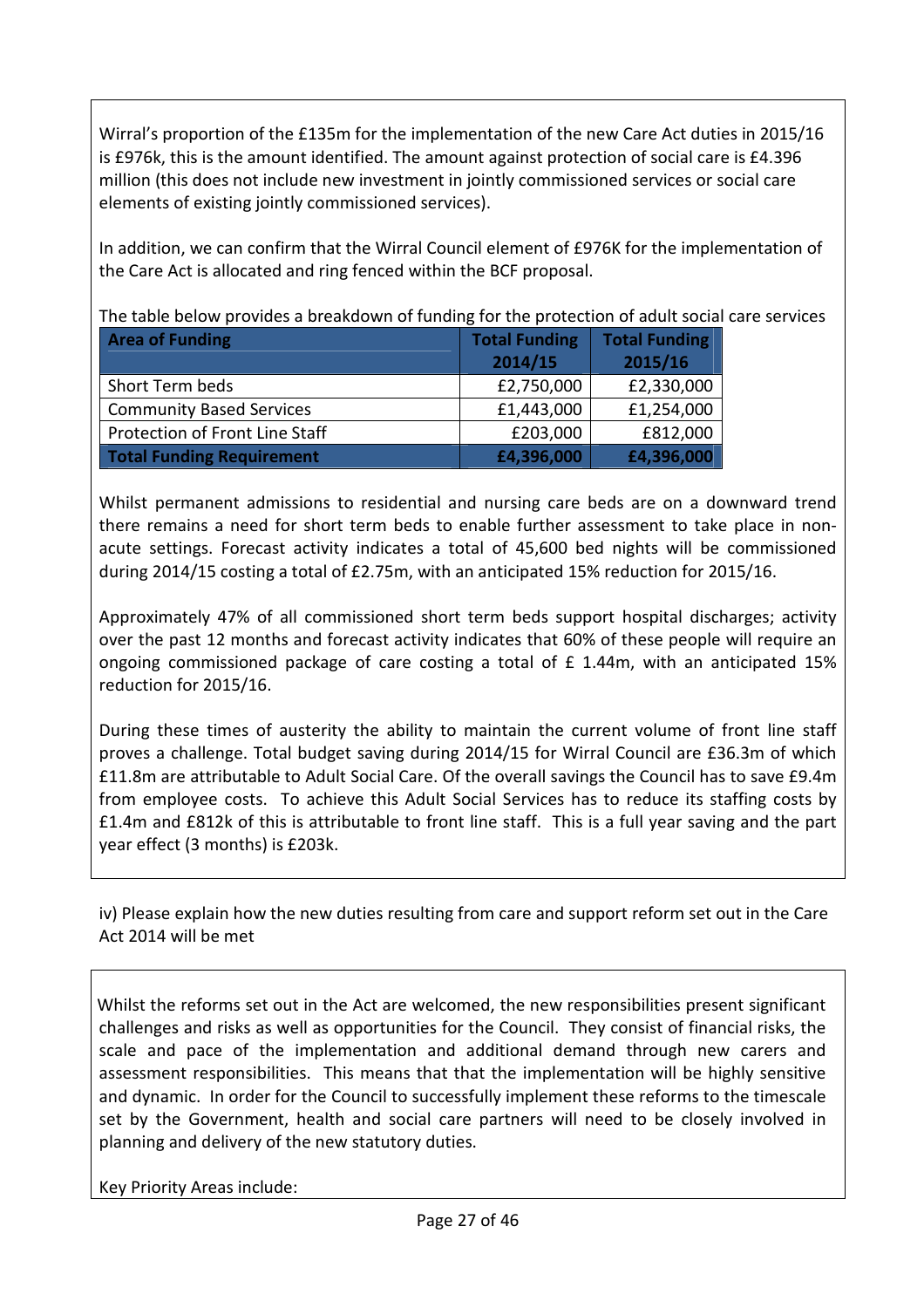## Workforce

There will be significant workforce implications resulting from the reforms. Staff within adult social care services will need to be provided with training and advice once the required changes in working practices are more clearly understood. The reforms may require staff to adopt new models of care delivery to help manage the demand of increased activity levels but also deliver preventative and personalised approaches to care arrangements. As a result, the workforce planning and in particular, the wider development of a joint workforce such as integrated health and social care teams will need to be adapted to ensure partners are cognisant and compliant with the Act's requirements. This will require Human Resources support in relation to Terms and Conditions, retraining (culture and capability) and restructuring.

### Advice and Information

The Care Act confirms that wellbeing is now the unifying purpose around which adult social care is organised. In the immediate term, a communication strategy will be required for the wider public, service users and their Carers, key health and social care stakeholders to understand the reforms and what it means for them. The Council will have a duty to provide advice and information to help people navigate the care system regardless of whether people meet the eligibility criteria including those people who have means to fund their own care. Advice and Information is considered to be a priority area and Corporate Directorates will need to be actively involved with Adult Social Care in planning for this change.

## Consultation and Communication

An initial Consultation, Engagement and Communication Plan will need to be developed. Key stakeholders identified and meetings arranged as a preliminary consultation to a full impact assessment plan. The full impact assessment plan will need to be finalised following publication of detailed secondary guidance and regulations in October 2014.

### Legal

There are significant legal implications for the Council resulting from the consolidation of adult social care law which dates back to the National Assistance Act (1948). Legal Services officers will need to work closely with Adult Social Care staff. In particular, they will be closely involved in a legal impact assessment of the final secondary guidance and regulations published in October

# Implementation Planning

There is a National Programme in place, co-led between the DCLG and the LGA with ADASS involvement. There is also a regional programme, led by ADASS North West Branch, with a lead officer and sub groups. The Council is working with and contributing to these work groups and is utilising financial modelling tools developed by Surrey and Lincolnshire County Councils.

In order to gain a detailed understanding of the changes and the implications for the Council, a programme of work is being developed to consider in detail the implications of the Act and to scope and plan the implementation of the required changes. A 'Care Act Programme Board' is being established with work streams identified against key areas of work. This work will also enable the Council to identify future resource requirements arising from implementation of the new responsibilities.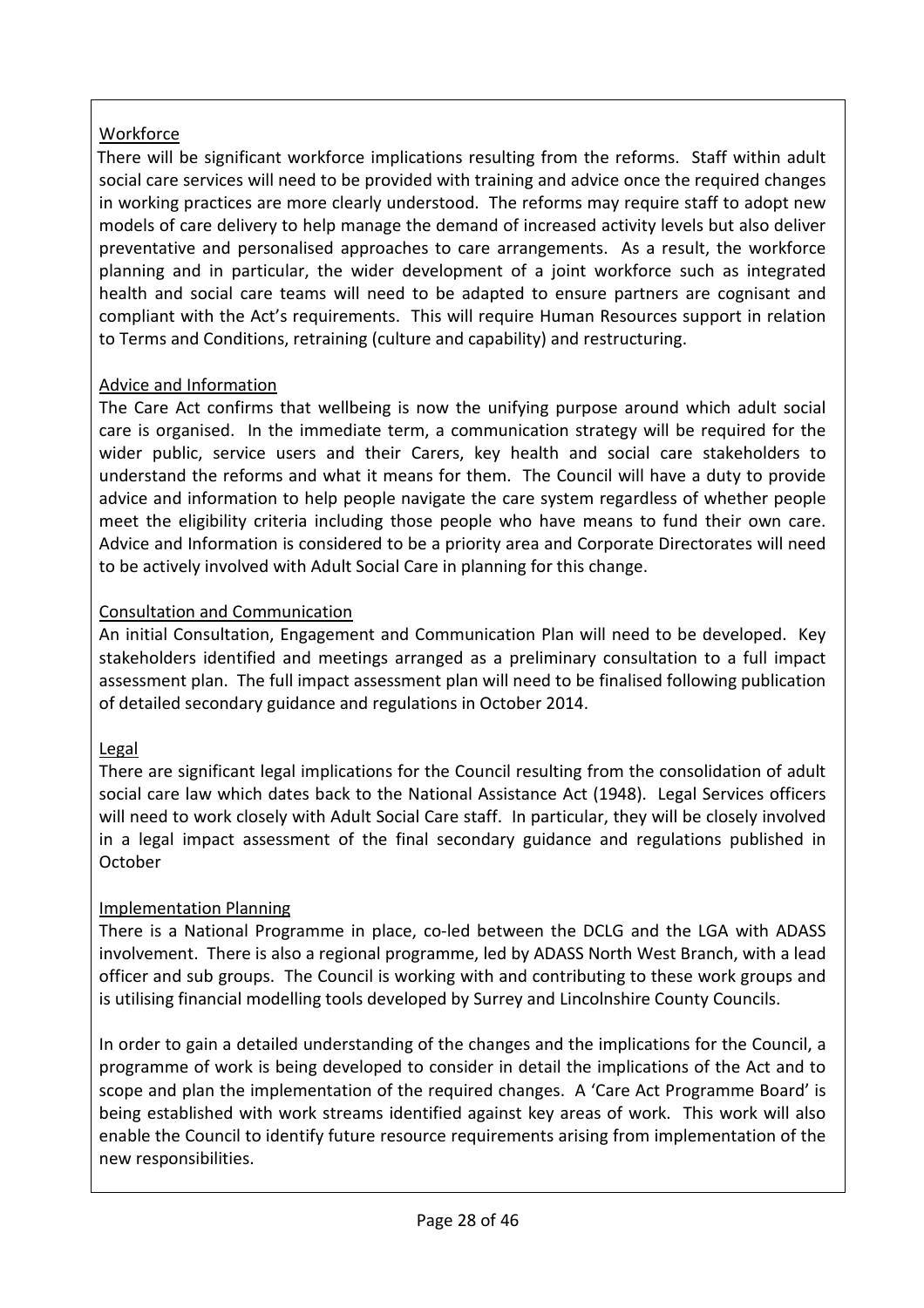The key issues in relation to underpinning the changes required by the Care Act will be:

- Maintenance of day to day services
- Maximising opportunities for integration with Health Partners wherever this delivers better outcomes for service users/carers and value for money
- Working closely with relevant Council Directorates to understand and manage wider implications of the Care Act across the Council
- Ongoing implementation of the Council's budget strategy 2014 to 2017 and the requirement to deliver further savings
- A need in all areas to update policies, procedures and practice in order to ensure that resources are maximised and work as efficiently as possible, reducing duplication and confusion.

Substantive work streams are to be set up, each with Terms of Reference, an action plan and risk register. The work streams are:

- Information Advice and Guidance
- Finance, Deferred Payments and Charging
- Assessment, Eligibility and Transitions
- Commissioning
- Safeguarding.

The Enabling sub-groups underpinning each of the work streams are:

- Communication and Customer Engagement
- Policy Group
- Carers
- Workforce Development
- ICT Change
- Legal Perspectives.

There are also a number of other actions to determine the implications of the Act that will need to be addressed through Task and Finish Groups. These include:

- The development of a guidance document or care management manual which sets out clearly the way in which the Council is implementing the Care Act. This will include specific guidance which will be developed by each of the work streams. This manual should be reviewed by Legal Services, once complete, to ensure the Council is compliant with the Care Act. It will need to be reviewed, following any legal challenge to the Act and at least annually to ensure ongoing compliance
- Provider Services/Quality of Services while not a focus of the Act, there are implications for both in-house provider services, Contract Compliance Officers, Contracts Team and Performance and Quality Services. The impact of the Duty of Candour, ratings, service quality profiles to be assessed and actions agreed
- Carers this is the change with the potential to have the largest financial and resource implications. To ensure that the strands that relate to carers – assessment, eligibility, support planning, charging – are developed consistently across the work streams, a workshop or task and finish group will be established to scope the actions required and task out to the work streams for delivery.

The implementation process results in significant changes to Council Policy – both in terms of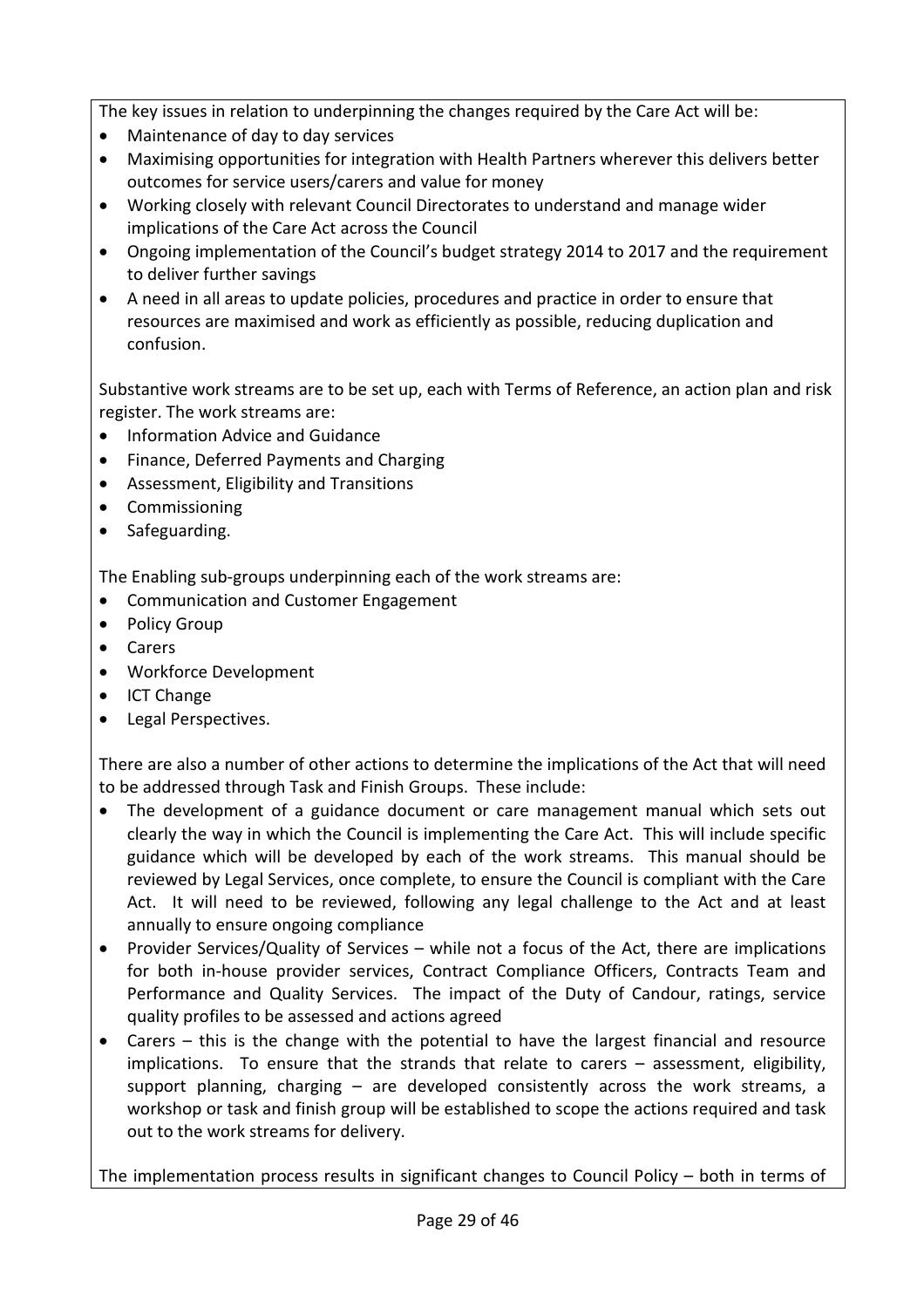amendment to existing and new policy. Consideration will need to be given to the way in which these changes can be managed efficiently in respect of the Council's decision making and approval processes, including consultation with Members, and Cabinet timetables.

Regular reports will be presented to the Executive Member for Childrens and Adults Services, Health and Wellbeing Board, Chief Executives Strategic Group, the Cabinet and the relevant Scrutiny Committees.

The Care Act and Better Care Fund are inextricably linked. Key outcomes across health and social care include:

### **Information and advice:**

- Enhancing systems to ensure that a duty to secure the provision of information and advice on care and support for adults and support for carers, and increased involvement from third and independent sector
	- Wirral intends to work in partnership with the current organisations that provide information services. Significant investment and focus will be necessary to scale up to the requirements of the Care Act.

## **Eligibility and Assessment:**

- A review and consultation of Wirral criteria to ensure that they are at a national standard
	- The act gives local authorities a duty to carry out a needs assessment and must be provided to all people who appear to need care and support. This includes carers. The assessment must focus upon needs and the outcomes they want to achieve. The person must be supported to fully participate, which may involve an advocate. When not deemed eligible for support, the person must be informed in detail and in writing why this is the case in a format appropriate. Our plans include a robust workforce development plan and additional social worker, occupational therapists and non qualified assessors will be needed. Additional advocacy and carers support will also be required.

# **Carers Support:**

- Implementing the extension of responsibilities towards carers ensuring that carers will have a right to an assessment and maintaining their health and wellbeing
	- As above additional capacity is currently being modelled to support the increased need for carers assessments. Carers support is a key consideration in our prioritisation of schemes.

# **Personalised Care and Support Planning:**

• Implementing the responsibility to provide a care and support plan (or a support plan in the case of a carer)

- Embedding the legal entitlement to a personal budget. The person can ask for this as a direct payment. Wirral has a commission in the third sector, aimed at providing advice and support to manage direct payments. Wirral is considering the additional capacity and investment required to support the envisaged uptake.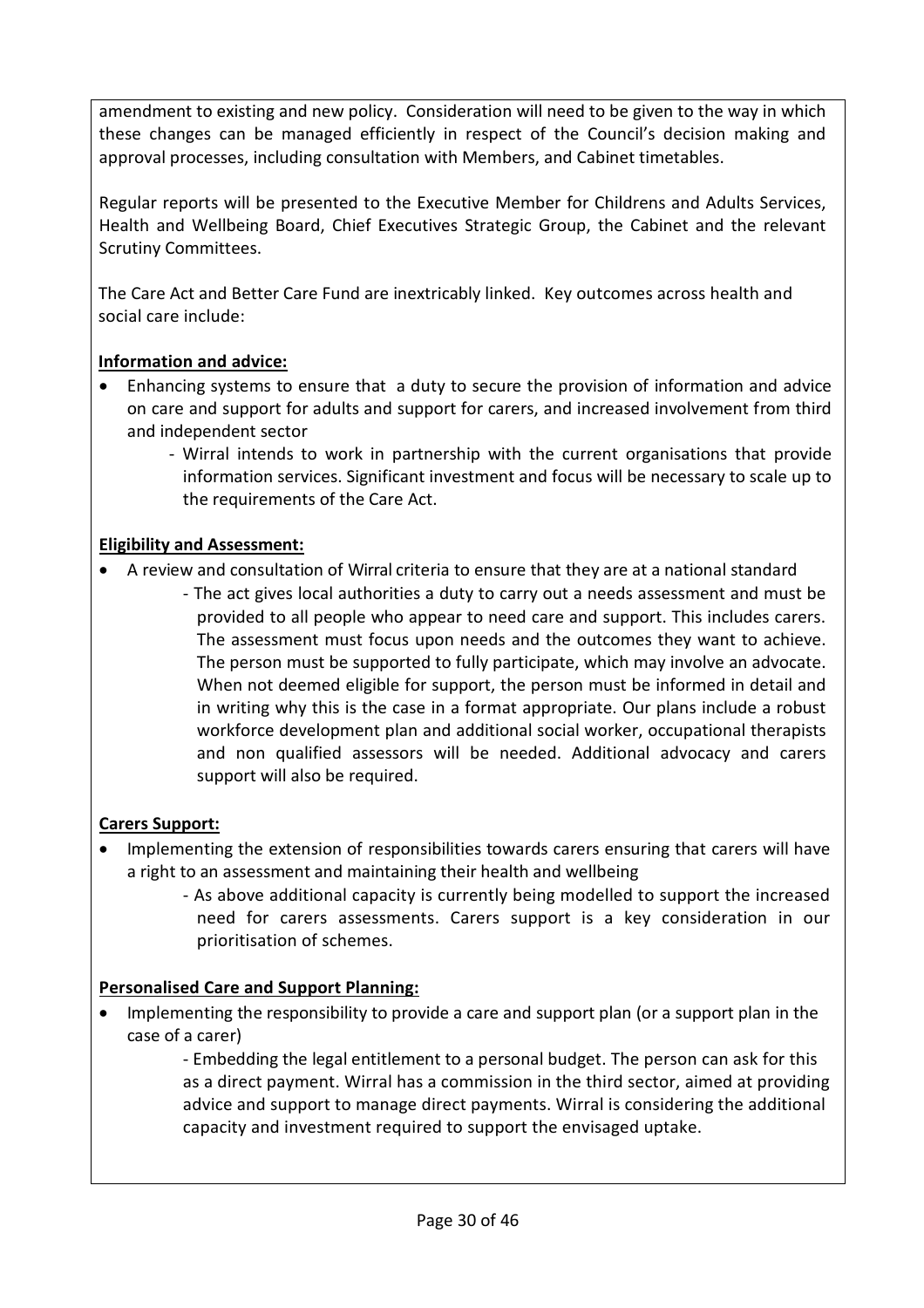v) Please specify the level of resource that will be dedicated to carer-specific support

|                                                                  | Volume       | <b>Total £</b> |
|------------------------------------------------------------------|--------------|----------------|
| <b>Targeted Support</b>                                          |              |                |
| Older People with Dementia - Day Care                            | 42 places    | £70,000        |
| Early Onset Dementia - Day Activities                            | 46 places    | £70,000        |
| <b>Carers Practical Support</b>                                  |              | £90,000        |
| <b>Carers Grants</b>                                             | 1,500 carers | £170,000       |
| <b>Sitting Service</b>                                           | 500 carers   | £300,000       |
| Early Intervention & Prevention:                                 |              |                |
| Advice & Information                                             |              |                |
| Carers Emergency Scheme                                          |              | £65,000        |
| Counselling                                                      |              |                |
| <b>Training</b>                                                  |              |                |
| Total Investment through BCF                                     | £765,000     |                |
| Short Term Bed Capacity (Residential &<br>Nursing including EMI) | 24 beds      | £560,000       |
| <b>Total Investment in Carer Services</b><br>£1,325,000          |              |                |

The amount of funded dedicated to carer-specific support is identified in the table below.

### **The Vision for Carers in Wirral:**

*"Carers in Wirral will feel supported in their caring role, feel valued within their communities and recognised by professionals for their valuable contribution"* 

The focus for Wirral Council, the Clinical Commissioning Groups and all our partner agencies will be to embrace the vision and build into planning processes the following:

- $\div$  Developing information and services for Carers
- v The Carers role and development
- ❖ Carer involvement and empowerment

The vision for Carers in Wirral will be achieved by an improvement in recognising and identifying Carers across all agencies; Staff and volunteers will have an awareness and understanding of people who provide unpaid care for others.

- $\cdot \cdot$  Working towards Carers being able to access services within their communities
- $\triangleq$  Improving the support networks for Carers, signposting them to the available support services and encouraging the development of Carer support networks so that they can continue with their caring role
- \* Continuing to encourage GP's and other front line staff to identify Carers who can benefit from health checks and utilise preventative techniques such as the Carers Emergency Contact Card
- $\cdot \cdot$  Building stronger links to education and training to support Carers, ensuring they feel supported to undertake training or education to develop new skills thereby enabling them to continue to work
- $\div$  We will promote the rights of working Carers
- $\cdot$  Supporting Carers to maintain a life outside their caring role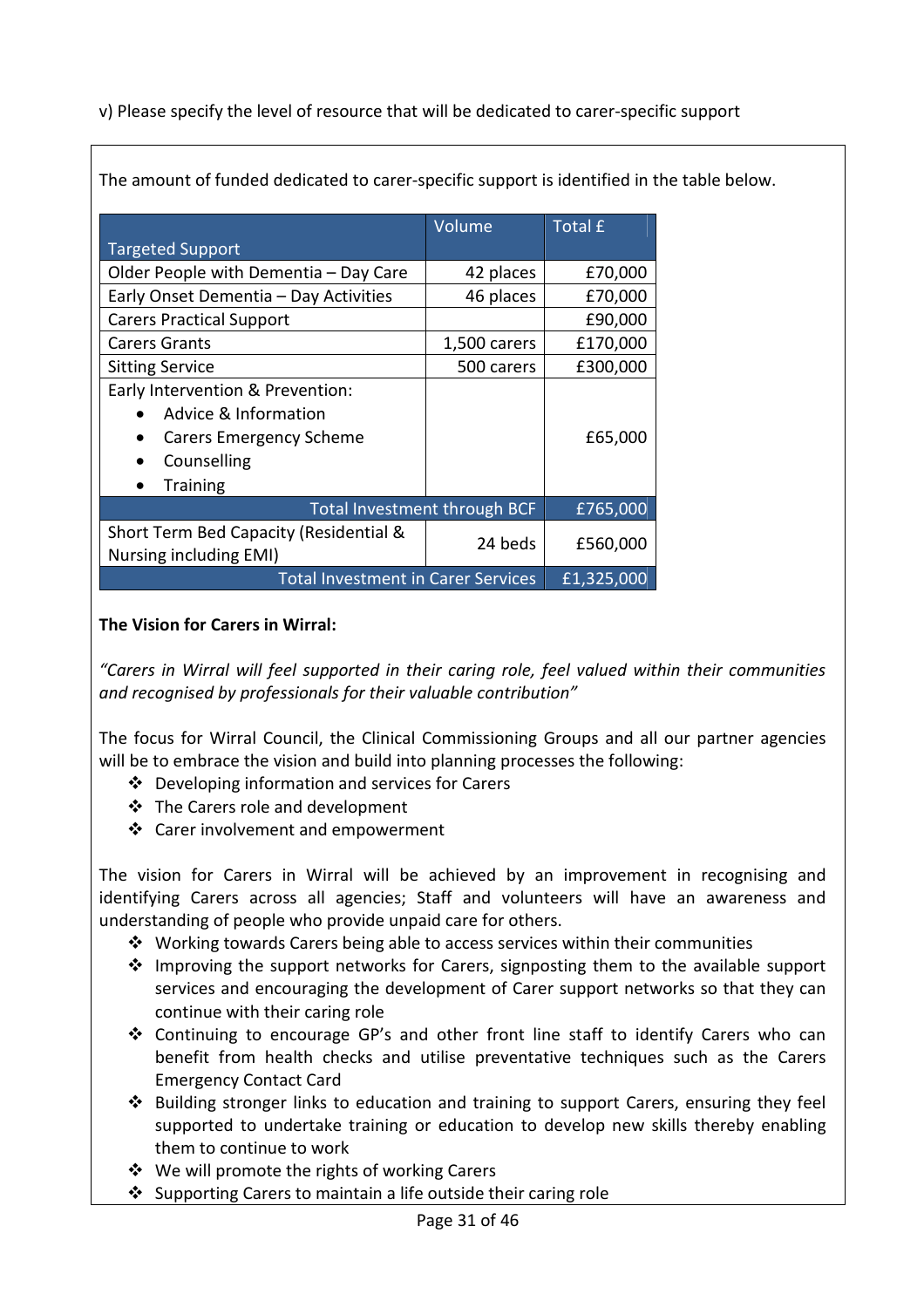$\cdot \cdot$  Promoting community services that are accessible to all people.

Agencies recognising and valuing the Carers expertise in the care of the person; staff will have an appreciation of the expertise of the Carers and their understanding of the needs of the person they care for:

- Adopting the Joint Memorandum of Understanding: supporting agencies in the 'whole family approach', where the needs of the Carer, cared for and the wider family are considered when providing support
- $\cdot$  Identify young people under the age of 18 years who are providing inappropriate care for an adult
- $\cdot$  Ensuring that there is an improved diversity of Carers involved in the design and delivery of services
- $\cdot$  Working closely with all agencies to ensure that services are open and accessible to all Carers. The Carers Partnership Board will review its membership to ensure that Carer representation reflects the diverse range of Carers from different ethnic communities, disability groups and to other Carers who are disadvantaged because of their caring role, in line with the Equality Act 2010.

The new Carers Health and Wellbeing Service is for all adult Carers providing care for another adult but with an emphasis on Targeted Support for Carers across the following groups:

- $\div$  Older people with dementia
- v People with early on-set dementia
- $\triangleleft$  Older Carers of people with learning disabilities
- Working with organisations that support Carers of hard to reach groups e.g. people in BME communities & Drugs and alcohol
- v Transitional Young Carers (Young Adult Carers) and Parent Carers.

Wirral has a Carers Strategy 2014-2017: http://www.wirral.gov.uk/search/Carers%20strategy

vi) Please explain to what extent has the local authority's budget been affected against what was originally forecast with the original BCF plan?

Wirral Council continues to face major budget cuts at a time of increasing demand for services and increased complexity.

By the end of 2017 the Council's grant funding will have been reduced by around 57%. Despite already agreeing savings of more than £100 million since 2013 the Council has to reduce its spending by a further £70 million before 2018. On top of this, there are £57 million of cuts which have already been agreed and are in the process of being implemented during the next two years.

Adult Social Services is required to achieve savings in excess of £11 million in the current financial year. The allocation of savings across the Council for 2015/16 has not, at this stage, been determined and the Council has recently launched a public consultation to enable staff, residents, community groups and partner organisations to have a say on a number of budget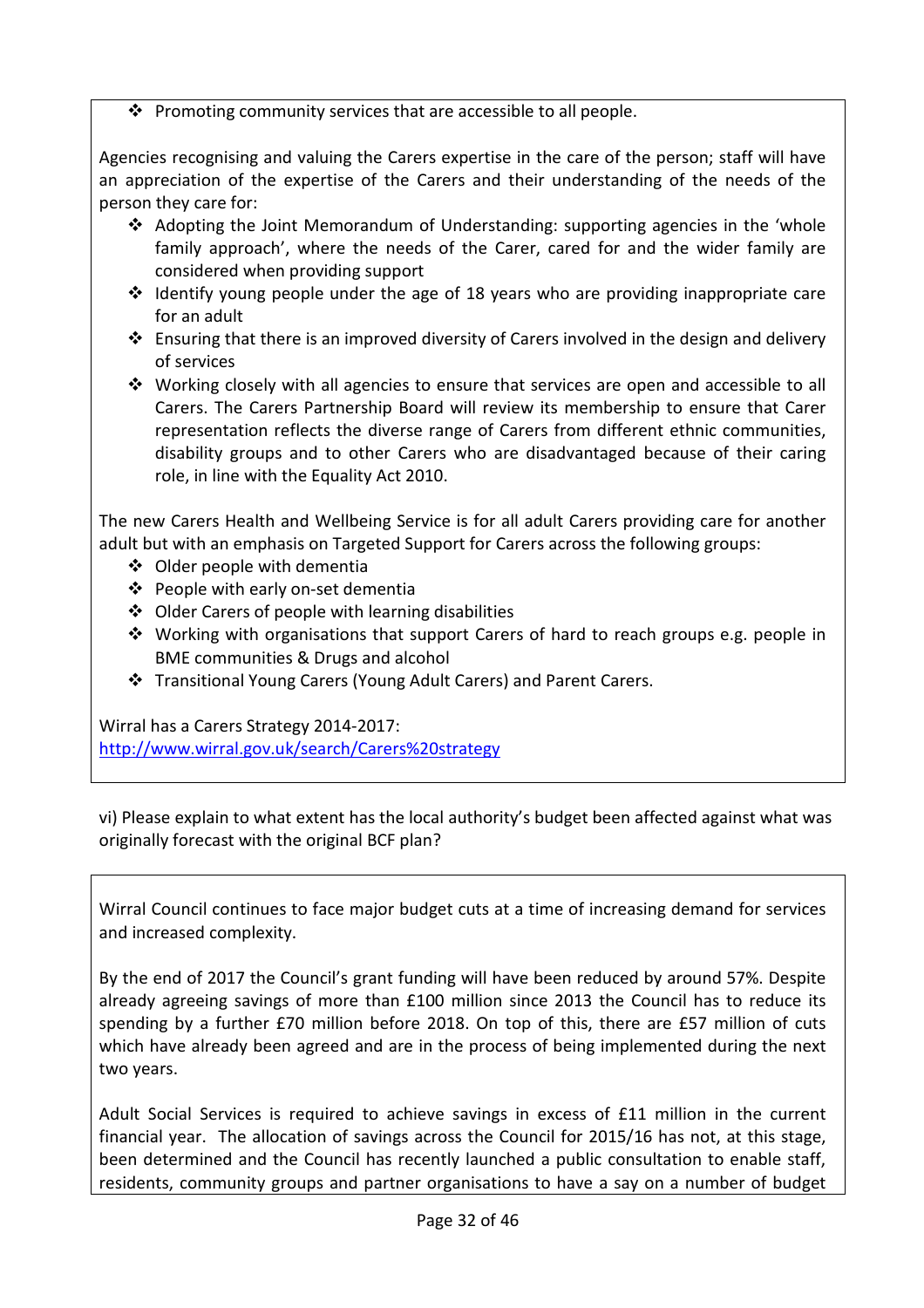## saving options.

As part of the budget savings already agreed for the current year the Council has to save £9.4m from employee costs. To achieve this every Council Department has been asked to deliver a 10% reduction in staffing costs. The financial impact of a 10% reduction in staffing for Adult Social Services is £1.4m. Of the £1.4m, £812k is attributable to front line staff. In addition to the 10% reduction there is a further Council saving of £1.5m from a reduction of posts at Senior Management level. The Department is trying to protect front line staff in order to maintain existing service levels and support the implementation of new duties set out in the Care Act.

# **b) 7 day services to support discharge**

Please describe your agreed local plans for implementing seven day services in health and social care to support patients being discharged and to prevent unnecessary admissions at weekends.

Currently a number of key services operate on a Monday to Friday, 9am to 5pm basis, This proposal would aim to achieve the national requirements for 24/7 admission avoidance and discharge as a priority. Through investment from the Better Care Fund, key services will move towards a 7 day a week model.

It has been agreed that 7 day working (8am to 8pm) developments in 2014/15 will focus on the following:

- Social care 7 day working with a priority focus on Integrated Discharge Team, care arranging team & step up step down multi-disciplinary team.
- Full access to community services 7 days (e.g. domiciliary care/reablement/ intermediate care/community equipment)

In 2015/16 the following areas will be the priority, with plans for full implementation being worked up during 2014/15, focusing on ensuring sufficient capacity is available across the range of community interventions.

- Working towards full primary care 7 day working
- Improved access and response times across community health services

It is clear that while 7 day working is also currently being addressed in secondary care services (acute, mental health), the focus of national guidance is to prioritise any investment in primary, community and social care outside the hospital to drive transformation and redesign across all settings. The key outcome will be to reduce demand in acute services.

Work is underway to redesign pathways to ensure timely assessments and safe transfers. This will run in parallel with a range of interventions to avoid admissions and promote early intervention and prevention.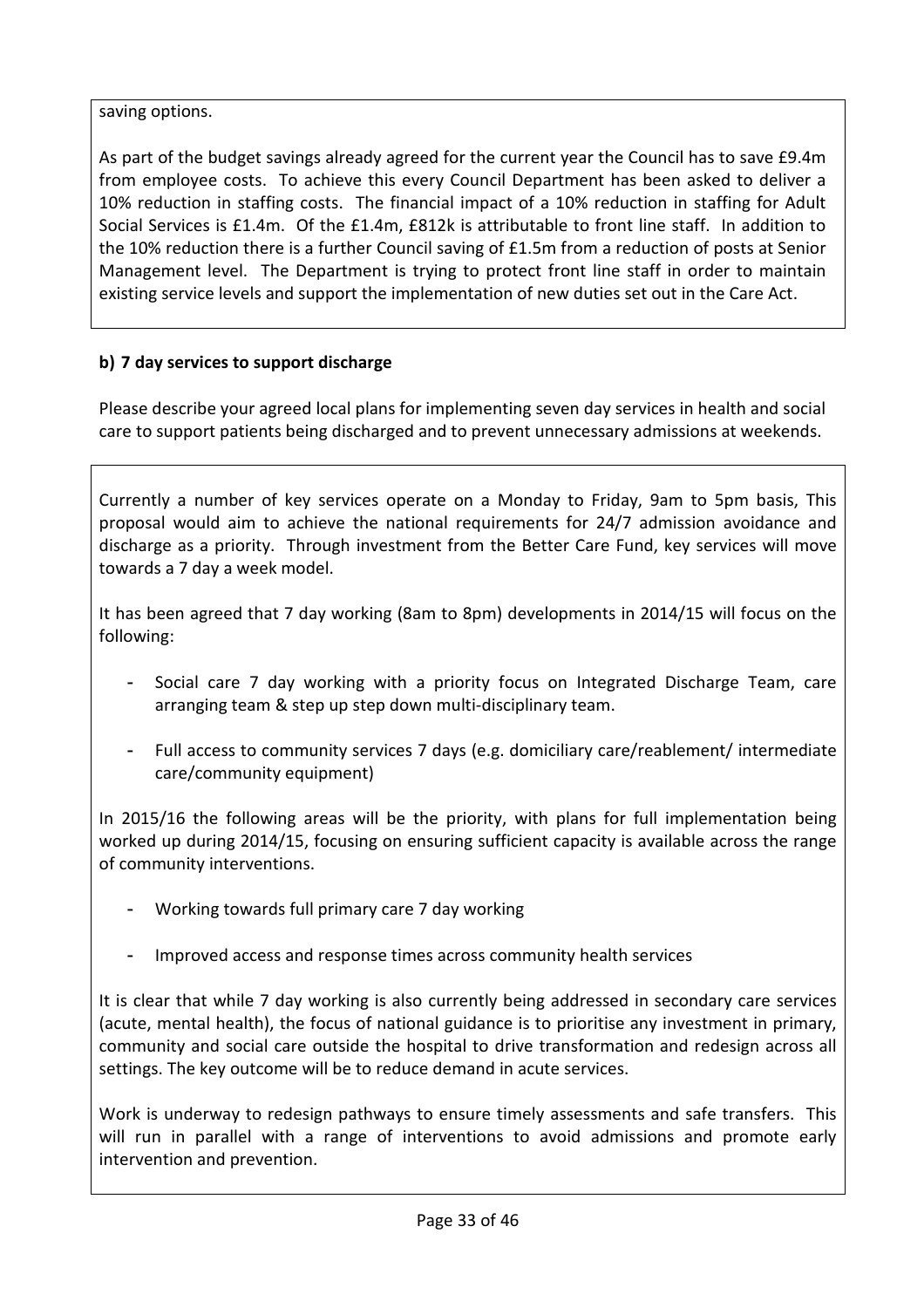### **c) Data sharing**

i) Please set out the plans you have in place for using the NHS Number as the primary identifier for correspondence across all health and care services.

The NHS number is not currently being used as the primary identifier for correspondence across all health and social care services. The Information Technology workstream of the Integration Programme in Wirral will ensure that the NHS number will be used for all health and social care correspondence and integrated working through the implementation of new systems which ensure a single view of key information on patients and service users for health and social care professionals to support integrated working.

The IT workstream of integration board is working to link systems together across providers (System One, Liquid Logic, Cerner, including primary care systems). The aim is to link all provider systems (including social care). This could be done using existing capital funding in addition to any BCF investment.

We are committed to ensuring that the NHS number is the primary identifier for correspondence and will ensure that this is in place by April 2015.

In accordance with the NHS Standard Contract the parties agree and acknowledge that the submission of complete and accurate data in accordance with the Service Condition 28 Information Requirements is necessary to support the commissioning of all health and social care services in England.

The Provider must provide the information specified in Service Condition 28 and in Schedule 6 Part B Reporting Requirements with the frequency, in the format, by the method and within the time period set out or referred to in Schedule 6 Part B (Reporting Requirements); and as detailed in relevant Guidance; and if there is no applicable time period identified, in a timely manner.

Where applicable the provider should conform to any information standards published by the Secretary of State or NHS England; conform to the requirements set out in NHS England or HSCIC publications regarding the implementation of collection or extraction; and conform to requirements in relation to the depreciation and/or retirement of any information standard or collection as published by the Secretary of State, NHS England or HSCIC.

ii) Please explain your approach for adopting systems that are based upon Open APIs (Application Programming Interface) and Open Standards (i.e. secure email standards, interoperability standards (ITK)).

There is a significant commitment and a Privacy Impact assessment has been completed and signed off by Governance lead. All of our clinical systems are NHS Interoperability Toolkit compliant. The adoption of open standards, including API's is central to the ambition to create a single data warehouse that underpins the Wirral vision of Integration.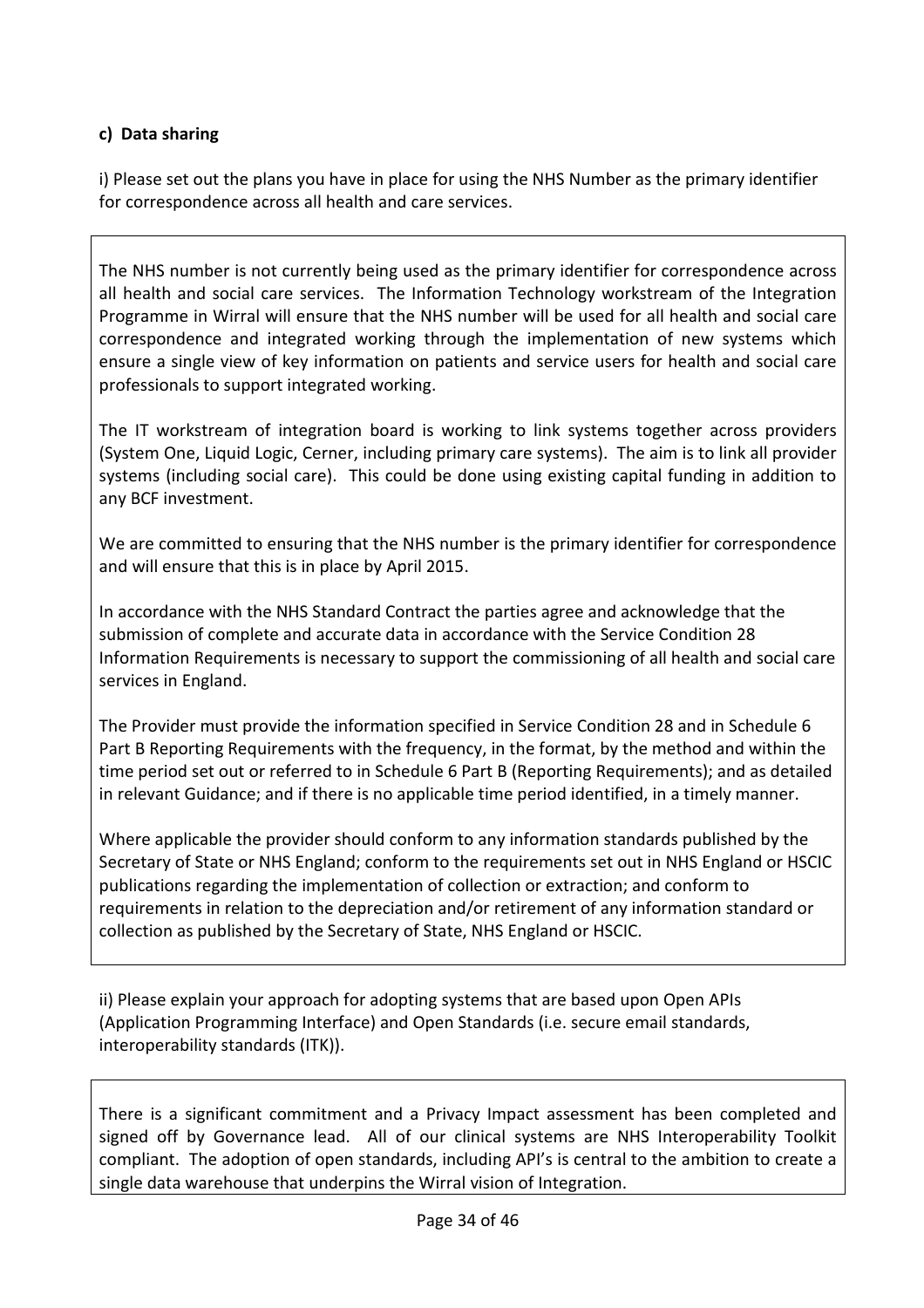Please explain your approach for ensuring that the appropriate IG Controls will be in place. These will need to cover NHS Standard Contract requirements, IG Toolkit requirements, professional clinical practice and in particular requirements set out in Caldicott2.

Yes, all relevant organisations are level 2 IG compliant. Data sharing and Information Governance, agreed between Caldicott officers are in place. There are compliance IG meetings held regularly.

We are committed to ensuring:

- Confidential information about service users or patients should be treated confidentially and respectfully
- Members of the care team should share information when it is needed for the safe and effective care of the individual
- Information that is shared for the benefit of the community should be anonymised
- An individual's right to object about the sharing of information should be respected
- Organisations should put policies, procedures and systems in place to ensure confidentiality rules are followed.

In accordance with the NHS Standard Contract the parties agree and acknowledge that the submission of complete and accurate data in accordance with the Service Condition 28 Information Requirements is necessary to support the commissioning of all health and social care services in England. The following is included in all major providers DH standard contracts:

The Provider must provide the information specified in Service Condition 28 and in Schedule 6 Part B Reporting Requirements with the frequency, in the format, by the method and within the time period set out or referred to in Schedule 6 Part B (Reporting Requirements); and as detailed in relevant Guidance; and if there is no applicable time period identified, in a timely manner.

Where applicable the provider should conform to any information standards published by the Secretary of State or NHS England; conform to the requirements set out in NHS England or HSCIC publications regarding the implementation of collection or extraction; and conform to requirements in relation to the depreciation and/or retirement of any information standard or collection as published by the Secretary of State, NHS England or HSCIC.

# **d) Joint assessment and accountable lead professional for high risk populations**

i) Please specify what proportion of the adult population are identified as at high risk of hospital admission, and what approach to risk stratification was used to identify them.

The risk stratification tool that will give us this information is currently being developed and will be in place for the end of October 2014. The following is a summary of the proposed approach which will be taken to analysis and implementation.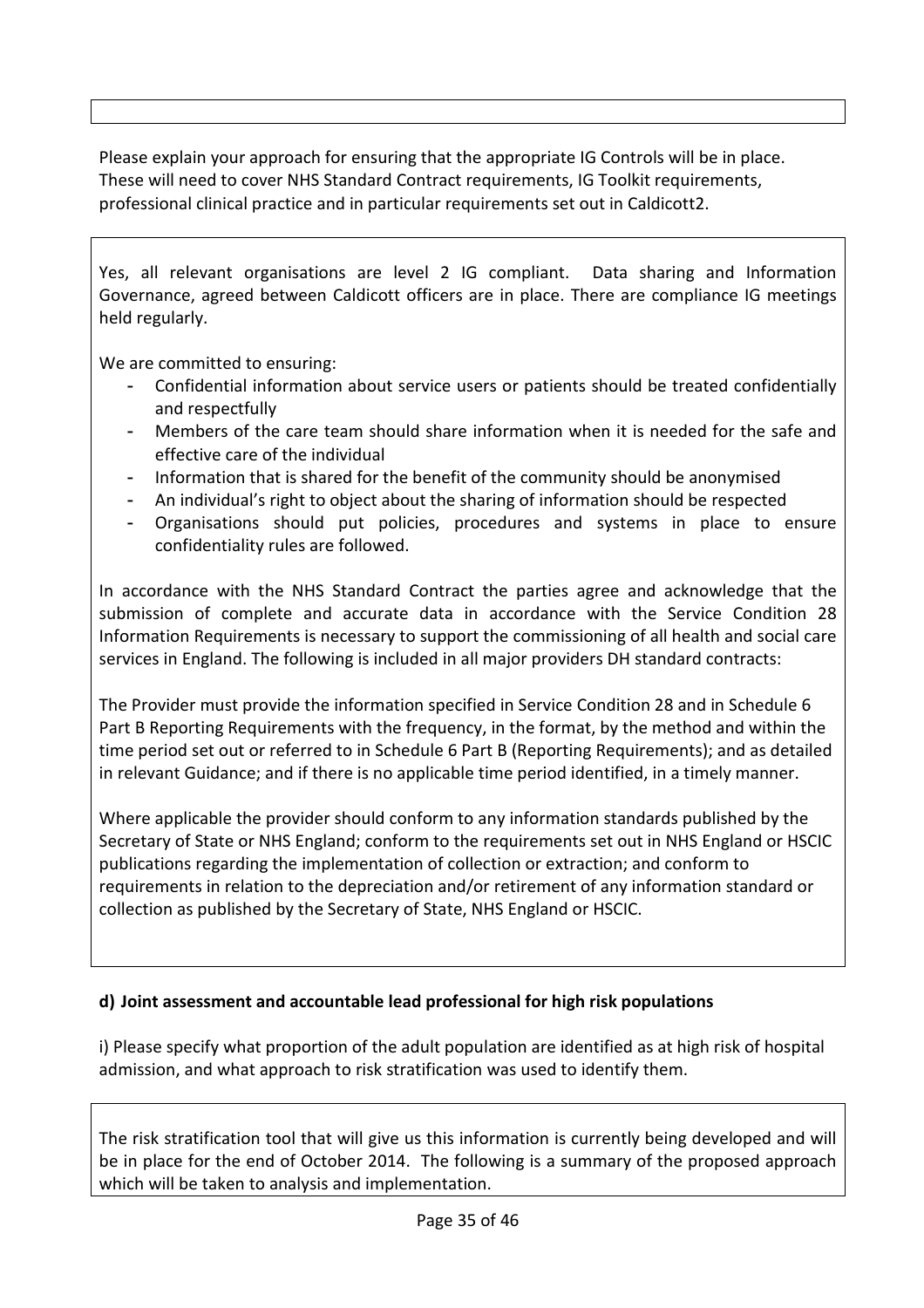We are proposing, with support from the CCG / Vision 2018 Programme to focus on cohorts of patients with our integrated teams to ensure that the people identified have reduced levels of unplanned admissions. We will commence adopting a model of rapid cycle testing, that is pdsa (plan, do, study, act) with tight timescales with a defined cohort of patients working with a specific team, to identify what is the most effective at producing change.

We are applying risk stratification in the South Wirral team, focussing on readmissions data with the Wallasey team and focussing on care homes referring to ambulances with the Birkenhead team. From this we will have a clear picture of which interventions produce the greatest effect in reducing unplanned admissions.

For the risk stratification cohort (South Wirral) this is a population of 70,265, based on 12 GP practices within the political constituency of Wirral South. The risk stratification tool will be produced on  $6<sup>th</sup>$  October 2014 and we will be identifying, through joint work with these practices, the patients at highest risk of admission to hospital, and those at 70% risk of admission or higher will be referred by the GP via the Community Matron to the Integrated team who will be responsible for identifying the care co-ordinator and the care plan with the aim of preventing further admissions to hospital. Where appropriate to the patient, the GP will be the care coordinator and will present the case to the Integrated teams.

We are not able to be absolutely specific as to the number of patients that will be more than 70% at risk of admission from hospital until  $6<sup>th</sup>$  October (when the tool will be available for testing). Our aim is to work down from those that are at the highest risk of admission down to lower levels of risk, evaluating the impact of this work using the pdsa methodology.

ii) Please describe the joint process in place to assess risk, plan care and allocate a lead professional for this population.

Once the risk stratification tool has been developed the patients at high risk of admission will be contacted by their GP to seek permission to refer them to the ICCT (Integrated Care Coordination Team). Once consent has been obtained a referral will be made by the GP to the MDT Co-ordinator who will check on the health and social carer systems to identify who is involved with the patient and the relevant professionals will be invited to the ICCT meeting where the care plan will be developed and the care co-ordinator identified who will take the lead on working with the patient on developing the care plan with the aim of preventing any further unplanned admissions to hospital.

Wirral has developed 4 ICCT's to support care around the person. They provide multidisciplinary care to provide a rapid response inclusive to all adults in Wirral. The core team is composed of community nurses, community matrons, allied health professionals, social workers and mental health practitioners. Each patient will have a care coordinator responsible to coordinating their care. GPs work closely with the ICCT's to support joined up care. The ICCT will decide for each patient case who will be the most appropriate professional for that particular patient case, so this could be a community matron, therapist, CPN, social worker or a GP.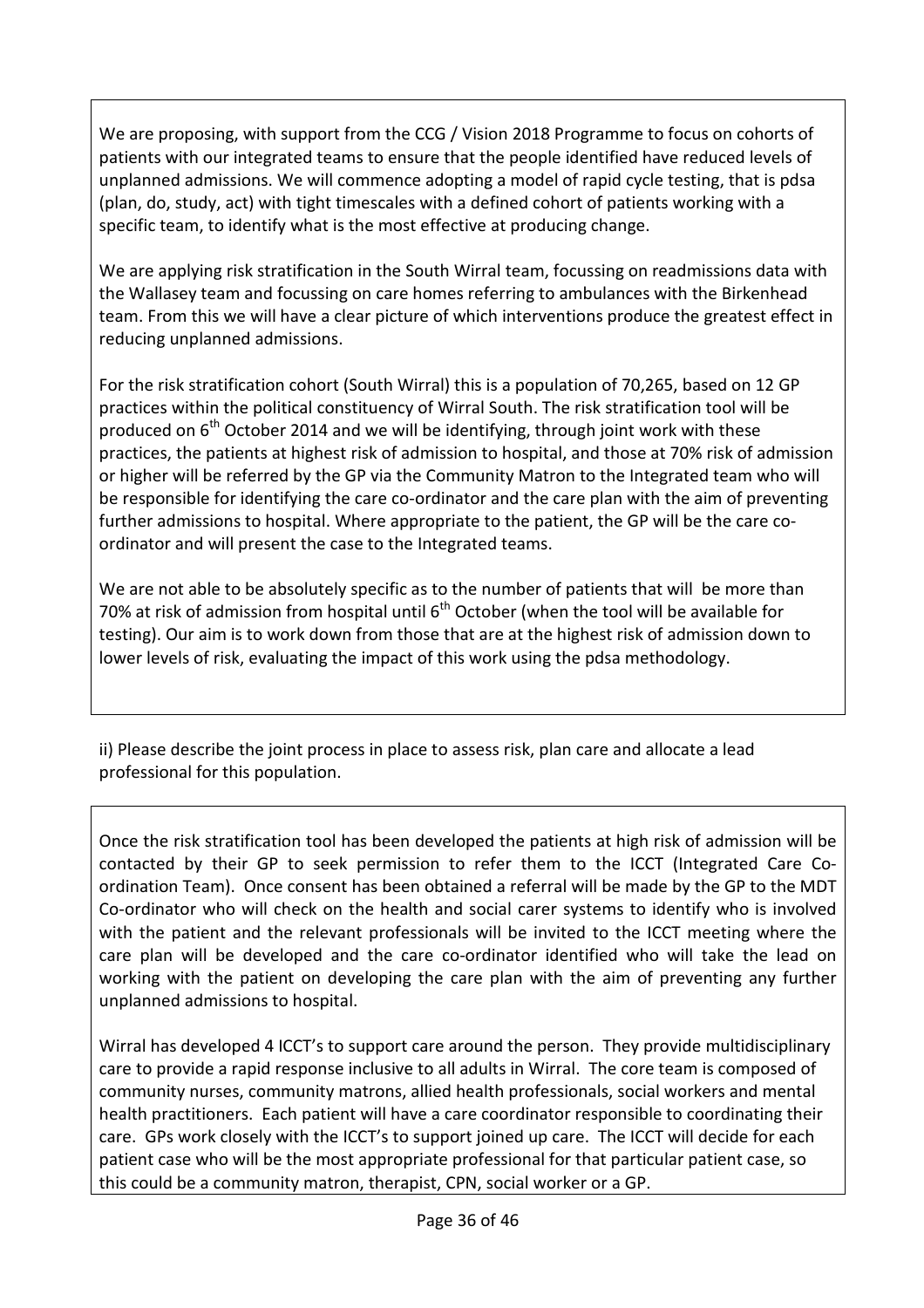GP Practices have been aligned to the 4 ICCTs and through the over 75s and investment in primary care initiatives that the CCG has put in place practices are required to:

- Identify a named integration lead– this person will be the point of contact for ICCT core members
- Put in place a clear communication channel will be created for ICCT's to share and request information and have a clinician to clinician discussion
- Demonstrate GP/Practice Nurse attendance or video conference in to ICCT meeting for discussion of practice's very complex patients
- Undertake joint assessments for very complex patients identified by ICCT e.g. alongside social workers/community nurses
- Refer patients to ICCT's as appropriate

Each participating practice must submit a short delivery plan to Wirral CCG including the following:

- How capacity will be managed within practice to accommodate patients requiring urgent access
- Telephone consultation
- Face to Face consultation
- Please provide direct telephone line that A&E/SPA staff can use to refer
- Please provide details of your integration lead and the preferred route for ICCT members to contact the practice

Wirral's mental health services provider has played an integral role in the development of ICCTs and has aligned appropriate staff to ICCTs. They are also playing a leading in workforce development and long term conditions programme. The CCG has supported funding for additional mental health practitioner posts to work within the integrated teams to provide mental health support for patients, particularly those with drug and alcohol problems and other mental health conditions e.g. dementia, coordinating care plans to include physical health and social care needs.

Dementia support is through early referral to memory clinic for diagnosis and referral to ICCT for coordinated health and social care plan with management escalation as condition changes.

Where patients are hospitalised dementia nurses support patient management and carers and refer to the ICCTs for community care post discharge and/or in reach as appropriate risk stratification will include searches on practice registers for patients with diagnosis of dementia who are at risk of admission and whom the GP can refer to the ICCTs for assessment and management to coordinate health and social care needs

iii) Please state what proportion of individuals at high risk already have a joint care plan in place.

ICCTs (Integrated Care Co-ordination Teams) are implemented and in the process of incrementally developing between now and April 2015. Each of these patients have an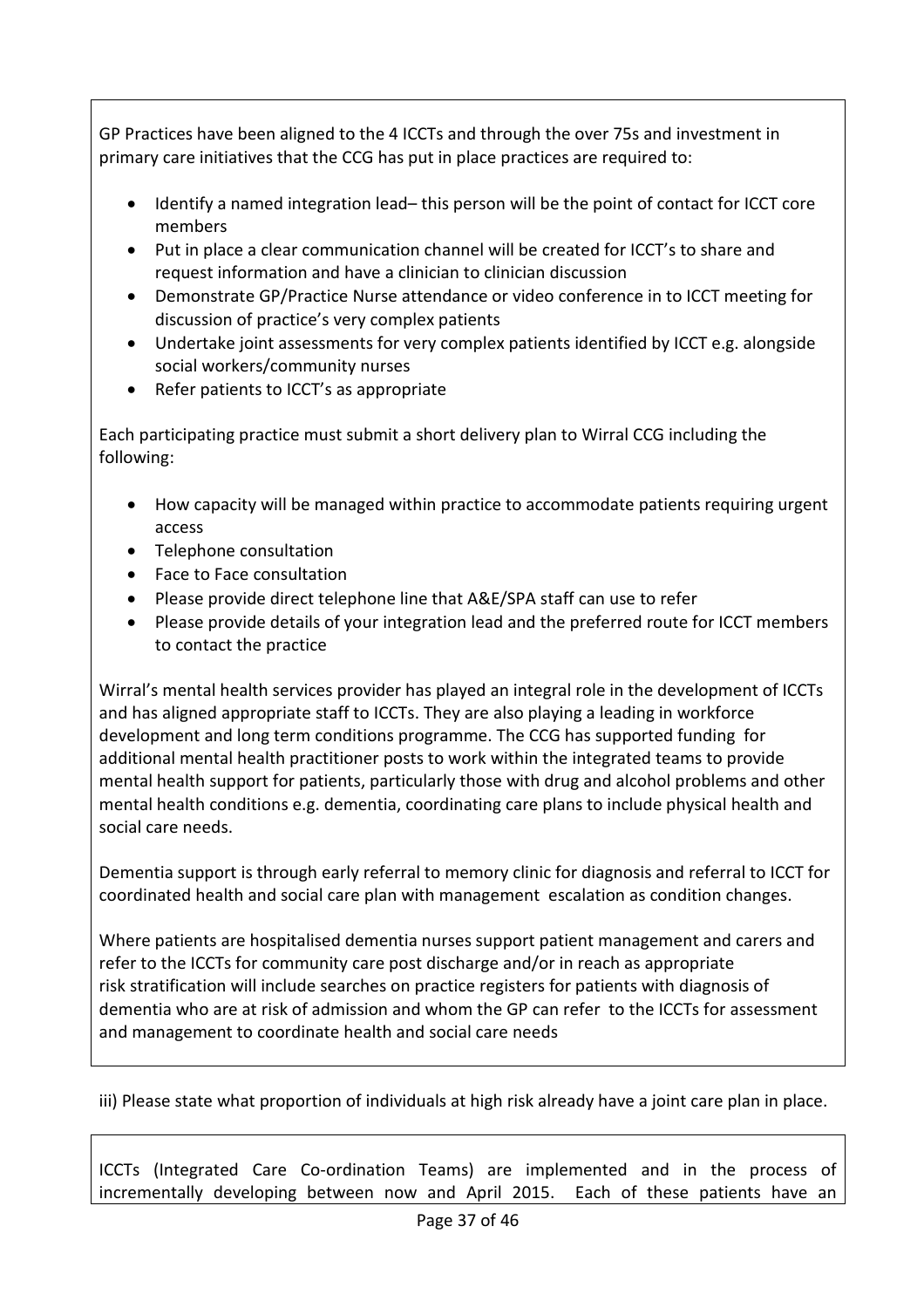integrated care plan which aims to prevent unplanned admissions to hospital. Referrals into the team come from health and social care, GPs, hospital and a range of sources, based on individual assessments of risk, and are therefore all assessed as being at high risk of unplanned admission. Each patient referred to the team has followed the same joint process as above.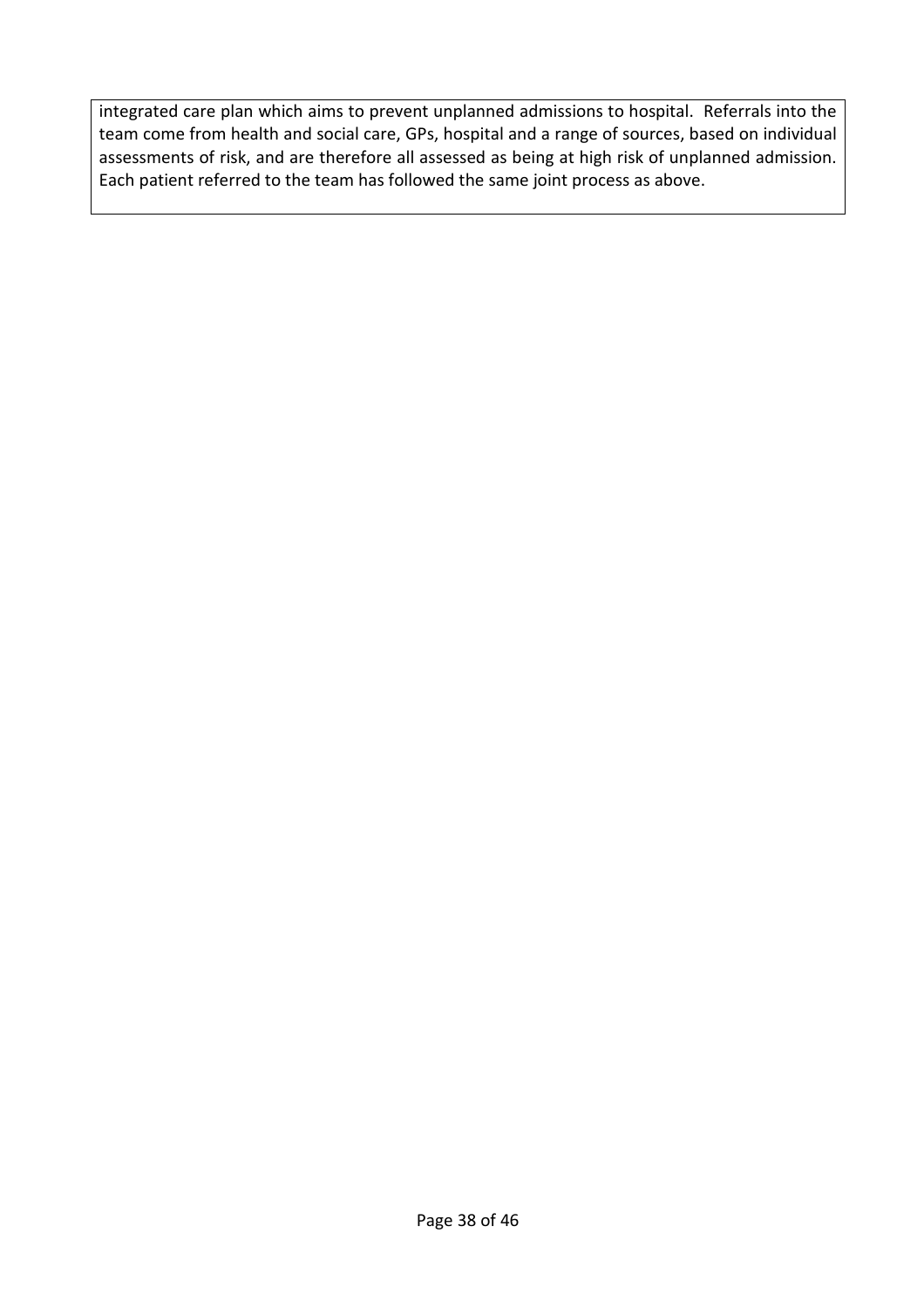# **8) ENGAGEMENT**

#### **a) Patient, service user and public engagement**

Please describe how patients, service users and the public have been involved in the development of this plan to date and will be involved in the future.

Following the announcement of the Better Care Fund, initial discussions and considerations were held with representatives of the local authority, Wirral CCG, GP's, Public Health and the Health and Wellbeing board.

An initial draft plan was made public at the Council's Cabinet and the CCG Governing body in March. The draft plan has also been available on the Council's and CCG's web sites from this time.

The joint strategic commissioning group and Vision 2018 has overseen the development of the Better Care Fund plan and considered priorities for Wirral. The first draft was discussed with key stakeholders at the HWBB in February.

Discussions have continued between all key stakeholders to develop the plan and ensure agreement prior to its endorsement by HWBB in March. A special meeting was called to ensure full consideration and priority.

The plan builds upon and strengthens existing foundations of integration in Wirral, including:

- Joint work outlined in the existing Section 256
- Additional Integrated projects under development
- Identified priorities for jointly commissioned services
- Work to oversee and deliver against the requirements of the Care Bill
- Demographic Pressures which will impact
- Plans to invest and develop community based responses to the reduction in unplanned admissions

A Provider engagement event with social care providers (care home, reablement, IMC and domiciliary care and  $3<sup>rd</sup>$  sector) was held in March to share and develop the plan. Throughout 2013/14, providers have helped shape the co-production of integrated services. For example:

- Intermediate care providers have been an integral part of the service redesign of the step up step down system
- Reablement and domiciliary care providers have assisted in shaping the new service specification as part of the re-procurement process in 2013/14

Provider engagement has taken place with the major NHS providers as part of the Vision 2018 project and regular contracting meetings throughout the year. Specific provider engagement meetings have now taken place. Constructive comments and feedback have been incorporated into the plan (with some specific comments on programme areas), including: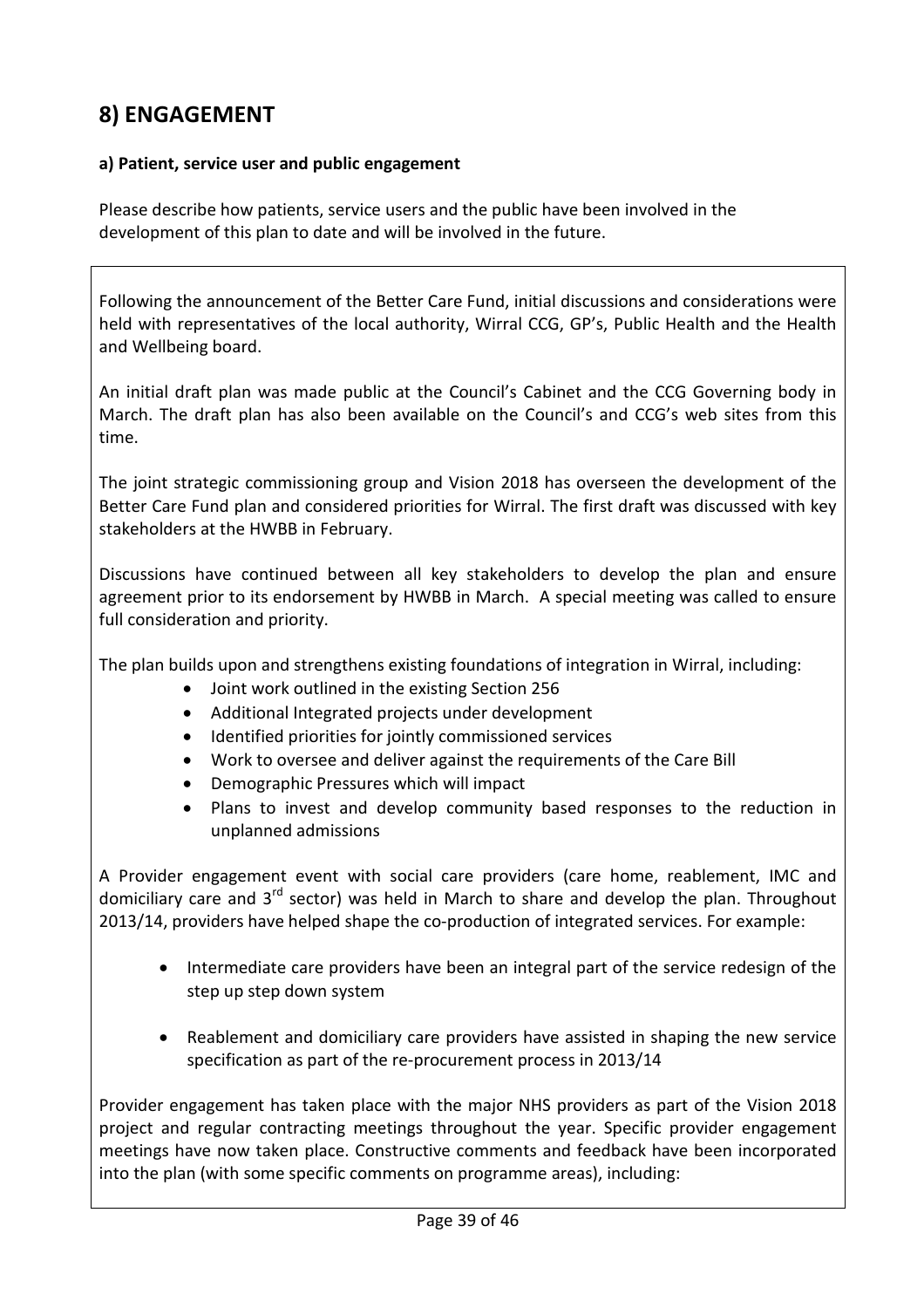- Acknowledgement from all organisations f of the size of the challenge and timescales that have been set by NHS England, but also endorsement of the overarching plans as focusing on the right priorities
- Acknowledgement from organisations of the need to work collaboratively to achieve the targets and address common workforce and culture issues across all organisations
- Active commitment from all organisations to be part of the BCF steering group and joint commissioning reviews and commitment to support joint modelling and delivery of schemes
- Emphasis on the need to deliver schemes at pace in order for challenging targets to be met in 2015/16 and also to contribute to reducing operational pressures, against a realistic planned trajectory
- Agreement on the scale of ambition to reduce emergency admissions by 15%
- Acknowledgement that the scale of redesign will impact over a 5 year period
- Support for the establishment of contingency funding.
- Agreement that close performance management will provide reassurance of deliverability, as we will be able to decommission quickly, if schemes do not deliver as anticipated.
- Emphasis of the importance of appropriate capacity in service redesign functions across all partner organisations
- All Chief Executives of major NHS providers including the Acute Trust, are members of the Vision 2018 project, along with appropriate level leaders from Wirral Borough Council.
- Engagement has taken place with Wirral's Housing Authority in January/February 2014 to determine how housing functions can contribute to the overall vision for health and care services. This will be on-going in 14/15

Wirral is committed to stakeholder engagement and involving key partners in co-production and co-design of plans and future services.

The North West Ambulance Service (NWAS) are a key partner and regular attendee at the Health and Wellbeing Board, the Wirral System Resilience Group and project groups for specific initiatives. The CCG has worked in partnership with NWAS to recently undertake a "deep dive" to analyse all ambulance activity to understand the reasons why Wirral people use the ambulance service and assess how alternative services can divert activity in the future.

It should be noted that Healthwatch are core member of the Wirral Health and Wellbeing Board and as such have contributed to the development and sign off of the submission over the last 6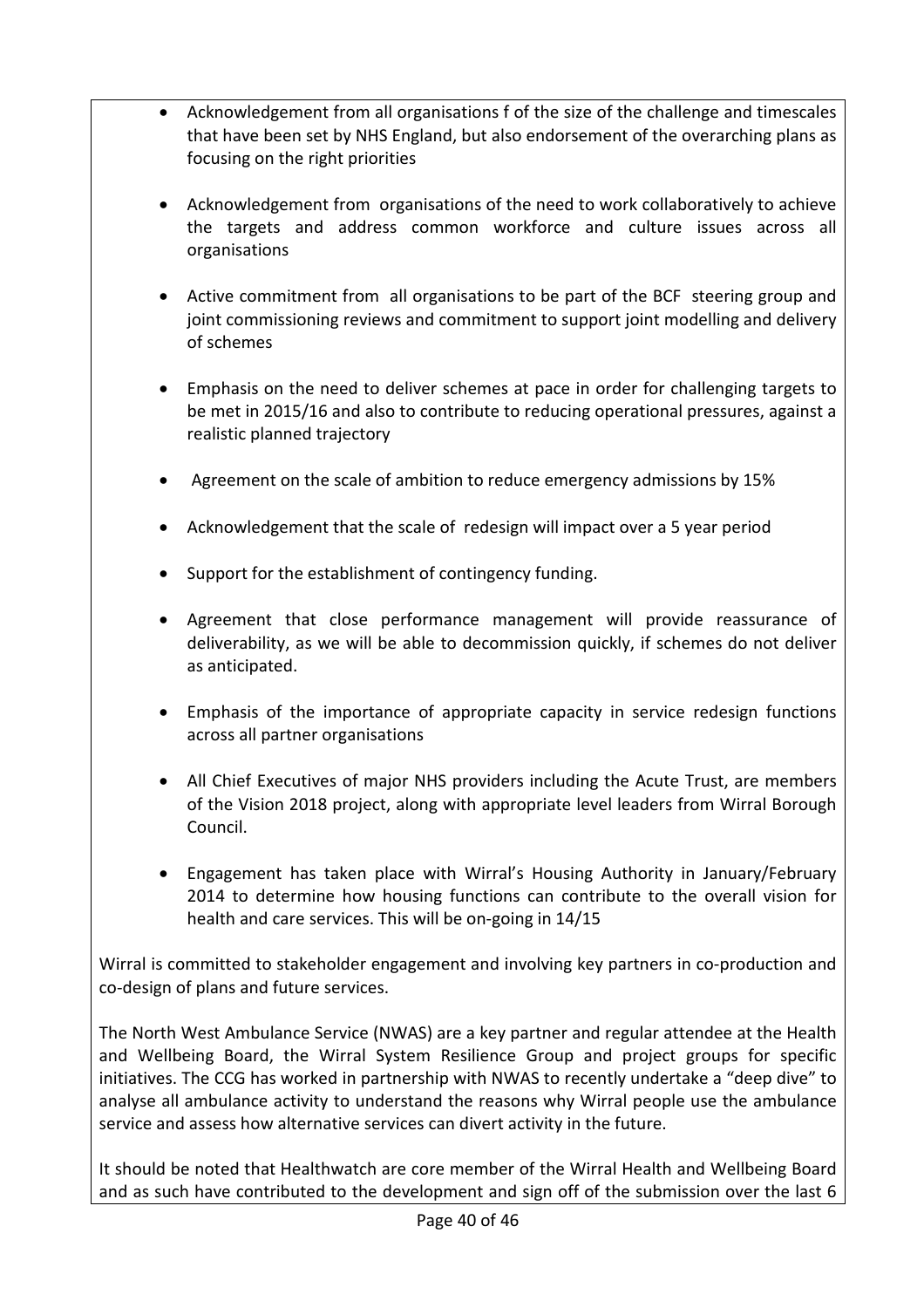months. They are also a key partner in scheme 5 (care homes schemes).

As part of the Vision 2018 strategy, the CCG and the Council worked together to host an engagement event on  $12^{th}$  February 2014 with the public and professionals. This event explained why we need to transform the way we provide care, and how it will improve services for Wirral residents. Attendees then had the opportunity to contribute to the initial stages of the vision and better care fund plans, followed by a question and answer session. This event was successful with more than 100 Wirral residents attending and providing feedback on what matters to them.

Following this an online survey was launched to broaden the reach to Wirral residents, to date there have been 246 responses.

Communications and engagement will be split into the following phases:

- Phase 1(October 2013-March 2014): Initial Vision public & key stakeholder events
- Phase 2(March 2014-May 2014): Focus groups, co-design approach including staff and public
- Phase 3 (June 2014): Locality events (engaging public and MPs)
- Phase 4 (July October 2014): Formal public engagement
- Phase 5 (October 2014 onwards): continuing communications and engagement
- To inform and engage in the progress of the Vision.

The feedback from this engagement process is being analysed at the end of each phase and will directly feed into the planning and priorities for 15/16 and beyond.

From the initial thematic analysis, over the topics of primary care, secondary care and integration arose three main themes that were salient to the overall implementation of Vision 2018. There were:

- 1) Increased GP availability
- 2) Better communication and information sharing across and between services, and between services and patients
- 3) Educate patients on appropriate use of services and promote and share information of local services (health, community, voluntary etc).

The JSNA provides the evidence base for the BCF plans. As part of the annual development/assurance process for the JSNA residents & relevant stakeholders are engaged via questionnaire to:

- a) feedback on the quality of the evidence provided & to identify gaps that need to be addressed prospectively
- b) Identify the key issues for Wirral residents. This engagement process over the past 2 years has resulted in older people & long term conditions being identified as the 2 key issues for the population of Wirral.

### **b) Service provider engagement**

Please describe how the following groups of providers have been engaged in the development of the plan and the extent to which it is aligned with their operational plans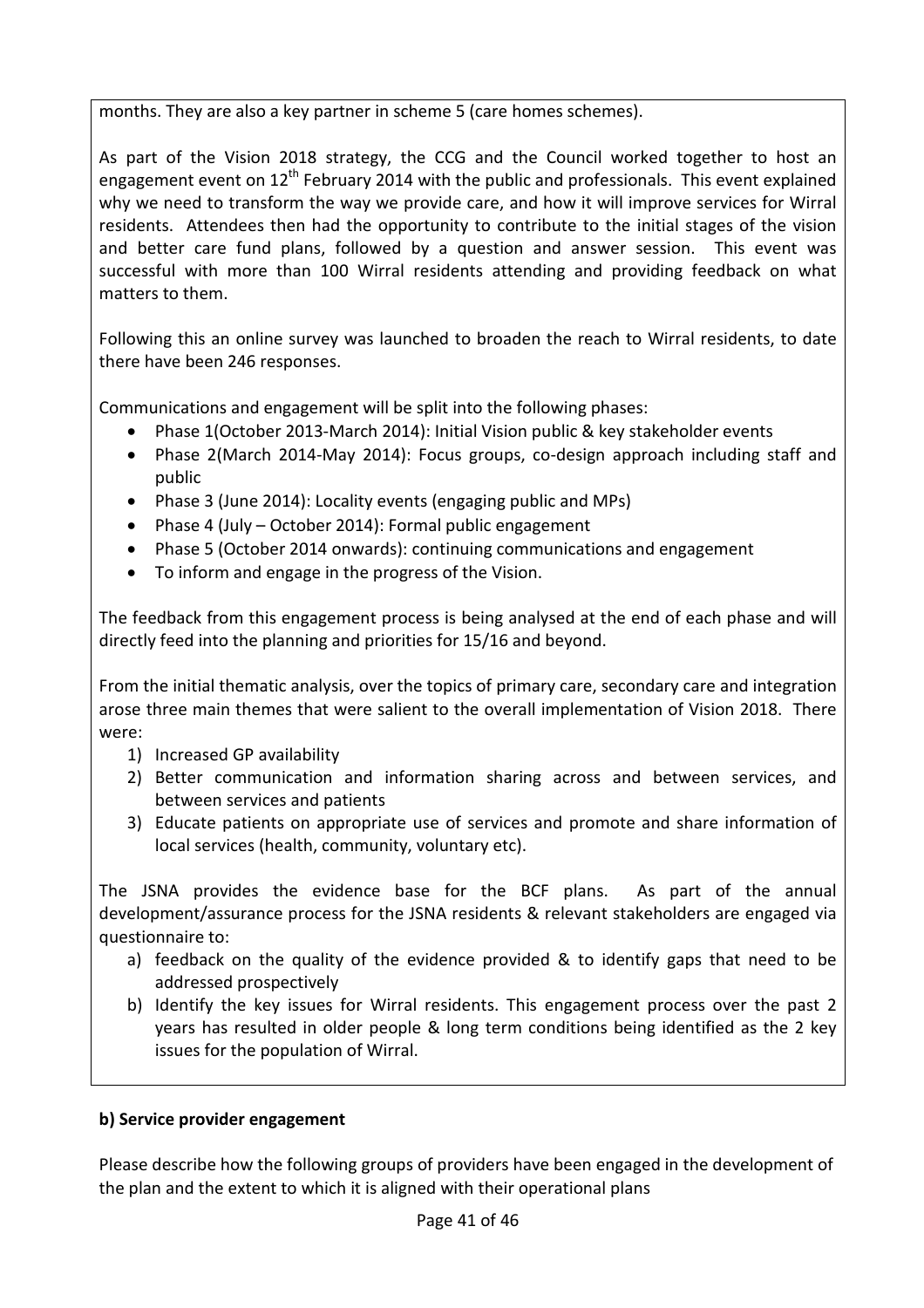i) NHS Foundation Trusts and NHS Trusts.

Wirral University Teaching Hospital NHS FT, Wirral Community NHS Trust and Cheshire and Wirral Partnership NHS FT have been consulted as part of the development of this Better Care Fund Plan.

A regular BCF steering group and performance/outcomes group has taken place since May 2014 with senior leads from each organisation.

Partners have been actively engaged in identifying the challenges, gaps and priorities for investment over this period. They have worked together to share data to evidence the challenges that exist. The BCF schemes have been significantly amended since the submission in April 2014 due to engagement with management leads and lead clinicians. This has resulted targeted focus on reducing occupied bed days (for example through the early supported discharge scheme) and greater emphasis on admission avoidance for example NWAS diversion schemes (including rapid response) and significant investment in alcohol services in the community. This work has been recognised as the beginning of an ongoing planning exercise which will inform the iterative development of the BCF.

In addition there has been a significant amount of joint work on assessing the impact of BCF schemes both from a commissioning and provider point of view, which is highlighted by the schemes templates in part and also has been fed into wider CCG and Vision 2018 work.

Further there has also now been significant discussion with the Vision 2018 Programme regarding how the BCF contributes to and facilitates the delivery of the level of transformational change that has been agreed by the Senior Leaders Group.

The process has identified that the current operational plans of the CCG and the providers are not aligned for 2014/15, however there is a commitment to the level of ambition of non-elective admission reduction and further a commitment (agreed by the Vision 2018 programme managers) to align plans for 2015/16 onwards.

### ii) Primary care providers

The primary care providers have particularly been engaged in the development of integrated care coordination teams, as they play a crucial role in the delivery of care in the community. There is GP representation on both the Vision 2018 Implementation Group and the Integration Board.

iii) Social care and providers from the voluntary and community sector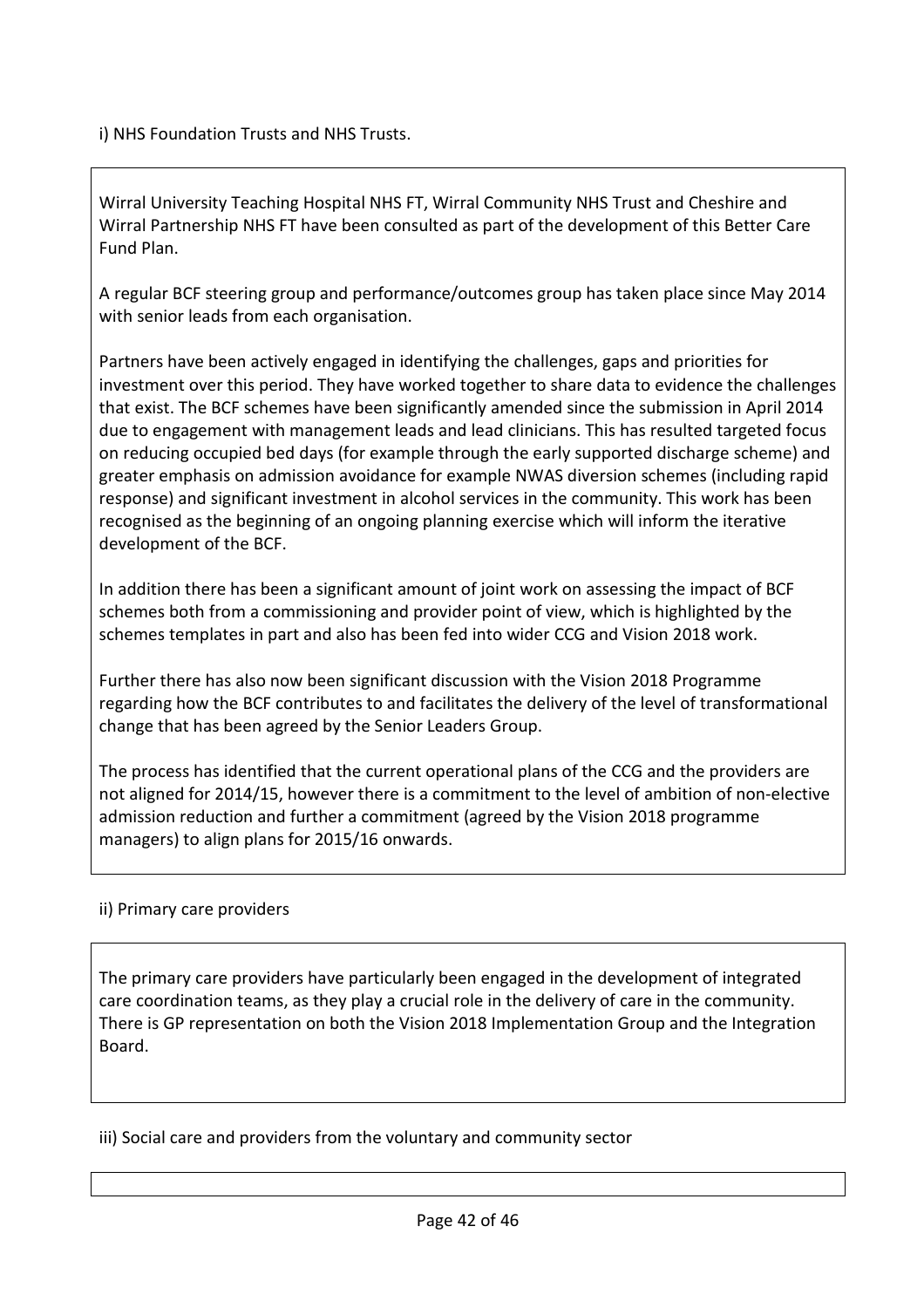Social care services have been actively engaged in both Vision 2018 and associated programme groups. Wirral Council chairs the Vision 2018 Implementation Group, the Integration Board and the Joint Strategic Commissioning Group.

Social care services have actively contributed to scheme development and prioritisation from both a commissioning and provision perspective and are committed to supporting the challenging transformation agenda. For example, there is investment in community capacity to deliver 7 day working in social services.

As part of the joint commissioning reviews and redesign, third sector have been actively involved in shaping discussions and supporting changes in the market place to help achieve the key outcomes of the BCF. For example the Wirral Independence Service which covers telecare, assistive technology, falls and community equipment; and also the carers support services.

The independent sector has played a pivotal role in delivering a responsive domiciliary, reablement and intermediate care service and continues to work with commissioners to develop the services further in line with the BCF outcomes.

### **c) Implications for acute providers**

Please clearly quantify the impact on NHS acute service delivery targets. The details of this response must be developed with the relevant NHS providers, and include:

- What is the impact of the proposed BCF schemes on activity, income and spending for local acute providers?
- Are local providers' plans for 2015/16 consistent with the BCF plan set out here?

The Vision 2018 Senior Leaders Group have agreed both a level of ambition and also a "shape changing analysis", see attached below, which sets out over 5 years the scale and impact of the financial challenge for the acute trust and the whole economy.



As previously stated, there has also now been significant discussion with the Vision 2018 Programme regarding how the BCF contributes to and facilitates the delivery of the level of transformational change that has been agreed by the Senior Leaders Group.

As part of the Vision 2018 discussions it has been agreed with senior representatives of key partners a level of ambition which would achieve a minimum 15% reduction in non-elective admissions over a 3 year period from 2015/16- 2017/18.

In addition to our formally stated target of 15%, we would also want to set an overall stretch ambition of 23% by  $31<sup>st</sup>$  March 2018, recognising recent increases in non-elective admissions. This will be achieved by developing transformational programmes of work through Vision 2018. This will be an iterative process following clinical and public engagement, building on the work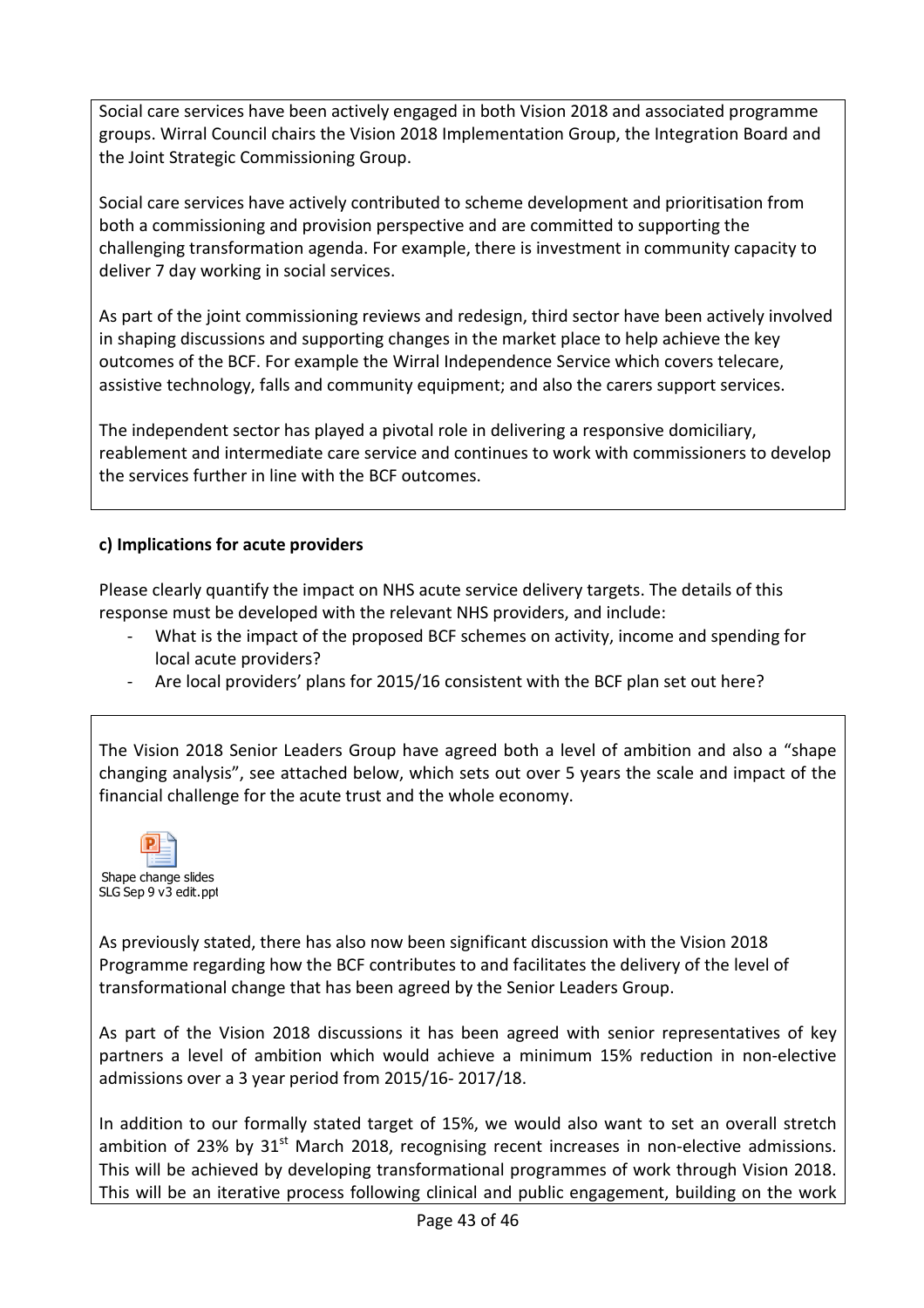that has been done to date.

Success, even for the 15% target, is dependent on all partners working collaboratively and at pace, including addressing the cultural and behaviour change required.

Please note that CCGs are asked to share their non-elective admissions planned figures (general and acute only) from two operational year plans with local acute providers. Each local acute provider is then asked to complete a template providing their commentary – see Annex 2 – Provider Commentary.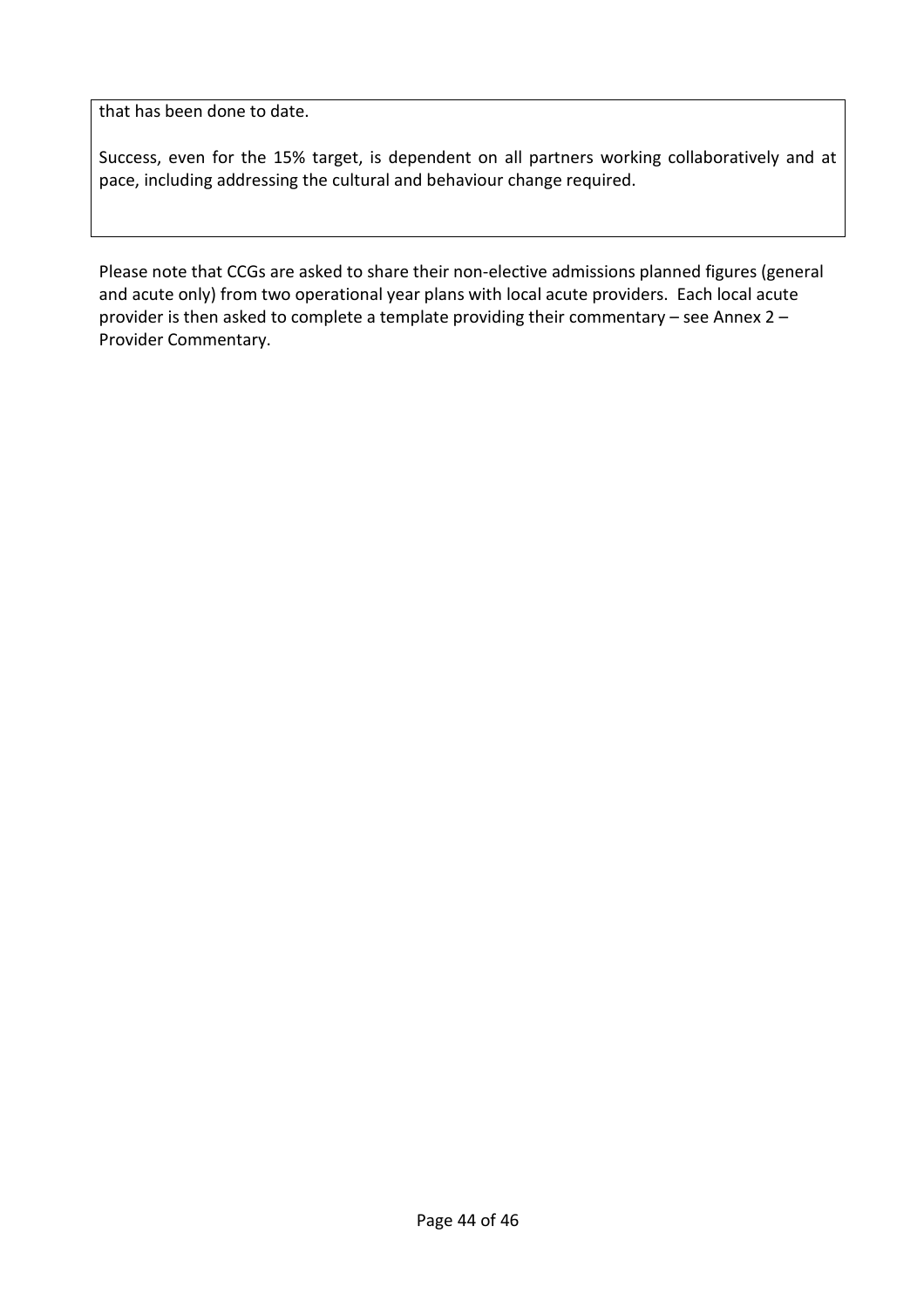# **ANNEX 1 – Detailed Scheme Description**

For more detail on how to complete this template, please refer to the Technical Guidance

#### **Scheme ref no.**

#### **Scheme name**

#### **What is the strategic objective of this scheme?**

#### **Overview of the scheme**

Please provide a brief description of what you are proposing to do including:

- What is the model of care and support?
- Which patient cohorts are being targeted?

#### **The delivery chain**

Please provide evidence of a coherent delivery chain, naming the commissioners and providers involved

#### **The evidence base**

Please reference the evidence base which you have drawn on

- to support the selection and design of this scheme
- to drive assumptions about impact and outcomes

#### **Investment requirements**

Please enter the amount of funding required for this scheme in Part 2, Tab 3. HWB Expenditure Plan

#### **Impact of scheme**

Please enter details of outcomes anticipated in Part 2, Tab 4. HWB Benefits Plan Please provide any further information about anticipated outcomes that is not captured in headline metrics below

#### **Feedback loop**

What is your approach to measuring the outcomes of this scheme, in order to understand what is and is not working in terms of integrated care in your area?

**What are the key success factors for implementation of this scheme?**